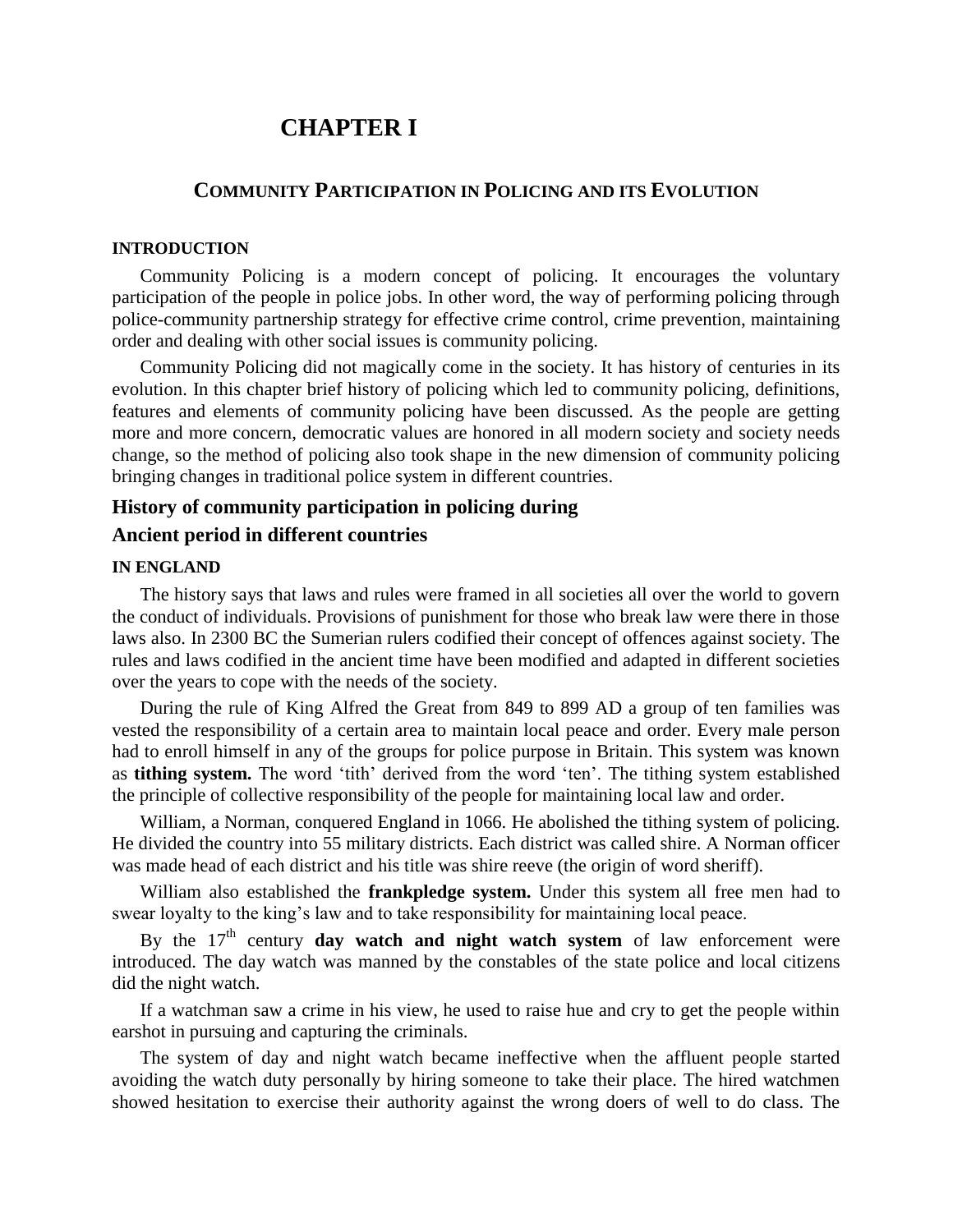hired watchmen also indulged themselves in various crimes and misdeeds for which the system became unpopular to the people.

After the **Industrial Revolution** London became a disorderly city with enormous crime ridden slums and major juvenile delinquency problems. In these circumstances the law makers and statesmen were worried to address the problems. The parliament formed five parliamentary commissions of enquiry between 1780 and 1820. At that time **Sir Robert Peel** was Home Secretary of England. He proposed that government should appoint civilians to serve as police officers and community would pay them.

With the passing of the Metropolitan Police Act in 1829 the modern policing began in England. Robert Peel was the founder of the London Metropolitan Police as well as the modern policing.

# **PRINCIPLES OF MODERN POLICING**

Robert Peel set forth the following principles on which the police force should be based :

- The duty of police is to prevent crime and disorder.
- The power of the police to fulfill their duties is dependent on public approval and on their ability to secure and maintain public respect.
- Public respect and approval also mean the willing co-operation of the public.
- The police must seek and preserve public favour not by pursuing but by demonstrating impartial service to the people and the law.
- The police should strive to maintain a relationship with the public that gives belief that **the police are the public and the public are the police.**
- The test of police efficiency is the absence of crime and disorder, not the visible appearance of police.

Peel"s principles emphasized the interdependency of the police and the public in controlling and prevention of crime and disorder.

Peel also opined that the police could only be successful at their jobs when they got public approval and assistance in their actions without resorting to force or severity of law. It is true now that police cannot control crime and disorder without the support and voluntary cooperation of the people.

#### **POLICE IN THE UNITED STATES**

After the American Revolution in 1600 the Americans rejected the British Crown"s rule. But in the northern part of the United States England model was followed in policing and maintaining law and order.

The United States was lagging behind England to get the policing modernized. When Metropolitan Police Force was raised in London, the United States was following day and night watch system which was in operation in England in  $17<sup>th</sup>$  century.

At the beginning of  $2<sup>nd</sup>$  quarter of 1800 policing was brought under the organized frame work of the Government. In 1830s several large cities appointed paid day watchmen to perform police jobs. In 1833 Philadelphia became the first city to have paid day and night watchers. In 1844 organized city police department was established in New York for the first time. Subsequently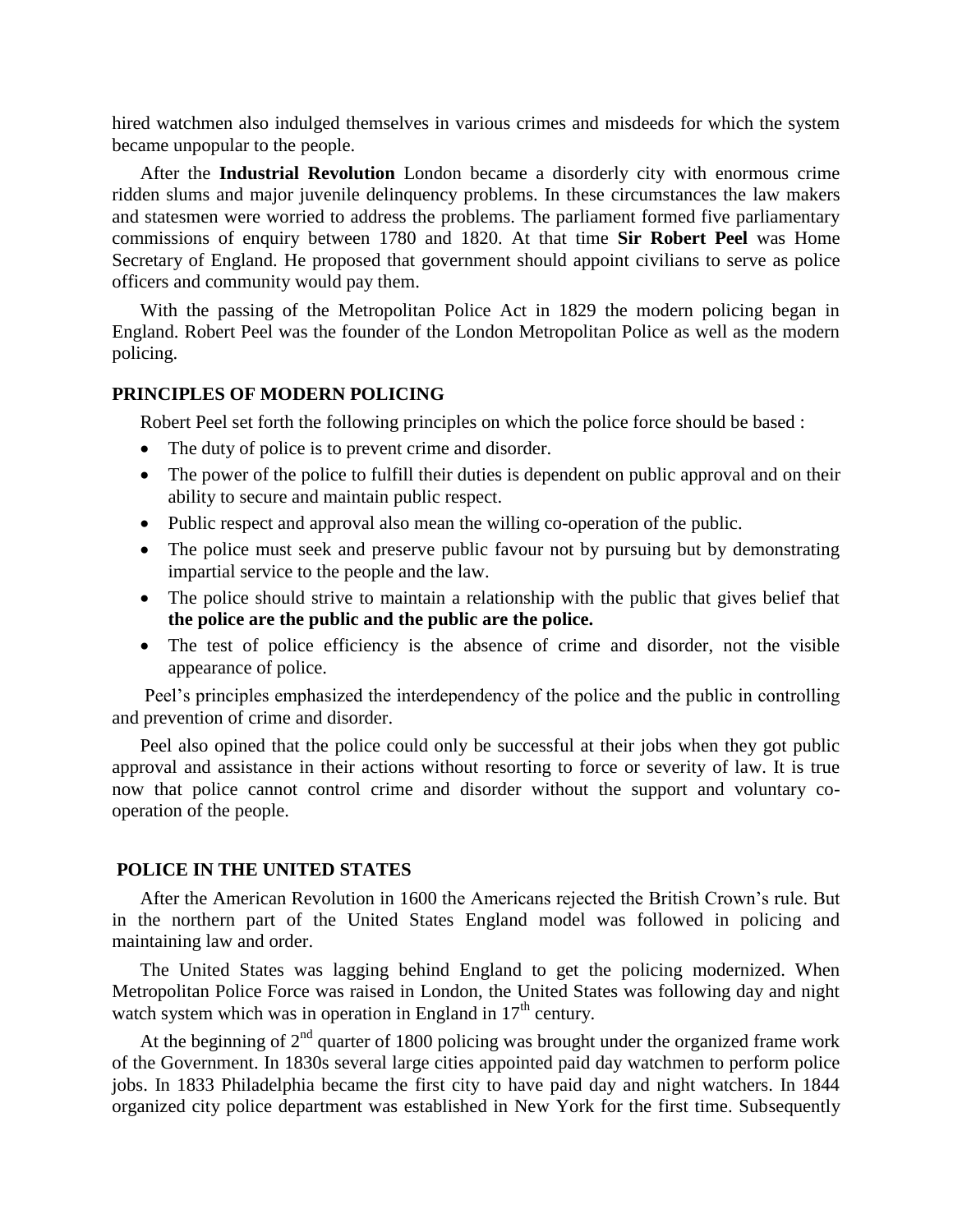this Police department was modeled on the London Metropolitan Police and Peel"s principles. Other cities like Boston, Chicago, New Orleans, and Philadelphia consolidated police department like London"s Metropolitan Police.

It is found from the history that community services were included in the duty of police in early time. Even at the beginning of twentieth century law enforcement and community assistance were the sole tasks of government sanctioned services to help citizens 24 hours a day, 7 days a week. Social services office like welfare, parole, probation etc. offices did not exist at that time. Police had to do more non police jobs to help people for their better life.

In the early stage police officers did not like to wear uniform. They claimed that uniforms were "un-American" and "a badge of degradation and servitude". In 1856 New York City introduced prescribed uniform for its police force.

Policing in the south part of the USA had different pattern. By 1700 most southern colonies had slave patrol to guard the local areas. Being neglected and oppressed the slaves created a lot of problems. The white colonists were afraid of the dangerous threat from the slaves. This threat led to the development of special enforcement officers which was the transition of modern policing in southern colonies. By 1750 in every southern colony all poor white men had to serve as patrol man with slave patrol.

There was slave"s code to be observed by slaves. Violation of the code warrants severe torture and punishment to the slaves. Until the 1960s black cops were not authorized by law to arrest white citizens, no matter how criminal.

The evolution of law enforcement in both the North and South is generally divided into three distinct eras.

#### **THE THREE ERAS OF POLICING**

In the evolution of policing in the United States three major paradigm shifts took place. These paradigm shifts are described as specific 'eras' of policing in the United States. These eras are:

- 1. The Political Era
- 2. The Reform Era
- 3. The Community Era

#### **1. The Political Era**

The period from 1840s to 1930s is considered as political era. During this era police were closely tied to politics. The police were placed under the authority of the head of municipality who was a political leader. The chief of police had no authority to fire his subordinate officers for any wrong. Therefore, the police, in most case were indiscipline. Police followed the traditional method and foot patrol was most common strategy of policing.

During this era chiefs of police were politically appointed. Politicians rewarded those who voted and worked for them with jobs or special privileges. This was also referred to as **the patronage system** or **the spoil system.** The police apparently sought an intimate relationship with the community during the political era to get favour from the politicians for their own interest not being motivated to serve the people.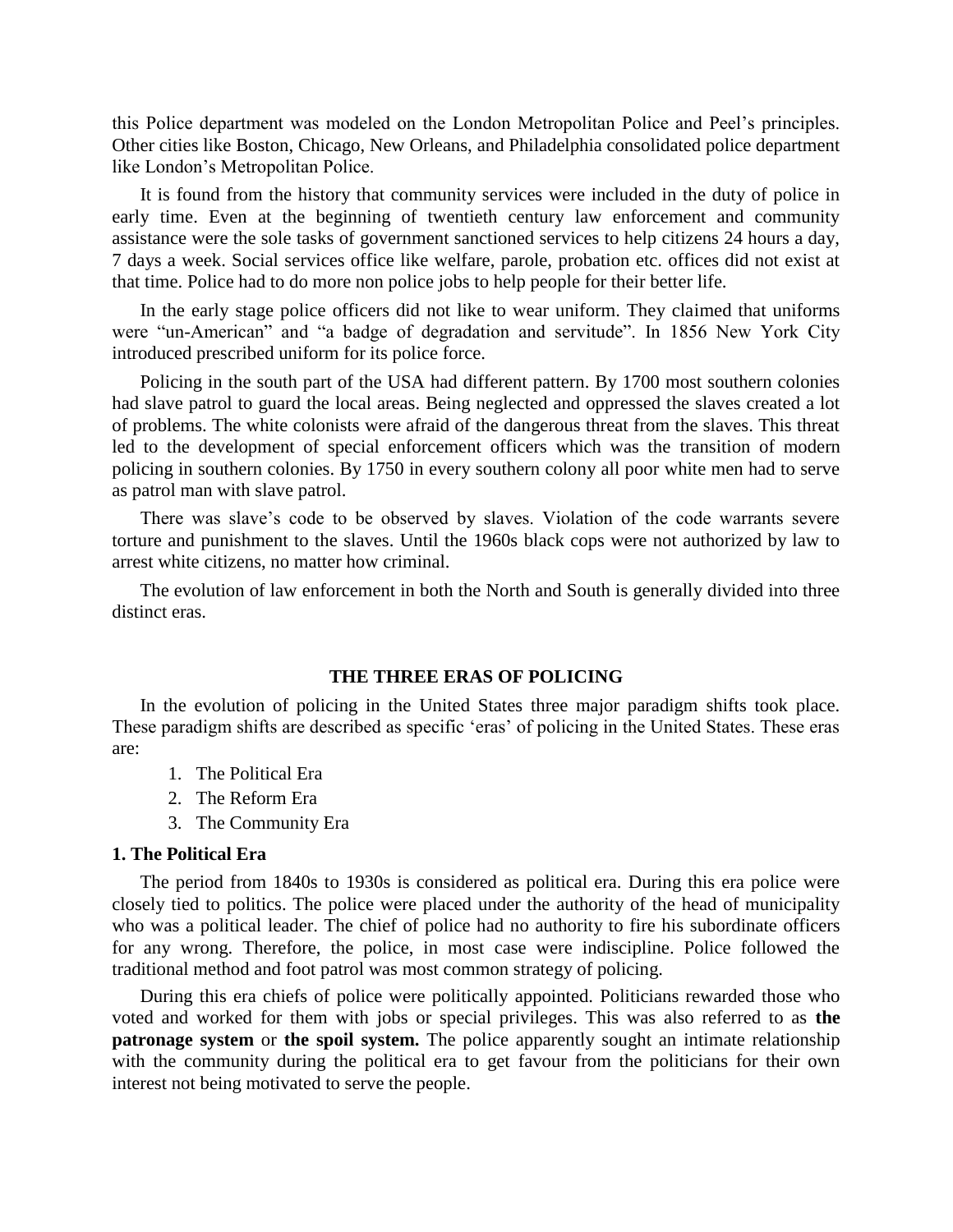As police was placed under the control of politician and chief of the police was not empowered to fire any delinquent subordinate to him, so the chain of command and control of the police force was broken. The police indulged themselves in various crimes and corruption keeping good relationship with the political power. Police were corrupt and repressive force in the eyes of the people.

In 1923 President Herbert Hoover appointed the National Commission on Law Observance and Enforcement to study criminal justice system. Former US Attorney General George W. Wickersham was the chairman of the commission. The report of the commission published in 1931 revealed the brutality of police like physical and mental torture (known as third degree ) to extract confessional statement, illegal detention and police corruption. Wickersham recommended some reforms in police administration.

The inefficiency and corruption of the police led to the reform era.

#### 2. **The Reform Era**

The period of 1930s to 1980s is reform era. During the reform era a drastic change in the organization and function of police departments took place. One basic change during this era was to disassociate policing from politics. With the disassociation of policing from politics police became absolute professional and efficient in fighting against crime. Police engaged themselves only in police job. They have a tendency to avoid non-police job. Police normally did not involve themselves in social type services. They considered the social services as less important.

During the reform era the relationship of police with community was professionally remote. The police were viewed as professional crime fighters with motorized patrol cars and sophisticated equipment. They did policing with rapid response to public calls.

The civil rights movement began in the late 1950s against unequal social, political and economic system in the United States. Police confronted the people with iron hand to suppress the movement. Some major carnages including assassination of President Kennedy took place which tarnished the police image. In those circumstances the issue of inefficiency and corruption of police came forward before the people. Police in the 1960s were at war with the society they served. Police became the "enemy" of the public in the eyes of the people.

Three Presidential Commissions formed between 1968 to 1973 made several recommendations to bring changes in police administration.

In the wake of negative police image police launched several programmes to enhance relationships with the communities. These programmes included public relations programmes, community relations programmes and crime prevention programmes.

Various efforts and methods were made by police department to establish good relationship with people and to enhance the police image. These efforts include hosting open house session with local people providing speakers for schools and community, appointing public relation officers etc. These efforts are the recognition by police that they need public support and cooperation for effective policing.

In the late 1970s police began community relations programmes to narrow the widening gap between the police and the public. The team policing and community resource officers were the key persons of community relations programmes. These tactics tried to bring the police and community closer paving the ways for the citizens to be involved in crime prevention programmes.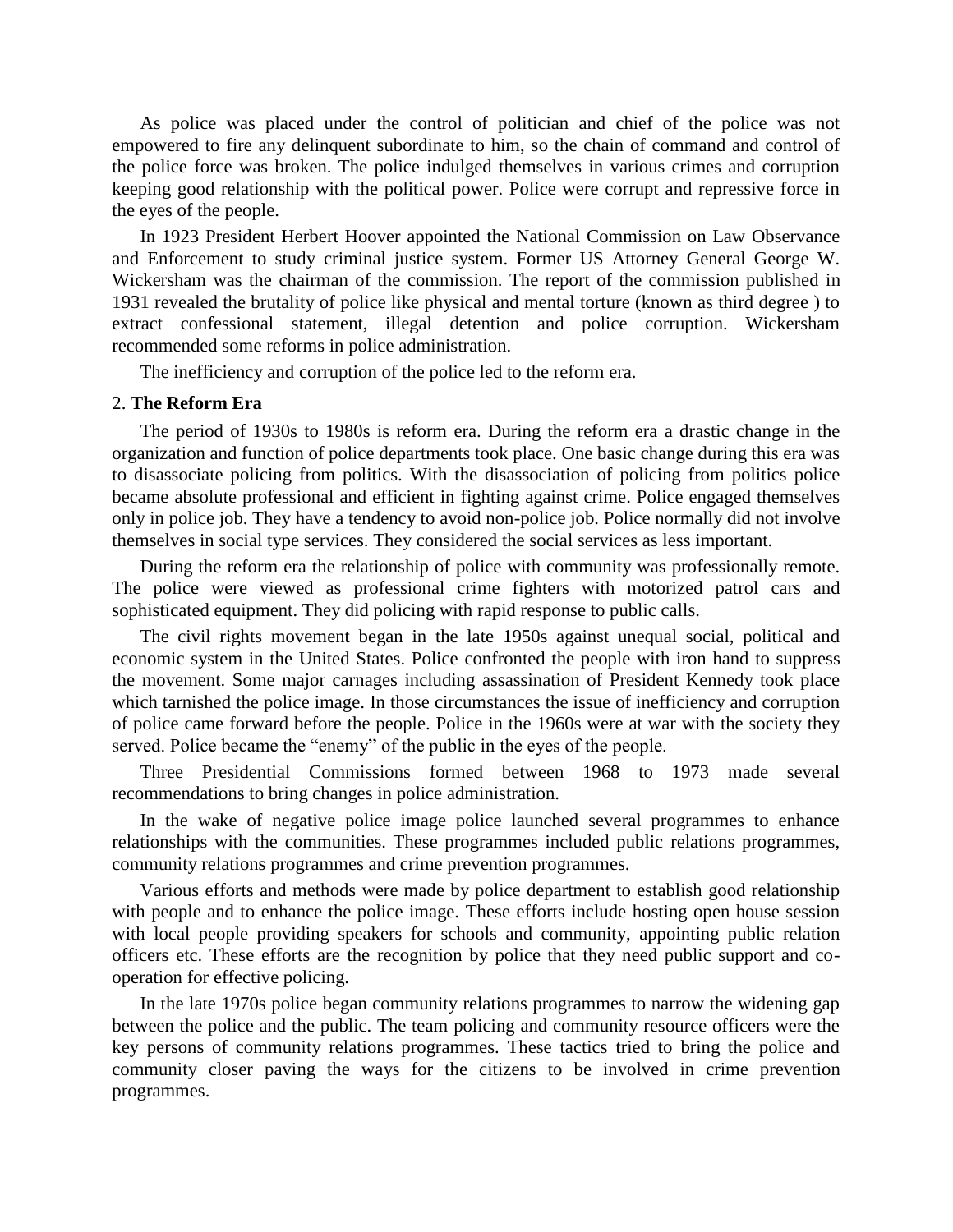Despite the efforts of enhancing police image and seeking public support to fight against crime, the reported crime and fear of crime among the people increased. The Kansas City preventive patrol study became a challenge to the effectiveness of the reform era. This study found that traditional policing and preventive patrol had insignificant effect on crime, fear of crime and community attitude towards the police.

According to some law enforcement officials the Kansas City preventive patrol study was the beginning of new era in policing. It demanded for further research in policing. Some researches into policing were conducted in the 1970s. These researches had negative findings about the efficiency and effectiveness of existing system of policing. The three main key issues of policing i.e. preventive patrol, rapid response to public call and investigation quality were shown as disappointing in those researches.

But the reform movement got momentum and accelerated by two articles:

- (1) "**Problem oriented policing"** of Herman Goldstein published in 1979 and
- (2) "**Broken Windows Theory"** of James Q. Wilson and George L. Kellings published in 1982.

H. Goldstein emphasized proactive role of police in solving the problem.

WHEREAS, "Broken Windows Theory" says that all sorts of minor problems and disorders must be solved and removed to address and prevent the major problem without leaving those uncared for long time.

The failure of effective policing, findings of the researches and articles of Goldstein and Wilson Kelling led to the third era of policing - the community era.

# **3. The community Era**

In the 1980s some police departments in USA began experimenting with community involvement to fight the crime. Several cities tested Herman Goldstein"s problem oriented approach. Police approach posed to shift from crime fighting to crime prevention involving the community.

Gradually law enforcement became more responsive to the public"s desire. Citizen-police interaction and problem solving methods were given priority.

The community era is referred to by various names; such as community policing, community oriented policing, neighborhood policing and the like. Presently the term community policing is most commonly used. One of the Centre tenets of community policing is similar to the principles of modern policing set forth by Sir Robert Peel in 1829 when he established the London Metropolitan Police and stated, "The police are the public and public are the police." Policing has strayed from these principles in the past century. Now the concept of community policing is based on the principles of Peel and considered the most modern and pragmatic approach of policing.

Highlights of the three eras of policing are summarized in Table 1.1.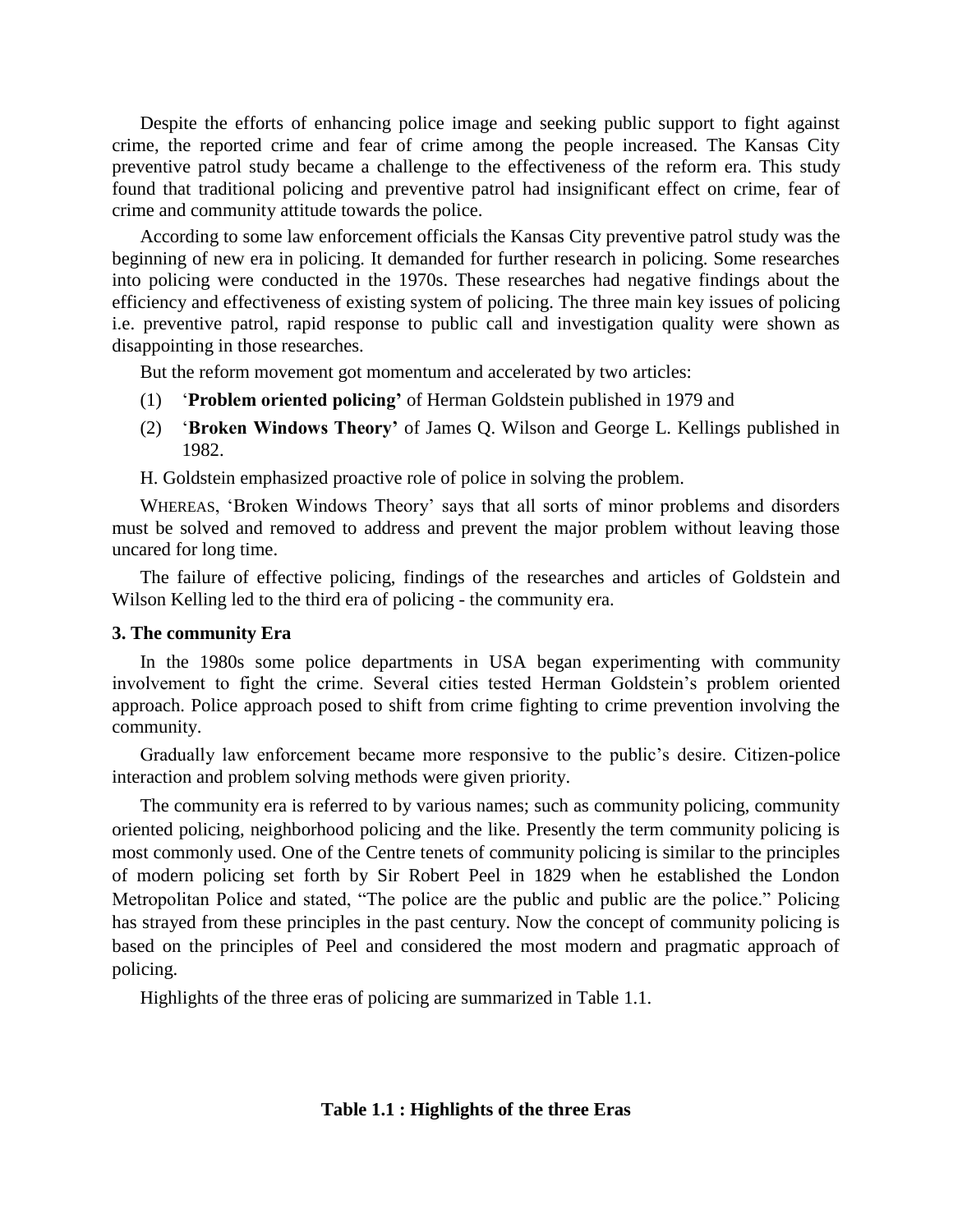|         |                                                  | <b>Political Era</b><br>(1840s)<br>1930s)                                                          | <b>Reform Era</b><br>$(1930s)$ to<br>1980s)                                                  | <b>Community</b><br>Era (1980s to<br>present)                                                                                        |
|---------|--------------------------------------------------|----------------------------------------------------------------------------------------------------|----------------------------------------------------------------------------------------------|--------------------------------------------------------------------------------------------------------------------------------------|
| $1_{-}$ | Authorization                                    | <b>Politics</b><br>and<br>law                                                                      | Law<br>and<br>professionalism                                                                | Community<br>support,<br>law<br>and<br>professionalism                                                                               |
| 2.      | Function                                         | Broad social<br>services<br>and<br>crime control<br>with<br>satisfaction<br>of political<br>forces | Crime<br>control<br>with<br>professional<br>knowledge and<br>modern<br>equipment             | <b>Broad</b><br>social<br>services to the<br>community and<br>crime<br>control<br>with<br>the<br>satisfaction<br>of<br>the community |
| 3.      | Organizationa<br>1 design                        | Decentralize<br>d<br>$_{\rm on}$<br>organization<br>based                                          | Centralized                                                                                  | Decentralized<br>on community<br>participation                                                                                       |
| 4.      | Relationship<br>to Community                     | Intimate<br>through<br>political<br>channel                                                        | Professional<br>and remote                                                                   | Intimate<br>through<br>community<br>interaction                                                                                      |
| 5.      | Tactics<br>and<br>technology to<br>prevent crime | Foot patrol                                                                                        | Preventive<br>patrol<br>by<br>mechanized<br>vehicles<br>and<br>rapid<br>response<br>to calls | Foot<br>patrol,<br>problem solving<br>and<br>public<br>relations                                                                     |
| б.      | Outcome                                          | Political<br>satisfaction                                                                          | Crime control                                                                                | Quality of life<br>and<br>citizen<br>satisfaction                                                                                    |

# CHAPTER II

# DEFINITION OF COMMUNITY POLICING

**What is community?**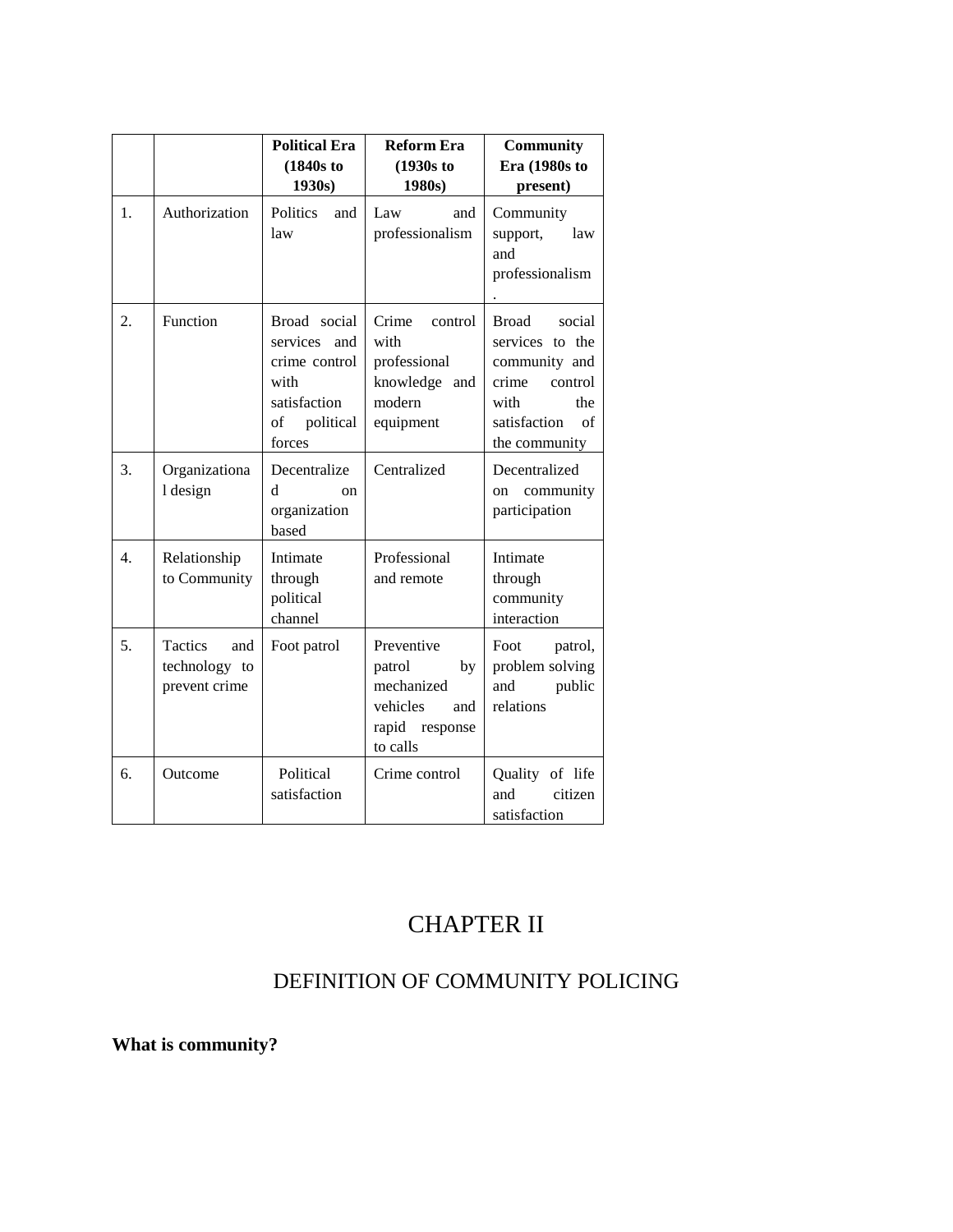Community is defined as a group of people living in an area under the same government. In other words, a social group having common interest and common culture living in a specific geographic area is termed as community.

In other words, people having feeling of belonging of "we–ness" and sense of integration among themselves as the members of a social group is also termed as community.

As a whole a society or the public of an area may be called community. The community may cover a vast area and have thousands of individuals and organizations.

#### **What is Police?**

The police are those who are the members of a government organization which is responsible for enforcing law and maintaining peace and order, prevention and detection of crime. The Police are one of major components of criminal justice system.

## **Definition of Community Policing**

The system of policing driven by the collaborating efforts of police and community in order to prevent and detect crime, arrest criminals and maintain law and order is termed as community policing. Community policing is mainly community oriented, proactive and solution based.

Different social leaders, law enforcement officers and resource personalities defined community policing in different ways. Community policing experts Frazier, O"Connor, McCarthy and some community policing institutions in USA defined community policing in their own styles. But the key features of community policing are more or less same in those definitions. Following are some important definitions of community policing :

According to Frazier "Community oriented policing is proactive, solution based and community driven". It occurs when a law enforcement agency and law abiding citizens work together to do four things:

- ─ Arrest offenders.
- ─ Prevent crime.
- ─Solve ongoing problems and
- ─ Improve the overall quality of live.

O"Connor defines community policing as "a department wide philosophy of full service, personalized and decentralized policing, where citizen feel empowered to work in proactive partnerships with the police at solving the problems of crime, fear of crime, disorder, decay and quality of live."

The Upper Midwest Community Policing Institute provides the following definition:

"Community policing is an organization wide philosophy and management approach that promotes community, government and police partnerships, proactive, problem solving, community engagement to address the causes of crime, fear of crime and community issues".

McCarthy, a community policing officer for the Braintree police department, says,

"Community Policing is a collaborative effort between the police and the community that identifies problems of crime and disorder and involves the community in the search for solutions. It is founded on close and mutually beneficial ties between police and community members."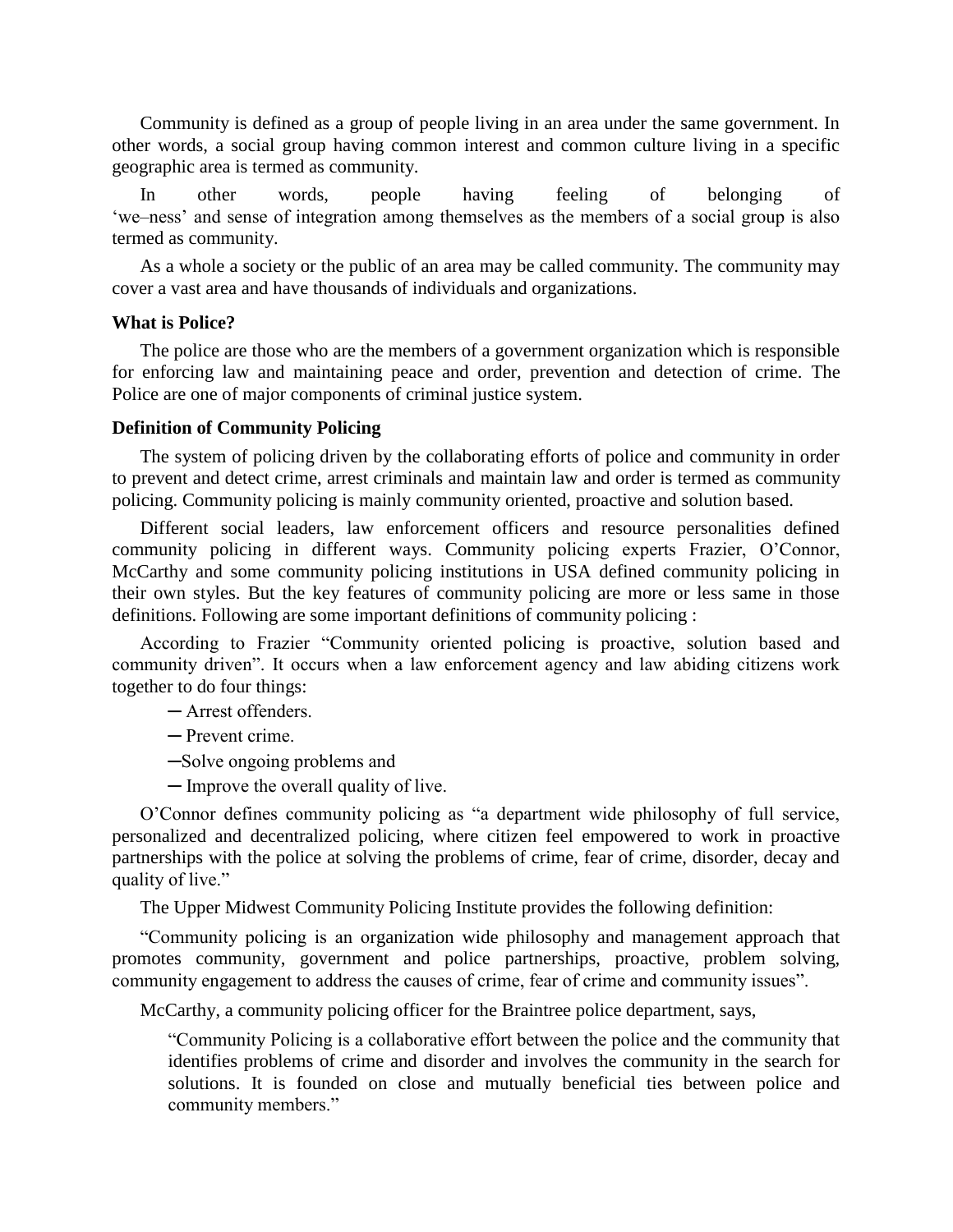Another definition says,

"Community Policing is a philosophy that emphasizes working proactively with citizens to reduce fear of crime, solve crime related problems and prevent crime."

The city Borough of Juneau (a city in USA) defined community policing in formal and informal type.

In formal definition it says,

"Community Policing is a philosophy that promotes strategies to address the causes and reduce the fear of crime and social disorder through problem solving tactics and community police partnerships."

In informal definition of community policing says, Community Policing means police become part of the neighborhood, with the emphasis on stopping crime before it happens. It gives citizens more control over the quality of life in the community. It helps police better understand the needs of residents while helping residents and develop greater trust in police. In essence the community joins the police department. They work together to create a better and safer place to live and grow.

Summarizing the definitions stated above the following general definition of community policing can be given in the following words:

**Community policing is a policing philosophy that encourages proactive and problem solving policing through police community partnership to address causes of crime, fear of crime and other community issues with a view to creating a better and safer place to live and grow.** 

All the definitions as cited above contain two basic themes of community policing. These are─

- 1. Police community collaboration.
- 2. Proactive and problem solving approach to the police function.

# **Table 1.2**

# **Comparison of Traditional policing and community policing**

| SL.<br>No. | <b>Ouestion</b>                                   | <b>Traditional Policing</b>                                                          | <b>Community</b><br><b>Policing</b>                     |  |  |  |
|------------|---------------------------------------------------|--------------------------------------------------------------------------------------|---------------------------------------------------------|--|--|--|
| 1          | Who<br>the<br>are<br>police                       | A government agency<br>responsible for law<br>enforcement<br>and<br>control of crime | Police are the public<br>and public are the<br>police   |  |  |  |
| 2          | is<br>police<br>How<br>efficiency<br>measured?    | By detection<br>and<br>arrest rate                                                   | By the absence or<br>recession of crime<br>and disorder |  |  |  |
| 3          | specially,<br>What,<br>police deal<br>do<br>with? | Incidents                                                                            | Citizen's<br>common<br>problems<br>and<br>concerns      |  |  |  |
| 4          | What<br>the<br>are                                | Heinous crimes that                                                                  | The problems<br>that                                    |  |  |  |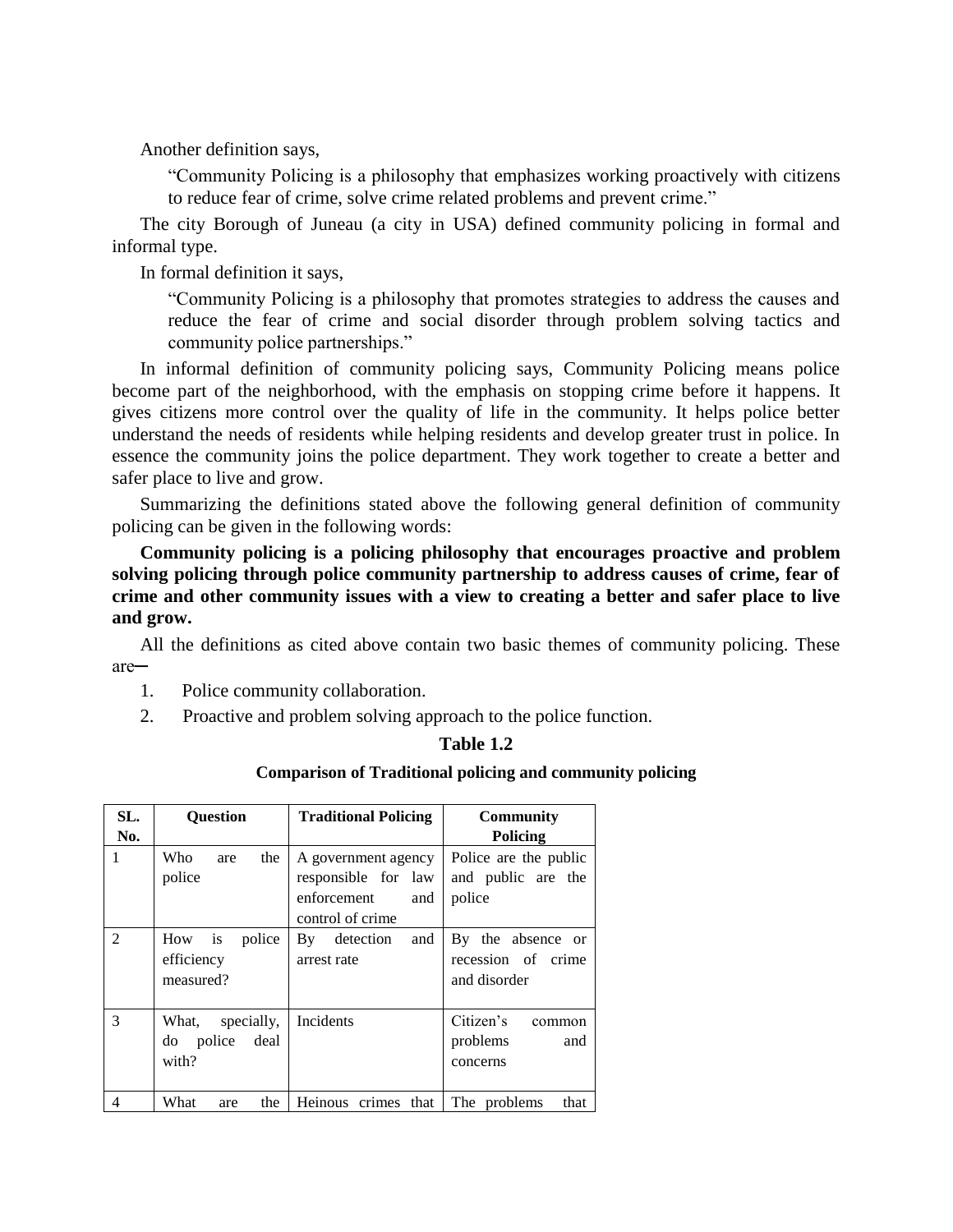|    | highest priorities?                                                              | create violence                                                                                                                              | disturb the peace of<br>the community most                                                          |
|----|----------------------------------------------------------------------------------|----------------------------------------------------------------------------------------------------------------------------------------------|-----------------------------------------------------------------------------------------------------|
| 5  | What<br>police<br>is<br>professionalism?                                         | Swift and effective<br>serious<br>response to<br>crime                                                                                       | Keeping<br>close<br>relationship with the<br>community through<br>good services<br>and<br>behavior. |
| 6  | What determines<br>effectiveness<br>the<br>of police?                            | Response time                                                                                                                                | Public co-operation                                                                                 |
| 7. | $\frac{1}{1}$<br>What<br>the<br>essential nature of<br>police<br>accountability? | <b>Bureaucracy</b><br>governed by law,<br>rules, regulations,<br>policies<br>and<br>directives<br>Accountable to law,<br>Court and Authority | Emphasis on local<br>accountability<br>to<br>community needs                                        |
| 8. | How<br>do<br>police<br>regard<br>prosecution?                                    | as an important goal.                                                                                                                        | As one tool among<br>many.                                                                          |

# **Features of community policing**

Following are the main features of community policing which help to attain the goal of the community policing:

- 1. It is a proactive and problem solving approach of policing.
- 2. It ensures regular contact between police and members of the community.
- 3. It is a department wide philosophy and accepted by both police and people.
- 4. Though the philosophy of community policing is proactive policing, but community policing must support reactive policing.
- 5. In community policing citizens get opportunity to identify the problems of the locality and play active role in setting up the policy and strategy of police action to prevent and detect crimes and criminals.
- 6. Police accountability is ensured by the citizens.
- 7. The officers of the community policing play the role of catalyst to reduce the fear of crime, disorder, decay and other crises in the society.
- 8. The members of police force take the responsibility to educate the public about law, police function and citizen"s duty and responsibilities.
- 9. Trust and mutual understanding are increased between police and citizens through regular contact and interactions.
- 10. Police get enhanced flow of information from members of the public, which helps effective deal of crimes.
- 11. The senior police officers become easy accessible to the common people.
- 12. Police officers encourage citizens to solve many of their problems by themselves and to extent all sorts of co-operation voluntarily to the neighbors, in case of necessity.
- 13. Police encourage other service providers to become involved in community problem solving.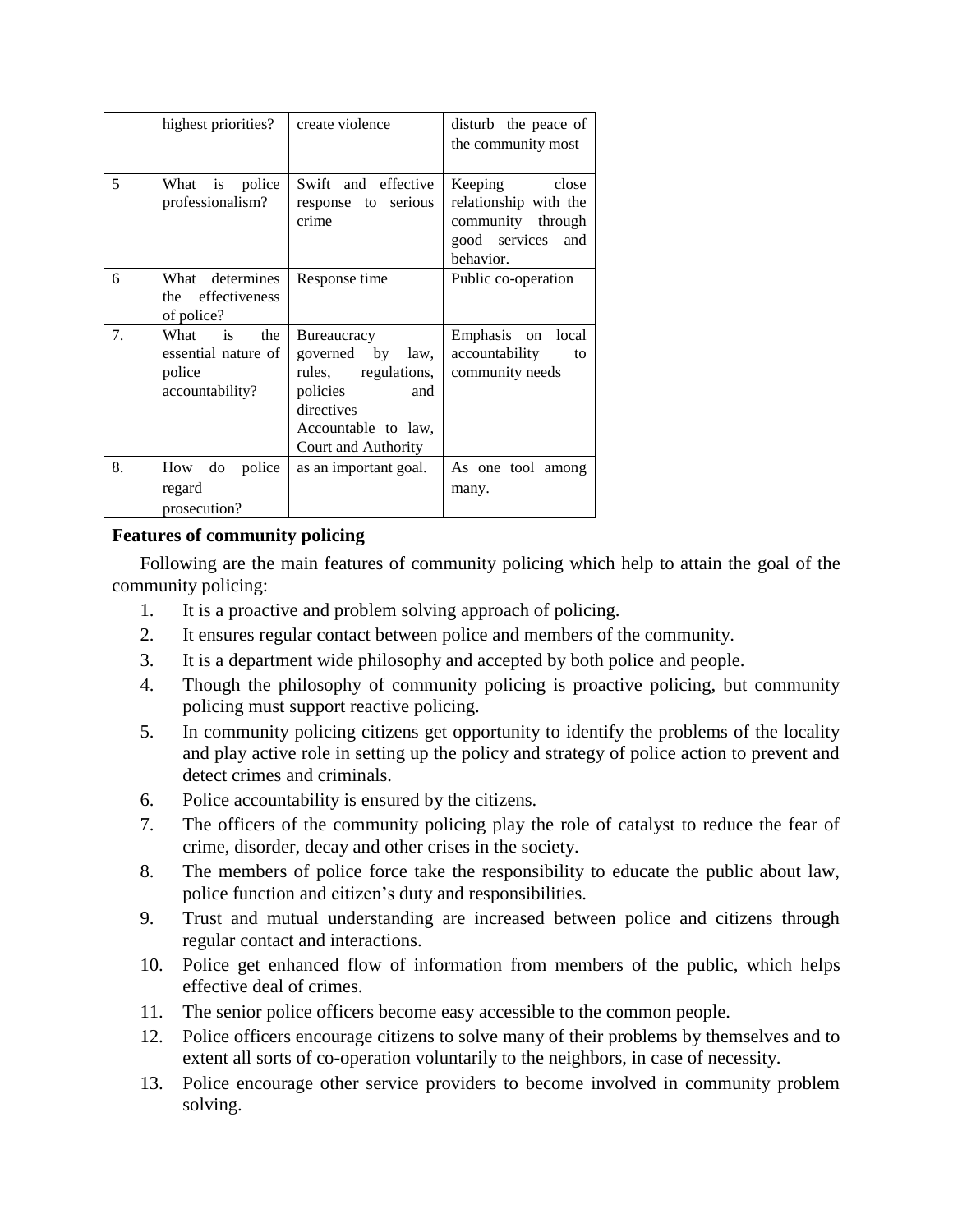- 14. Police officers and leaders of the community make efforts to mobilise all community resources to implement principles and philosophy of community policing for a better and safer society.
- 15. Community policing reduces fear of police among the people and helps to establish bridge of friendship between police and community.

# **Dimensions of Community Policing**

Series of research were conducted by the sociologists and resource personalities about community policing from 1988 to 1997 in USA and other countries. The various dimensions identified by the researchers are listed below :

- (1) Community based crime prevention
- (2) Problem solving
- (3) Partnership
- (3) Philosophical
- (4) Organizational approach
- (5) Organizational change
- (6) Consultation
- (7) Adaptation
- (9) Mobilization
- (10) Increased police accountability

# **Elements of community policing**

Some significant elements of community policing are present in all dimensions described above. These may be identified as follows:

- 1. **Citizen"s input:** Citizen"s voluntary participation with necessary suggestion, advice and evaluation is essential.
- 2. **Positive role of police:** Police must be sincere and active with their broadened function to run and implement the plan and principles of community policing. They shall have expanding responsibility in maintenance of law and order, prevention of crime and providing social services to the people with the collaboration of the people. With the help of the people of community police will make all out efforts to protect and enhance the quality of life of the most vulnerable citizens like juveniles, children, women, elderly people, minorities, disabled, poor and homeless people.
- **3. Tailored Policing: P**olice will provide personal services to the individuals on the basis of their needs and the function of police is to be based on need assessment giving due regards to local norms and values.
- **4. Reoriented operation of police**: The traditional operation of police is reoriented in the system of community policing. Police emphasize on face to face interactions with the community to solve the crime related problems.
- **5. Geographic focus** : Officers must focus on specific geographical area. They are given permanent or long term assignments in a particular area so that they can know the citizens within their area for effective mutual co-operation to deal crime and maintenance of order.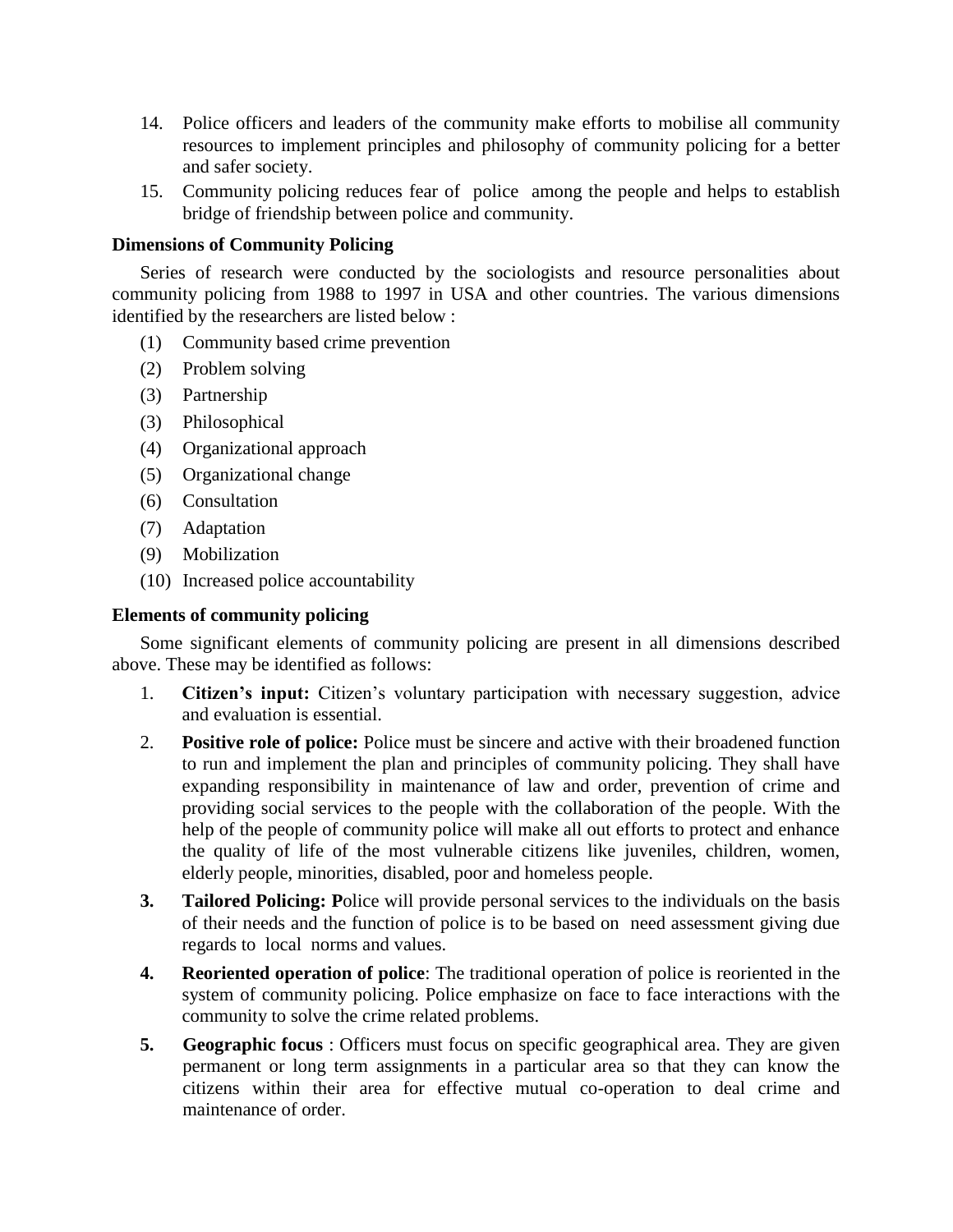- 6. **Positive Interaction:** Interaction with the community is one of the important elements of community policing. Instead of sitting in the office to receive complaint or patrolling by car, the officers are to get out from their office and vehicles and initiate positive interactions with the citizens in their area of responsibility to have public views and suggestion about on going policing, local problems and changes in policing, if required.
- **7. Partnership:** Partnership between police and community is an important element of community policing. Police work on partnership basis with the members of communities, local elites, professional groups, organizations, agencies and other components of the society to solve the key problems.
- 8. **Problem solving approach:** Identifying the problems, police with the collaboration of the community launch programmes to solve the problems at the beginning. Community policing does not allow any minor problem to turn into large and complicated one.
- 9. **Proactive role :** Proactive role is the main philosophy of community policing. In community policing system police with the collaboration of the community take various awareness building, education and motivational programmes for the people specially the vulnerable population with a view to create awareness of crime and social vices to save them from those. Community policing works on the principle **"prevention is better than cure."**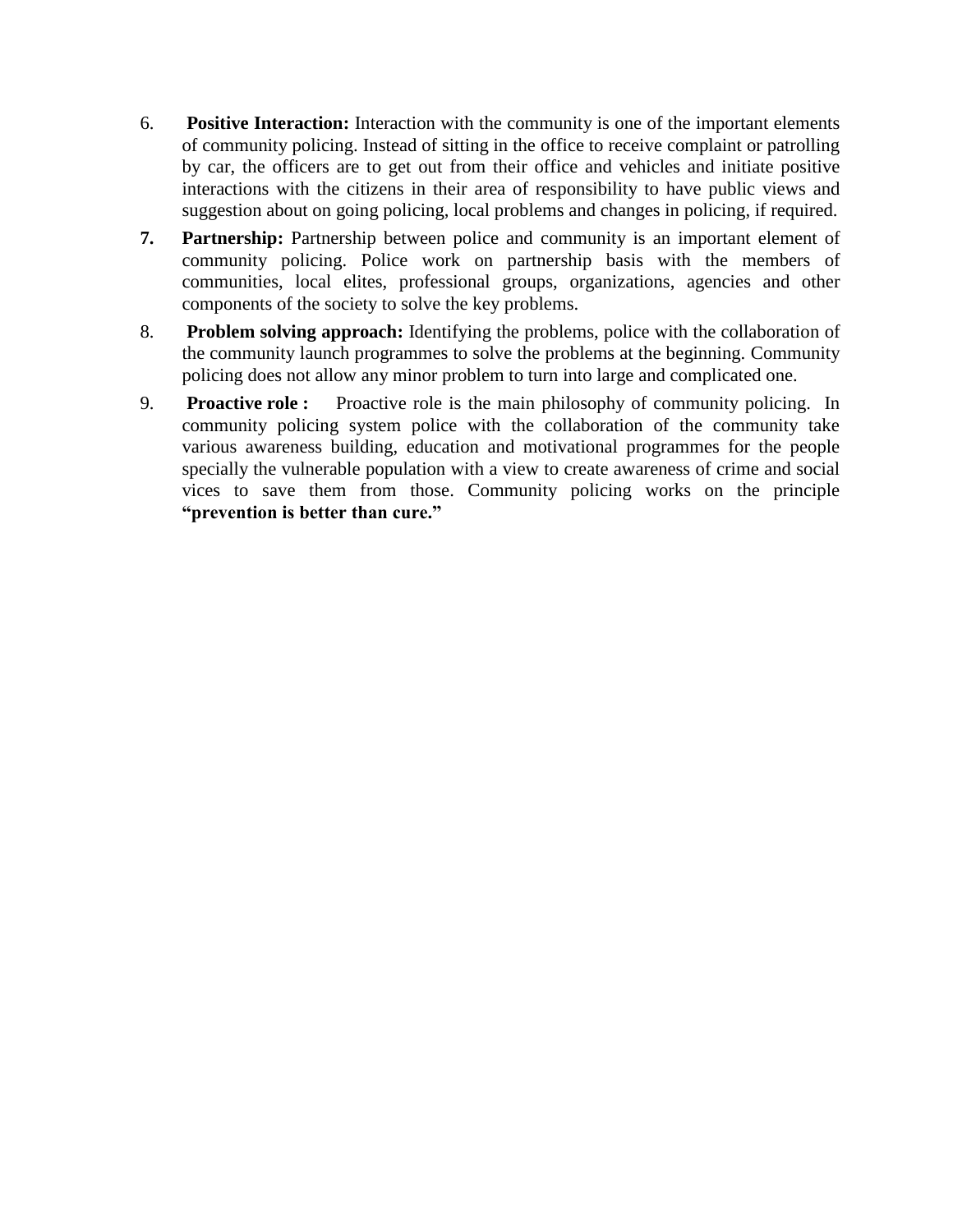# CHAPTER -

#### **A PROBLEM ORIENTED AND PROBLEM SOLVING APPROACH TO POLICING**

**The basic characteristic of community policing is that it is proactive rather than reactive. Following this characteristic, it first identifies the problems and causes of problems, and then seeks solution. The community policing emphasized on the origin of a problem to eradicate that problem. This is known as problem oriented and problem solving approach to policing. The following illustration may give the importance of problem solving approach to policing:** 

A man and his son were fishing on a river bank. Suddenly they found a young boy floating in the water. The boy was struggling to stay afloat. The fisherman jumped in and pulled the boy from the water. He resumed his fishing. Within a few minutes he found another man in the water who was struggling to stay afloat. Again the fisherman saved the life of the man pulling him from the water. He then resumed his fishing and within few minutes he saw another person floating by. This time the fisherman did not go to pull up the person from the water. He boarded on a boat and started heading upstream. The son of the fisherman shouted and asked his father, "Where are you going? Why are you not saving the life of the person who is about to drown?" The fisherman replied, "I am going to find out who is pushing the people into the river. I am to stop the pushing of the people into the river at the origin of this problem."

The illustration cited above makes us understand that it is more effective to get to the source of a problem rather than reacting to deal with it. This is the essence of problem oriented policing.

## **Problem oriented and community oriented policing**

Herman Goldstein, a resource personality of community policing coined the term **"Problem oriented policing"**. Goldstein criticized the professional model of policing as it is incident driven and cannot solve the problem uprooting the causes of problem. The traditional policing has sluggish impact in the society to fight against the crimes and remove the public concern.

According to Goldstein, professional model of policing tends to viewing only the overt symptoms of a problem; it does not go to the deep root of a problem for sustainable solution. He suggests that police should respond to incidents underlying community problems for long term solution.

A problem oriented approach depends on the wide and spontaneous involvement of the citizenry. A community must police itself. The police can, at best, assist them only in that task. This should be the police task to make communities understand and arouse their realization about this proposition.

Police and community may be compared to a physician and a patient. The physician can examine the patient and prescribe a treatment based on the symptoms and information provided by the patient. To recover, the patient must be honest and particular in describing the symptoms and must follow the prescription given by the physician. The best medicine is preventive measures. Prevention is better than cure. Problem of crime can be compared with the problem of disease. To solve the problem of a community the causes of problem are to be identified by the community people to have the prescription for the solution of the problem. Police alone may not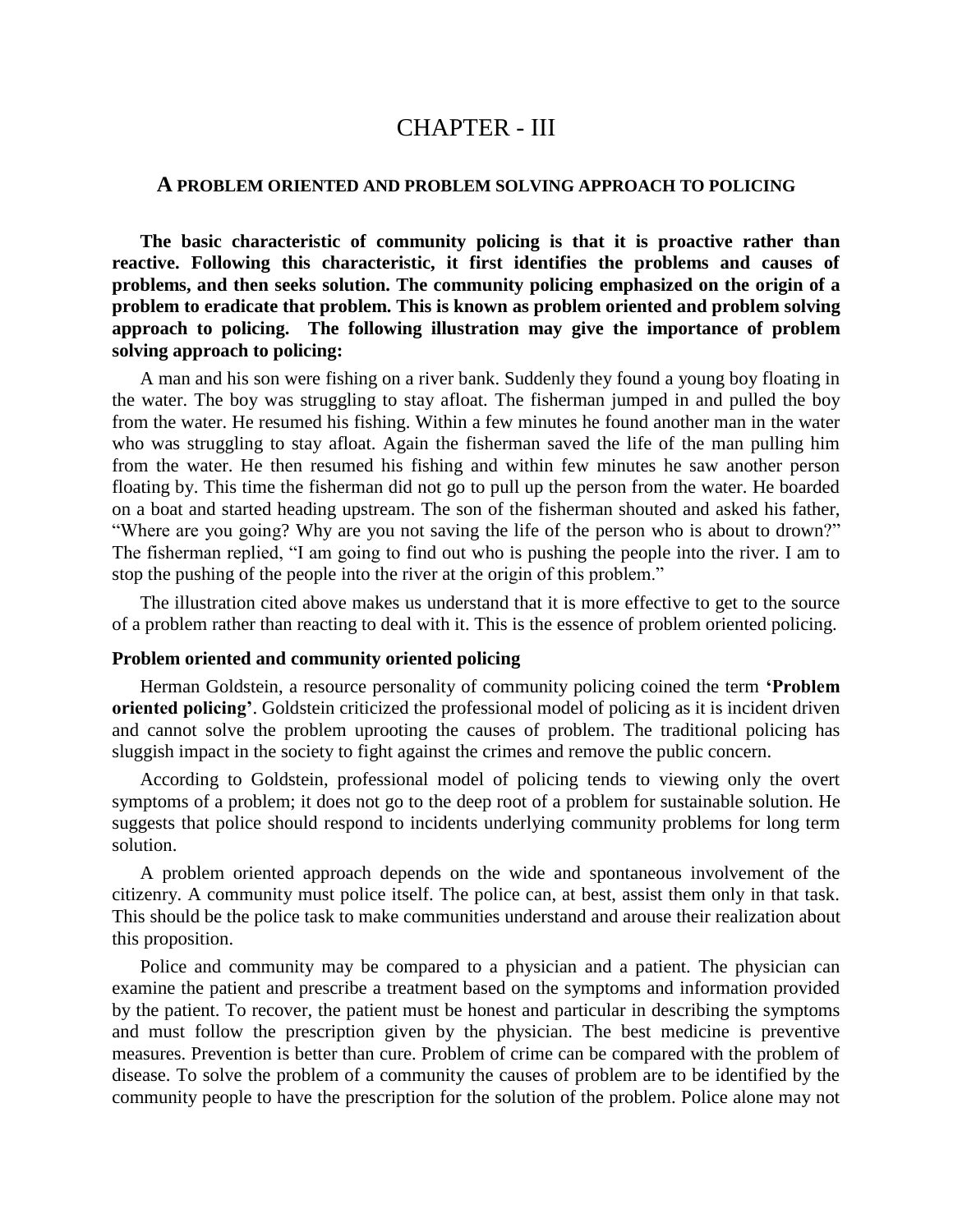be able to identify the real causes of problem. Without diagnosis the causes of disease, prescription for treatment cannot be given. Same for the case of problem, without identifying the causes of problem measures for solution cannot be suggested. Physician cannot be blamed for the existence of disease. Accordingly, police should not be blamed for the existence of crime. The combined efforts of police and community in proactive policing can bring success in crime management.

Frazier, director of the office of Community Oriented Policing Services, says,

"Police and citizens must work together if we are to develop long term solutions to crime and if we are to enhance trust between police and communities they serve."

Goldstein identified five concerns which influence the development of problem oriented policing:

- 1. The Police field is preoccupied with traditional management and internal procedures which tend to negative notion in dealing with substantive problems.
- 2. The police utilize their all-out resources and ability to respond to the calls from the citizens and to the incidents. They don"t reserve their time and energy to take initiative at their own to prevent or reduce community problems identifying the causes of problem.
- 3. The community is a major resource with an enormous potential for reducing the number and magnitude of problems. But this resource mostly remains unused due to reluctant attitude of police.
- 4. The time and talent of all police officers are not used effectively.
- 5. Sometimes, initiatives to improve policing suffer frustration as those are not related to the overall dynamics and traditional system of the police organization.

# **Elements of Problem Oriented Approach**

The problem oriented approach to policing follows separate method other than the traditional method of policing to address the problems. For this purpose Goldstein noted the following basic elements which are considered into account to go forward to the goal :

- 1. Grouping incidents as problems
- 2. Focusing on substantive problems
- 3. Seeking effectiveness as the ultimate goal
- 4. Using systematic inquiry
- 5 Accurately leveling problems
- 6. Analyzing the multiple interest in problems
- 7. Adopting proactive stance
- 8. Strengthening the decision making processes
- 9. Evaluating results of newly implemented responses

Incorporating the above basic elements many police departments of the USA have developed problem solving approaches and got fruitful results.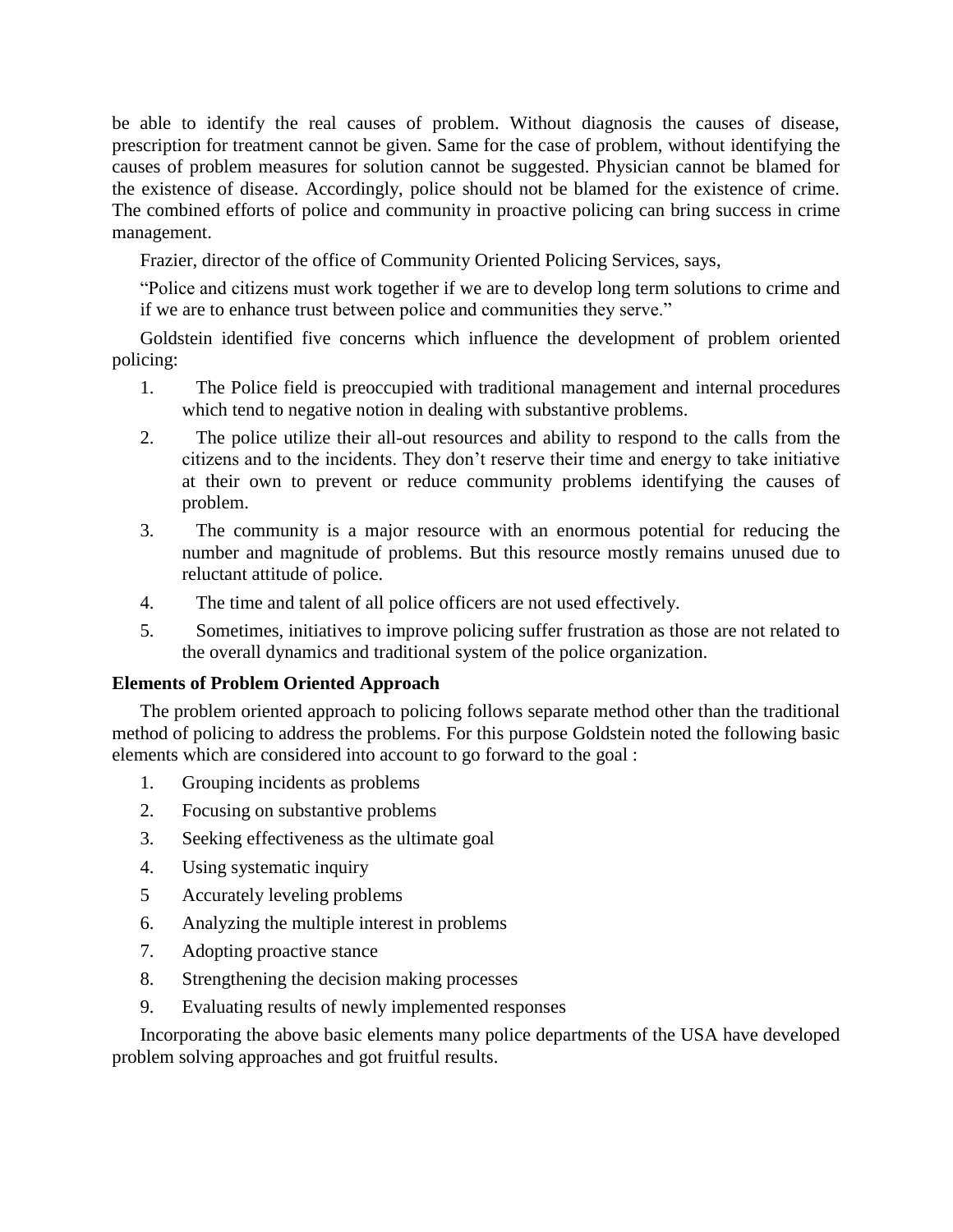# **METHOD OF PROBLEM SOLVING**

# **The SARA Model**

The Newport News Police Department uses a four stage problem solving process which is known as **SARA Model.** It is as follows:

SARA

- S Scanning.
- A Analysis.
- R Response.
- A Assessment.

# **Scanning**

Firstly, the officers responsible with the assignment are to scan the problems. During this stage they will make contact with the residents of the concerned area and gather experience about the problems.

# **Analysis**

After scanning, the police officers will start analyzing the problems. They will learn everything possible about the problems, incidents, suspects, perpetrators and earlier actions taken. The well conversant about the problem will help the officers to create a customized response to fit the problem.

# **Response**

On the basis of careful analysis the officers will customize the response and then develop a goal for the solutions to the problems. By using the findings of analysis and other information **a plan of solution to the problem** is designed to eliminate the causes of the problem, reduce fear of the problem, reduce the negative impact caused by that problem and deal the situation effectively.

# **Assessment**

The officers will evaluate the effectiveness of their response. They will assess whether the goal has been achieved, has the response to the problem got any positive impact, has the number of complaints been reduced or satisfied residents or does the response give the desired results.

When a response does not give the desired results, the officers will examine the results and make a different response. It is proved by the police departments who used the SARA model that the SARA model helps police reduce the crime rate and fear of crime among citizens.

# **Example of using SARA Model in problem-solving approach**

# **Problem**

Crimes against property specially theft, burglary, hijacking rose alarming in Warri of old Dhaka. People pass their days in panicky situation. The residents of Warri were unhappy with police as police couldn"t cease the crimes. It became a burning problem.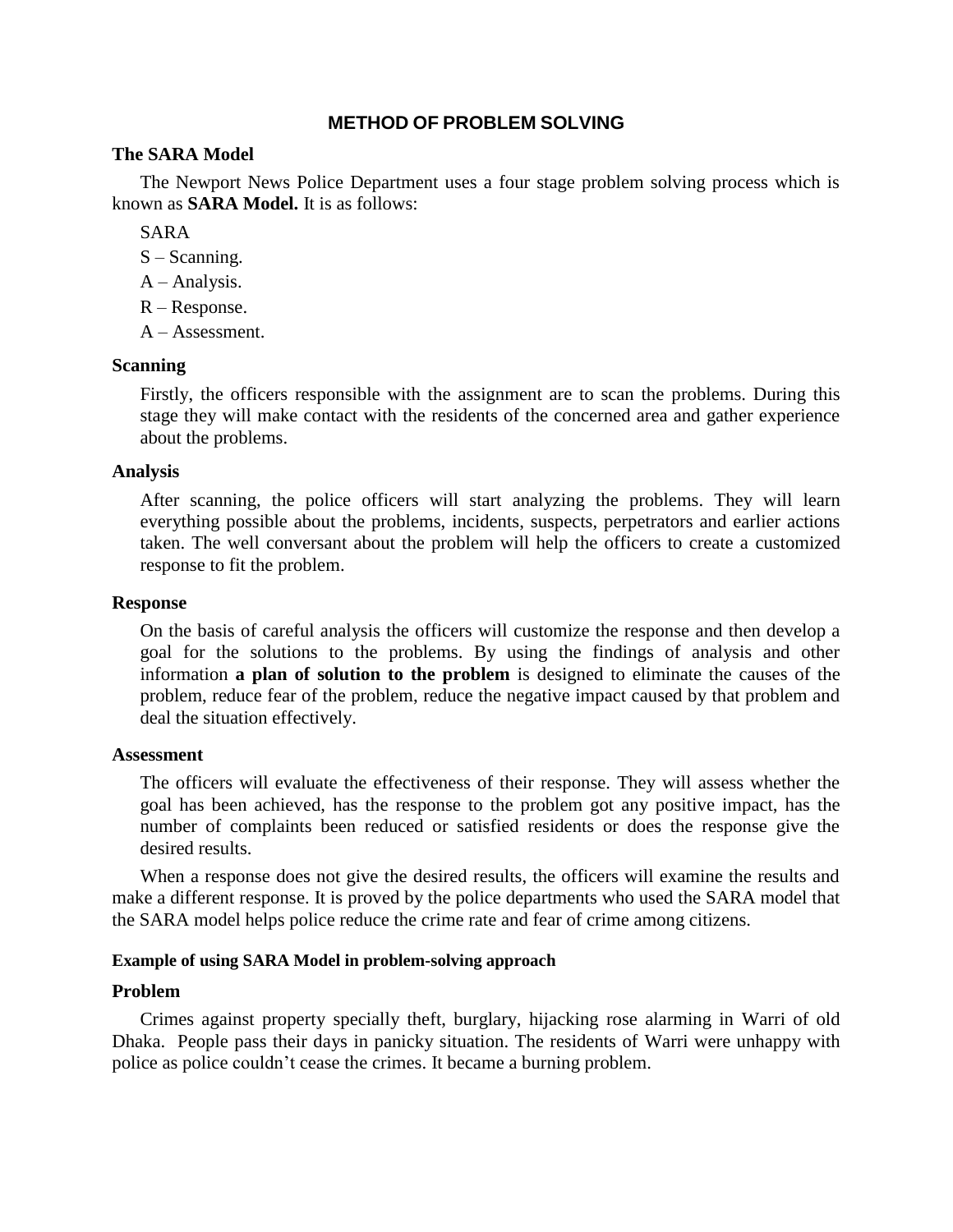The O/C of Sutrapur PS took steps to solve the problem. He followed the SARA Model of problem-solving process. The action taken is described below:

# **Scanning**

The OC of Sutrapur PS scanned the crimes and found that hijacking was the most alarming crime for which residents of this area were always scared of the hijackers. The OC took the project of Problem-Oriented Policing (POP) with the aim of reducing the incidents of hijacking. To reach the goal the OC started getting overt and covert information about the crimes against property and severe concerns of the community. The OC also launched programme to create favourable situation of the surroundings against the hijacking and educate the people to be conscious and prevent hijacking giving them some tips.

# **Analysis**

The OC of Sutrapur PS reviewed and analysed all the complaints received from the residents. He held series of interviews with the victims of the hijacking. He looked at which days, at what times and at what places most crimes were occurring. He got information about the *modus operandi* of the crime, description of the perpetrators, normal time of committing crime, the places where crimes frequented, suspect perpetrators, the target groups of the perpetrators etc. He also studied which factors and features of the area enabled the perpetrators to conduct their attacks on the residents. The OC also got some secret information about the identity of the perpetrators taking some eyewitnesses into confidence. Thus he analysed the overall situation of the problem to solve.

# **Response:**

On the basis of analysis the OC did the following jobs to solve the problem :

- # Held several meetings with the residents and educated them about their duty to protect their property, prevent hijacking and taking measures for the purpose.
- # He helped the residents to form an anti-crime committee with the elites of the area to review the overall situation and take practical step to prevent the occurrences and round up the perpetrators.
- # The OC suggested the local people and anti-crime committee to improve the certain dens of crime to remove the favourable facility for the perpetrators.
- # The OC contacted the local city corporation authority to put sufficient lights on the street especially in the crime zones. He also cleared roadside shrubs and make shifts which were used as shelter by the perpetrators.
- # The OC motivated the residents to call police at 999 immediately if they observe any suspicious activity or view any occurrence in progress. He also provided his cell phoneas well as his other officers.
- # He initiated monthly crime prevention meeting with the anti-crime committee as well as the residents. He put suggestions to the residents the ways to avoid victimisation.
- # The OC employed some patrol men to guard the area with the help of the anti-crime committee and the residents paid for the patrolmen.
- # He also arranged police patrol in the area and deployed some civil cloth police men to watch the movement of suspects.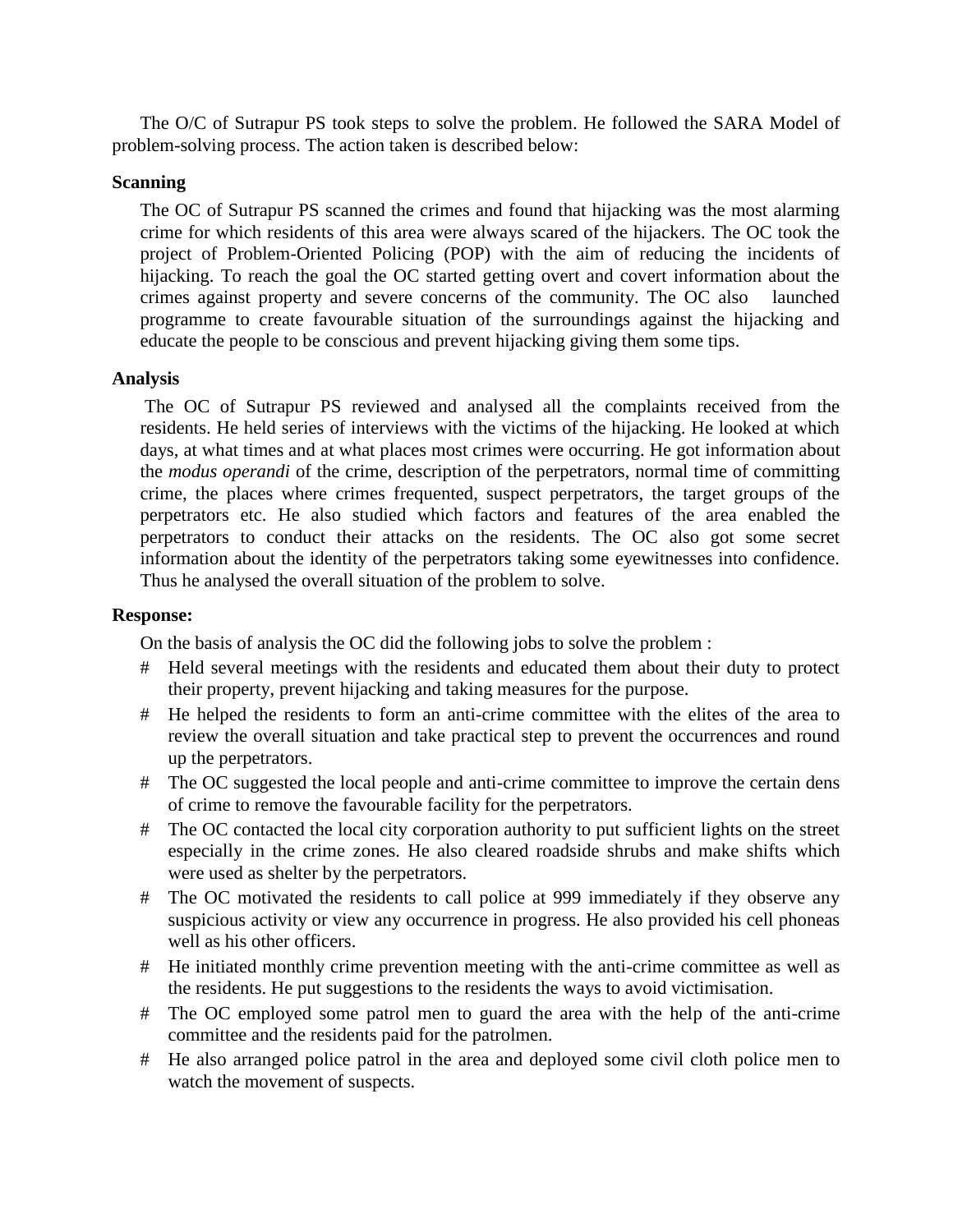- # The OC apprehended some suspects on the secret information and forwarded then to the court in different cases.
- # The OC engaged one intelligent officer to maintain liaison with the local committee and review Crime situation. The officer kept O/C informed with the latest situation of the area.

# **Assessment**

With implementation of the project of problem-oriented approach the crime especially robbery and hijacking was about completely eradicated during the last 6 (six) months of assessment. Residents now feel secured. They call police immediately if they witness criminal activity. Police get secret information about the perpetrators from the member of public. People get couraged to raise their voice against criminals and help police to nab the criminals.

The OC continued holding monthly meeting with the local people and ties between police and public grew strong to stronger day by day. The people of other area got encouraged to follow the example of Wari and OC is thinking to take project of the same nature in the neighbuorhood.

The SARA method thus has practical role in problem solving approach.

# **Mediation as a problem-solving tool**

Some complaints like land dispute, dispute between land lord and tenant, arrogant behaviour of rowdy teens, minor traffic-rule violation, domestic conflict between husband and wife or other members etc. may be settled down by mutual negotiation with the help of third party mediator. Traditional use of enforcement by police is not needed. But police are seen to response to these complaints in traditional strategies like lodging case and arresting the persons concerned. Sometimes rigid and traditional action of police aggravates the situation. In problem-solving approach officers avoid confrontation, command and coercion in favour of participation and persuasion of people to solve the problems in an amicable manner.

Mediation means the intervention of a third party into an interpersonal dispute to resolve the same. Christopher Cooper, a community policing resource personality of USA notes, **"When police use mediation to resolve conflicts in their communities, they empower residents to take responsibility for their action and to resolve their own problems."**

In Bangladesh the Panchayet, the Union Parisad or village headmen take the role of mediation to resolve disputes and improve the relationship between the parties with dispute.

# **Following basics are to be considered while solving a dispute or conflict through mediation :**

- \* The mediators must be neutral, fair and accepted to all parties concern.
- Mediators will explain the mediation concept to participants and its significance for the peaceful settlement of dispute.
- Ground rules for the participants for smooth functioning of mediation are to be delivered to the participants.
- $\mathbf{\hat{\cdot}}$  Mediators may be advised by the officers on the basis of police reports (if any) about the dispute or conflict.
- Allow parties to convey their own version and sentiment of the dispute.
- Give parties chance to rebut or self-explanation.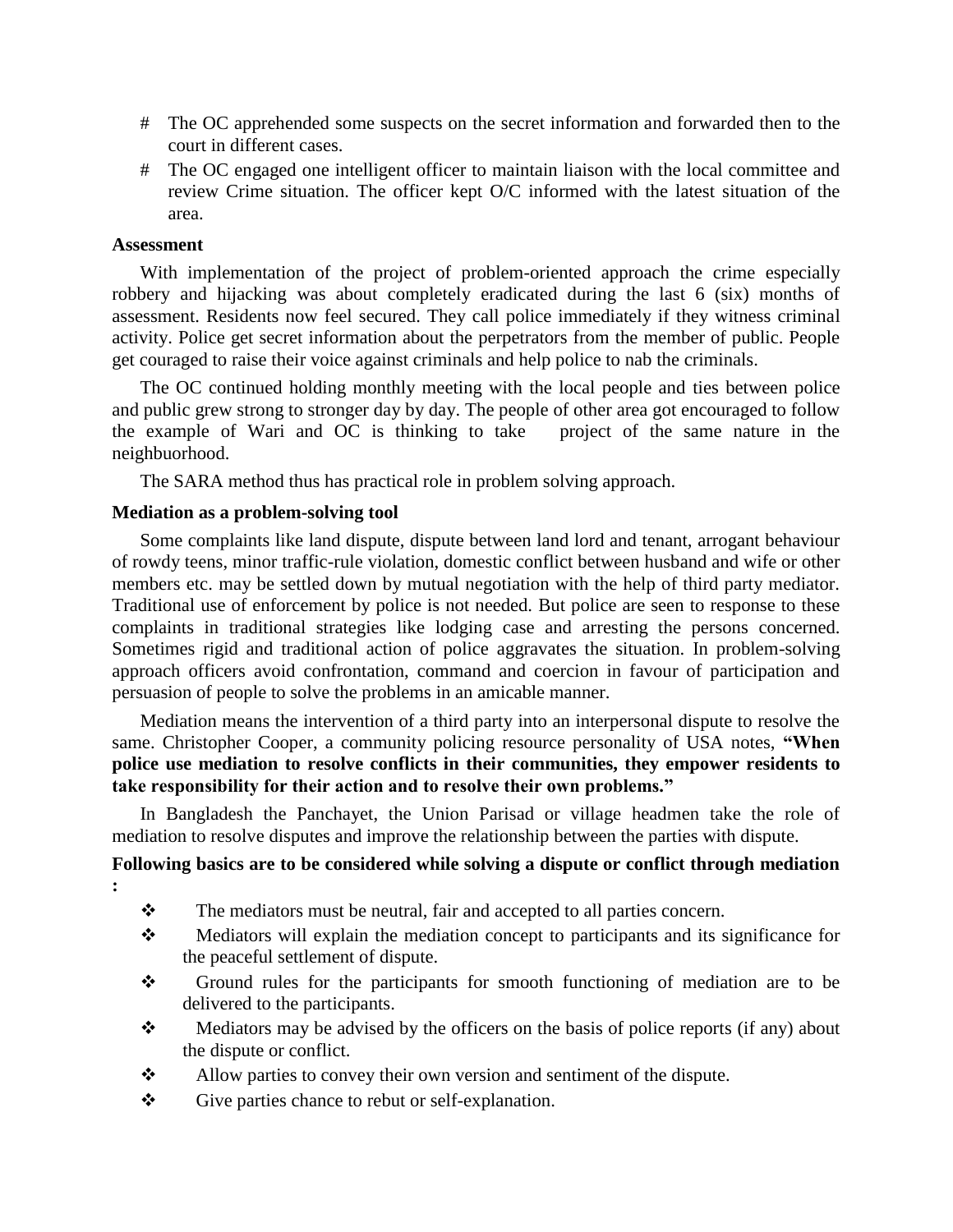- \* Ask question, clarify the issues and go to the deep of the problem to understand the causes of the problem in order to seek possible solution and agreement on the issues.
- The mediators must prove themselves fair and neutral through their role and behaviour to get the confidence of the parties concern.
- Officers make suggestions and make efforts to convince the parties to come on a suitable agreement.
- After agreement parties should be brought under binding by necessary terms and conditions. Breach of agreement will follow legal action. Agreement should be in writing.

# **Creativity in problem-solving approach**

Creativity is a process of breaking old methods or concept and discovering practical techniques and originating new concept. Creativity is synonymous with innovation. The approach of problem solving will be more effective if creativity is incorporated into it. The residents of a community may contribute to the problem-solving approach with their innovative thinking and suggestions. In problem-solving tool of community policing citizens are given opportunity to reflect their creativity in solving any specific problem. Creativity will depend on the practical scenario and overall environment and severity of the dispute and characteristics and behaviour of the parties involved in the dispute. The mediators are to give their deliberate thoughts to incorporate the creativity in the problem solving approach of community policing.

#### **Example from field experience of problem solving approach**

A' is a commercial area. Hotels, guest houses, manpower export agencies and other financial establishments are there in that area. The area was plagued with a prostitution problem. Young boys were engaged in sex-abuse. The conscious people were worried with the problem. The civil society raised voice to eradicate the prostitution from that area. The initial police response was limited to arrest sex-workers and their clients. But they managed to come out from jail on bail and kept their movements in the area to carry out sex-business and thus created repeated nuisance in the locality.

In that situation the police decided to take a **problem-solving approach** to eradicate prostitution and improve the situation in the line with the expectation of the citizens. Police started holding meeting and enhancing interaction with the local people. They obtained suggestions and advices from the local residents. In this way police learned that many of the sexworkers were transients. They selected the area as their favourable business field and stayed in that area as they got available customers to earn handsome amount of money. The police could also understand that the sex-workers would stay in the area as long as their business remained profitable. The police launched problem solving approach to eradicate the prostitution in the locality. They decided to diminish profitability and visible appearances of the sex-workers. For this purpose police took some strategies aiming at curbing the easy availability of clients of the sex-workers.

The police introduced a Temporary Restraining Order (TRO) prohibiting the sex-workers loitering and staying in the area and other solicitation conduct of the sex-workers. The police caused immediate arrest and imposed Tk. 2000 fine for violation of the TRO.

On the other hand police issued a warning notice to the guys who were found with the sexworkers earlier and suspected to be the customer of the sex-workers. In the warning notice the people in question were warned that stern lawful action would be taken and monetary fine for Tk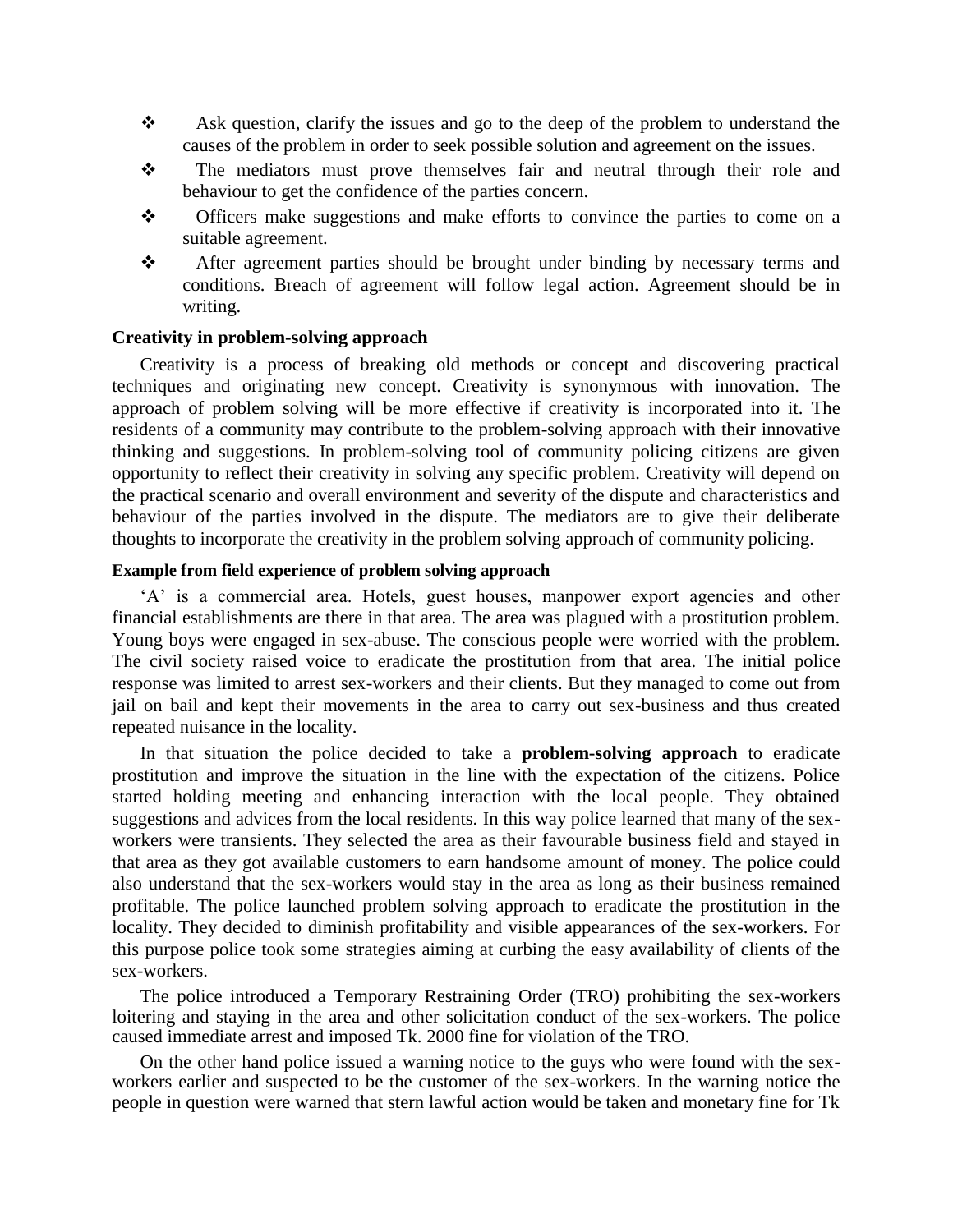10000 would be imposed on them for aiding and abetting the sex-workers. A general warning notice was also issued publicly that legal action with zero tolerance would be taken against the person/persons who would be found with the sex-workers or believed to be clients of the sexworkers with reasonable evidence.

After adapting the measures the movement and loitering of sex-workers were drastically reduced. Residents having habit of using sex-workers did not take risk to be socially condemned. Spontaneous co-operation from the community was received by police in their drive and campaign against prostitution. The problem of prostitution was solved within a month. The residents of the community were relieved of the curse of prostitution. The people praised the role of police and thus police image was improved in the locality.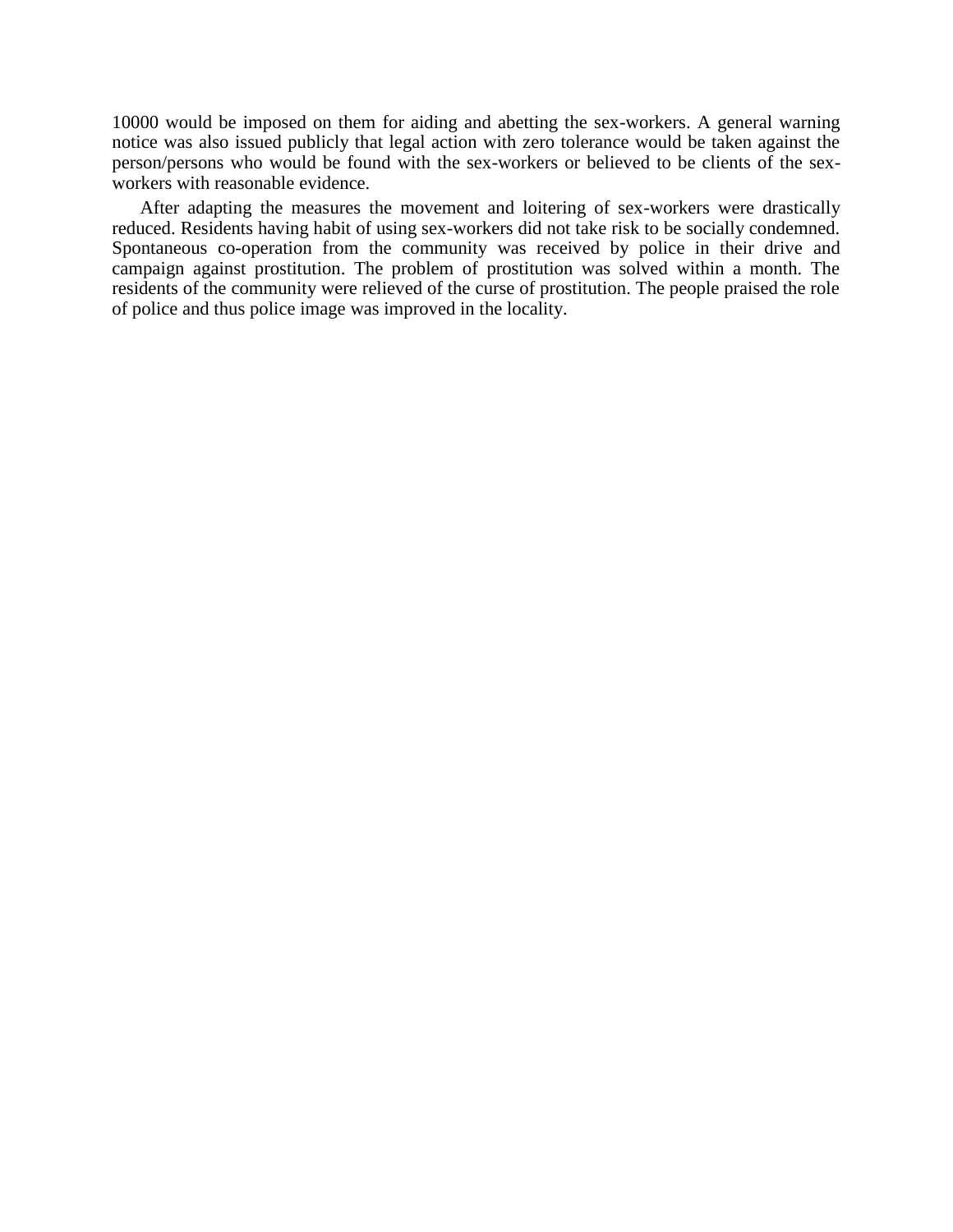# CHAPTER IV

# IMPLEMENTING COMMUNITY POLICING

The challenge of community policing is to move from theories to actual implementation. It is very difficult and complicated task. A pragmatic preparation is needed. It cannot happen over a night. The implementation cannot be brought by a revolution. The community policing philosophy will take into shape of implementation through gradual evolution over the years. But there have obvious continuities of the implementing tasks.

At the initial stage of transition to community policing the following factors are of the essence :

#### **Psychological and System Change :**

For the implementing of community policing it will require to modify the existing set up of psychological values and ways of traditional policing. A change in mission statement (duties of police), departmental organization, leadership style and general approach to "fighting crime" is essential to implement the philosophy of community policing in the society. The members of police and communities and people in general need to be mentally prepared to welcome the new system of policing. They are to demonstrate their positive response through active and sincere participation in the community policing activities.

The Community Policing Consortium (CPC) of the USA suggests two kinds of management required for the transition to community policing. These are  $-$ 

- **(1) Change management and**
- **(2) Transition management.**
- **1. Change Management**

Change management means a major change in the operational strategy of an organization. In change management a positive change towards the development-strategy to review the present state of the organization and viability of transition to new approach is brought. This approach of management takes into consideration all the changed environments and factors of the surroundings to bring the new dimensions and strategies to achieve the goal of the organization. Change management also envisions the future state of the organization and devises the means of moving from existing formation to new one. Accordingly the **doctrine of change management** is to be given importance to establish the philosophy of community policing in the society.

## **2. Transition Management**

Transitional management means the act of overseeing, controlling and leading the move initiated in the change management phase from present state to future state.

In transition of community policing the leadership is an important basic. The leader required for the transition must be dynamic, open and self-motivated to spearhead a campaign for change in the present system. He is to provide all sorts of guidelines and supports with goal oriented commitment for the smooth and successful implementation or transition of community policing. **The leader must have a vision and commitment for the department and the people he serves.** Commitment comes from vision and it brings devotion to duty to fulfil mission in order to lead an organization towards its vision. So, a leader without vision and commitment cannot be a successful leader in transition to something new from the traditional one.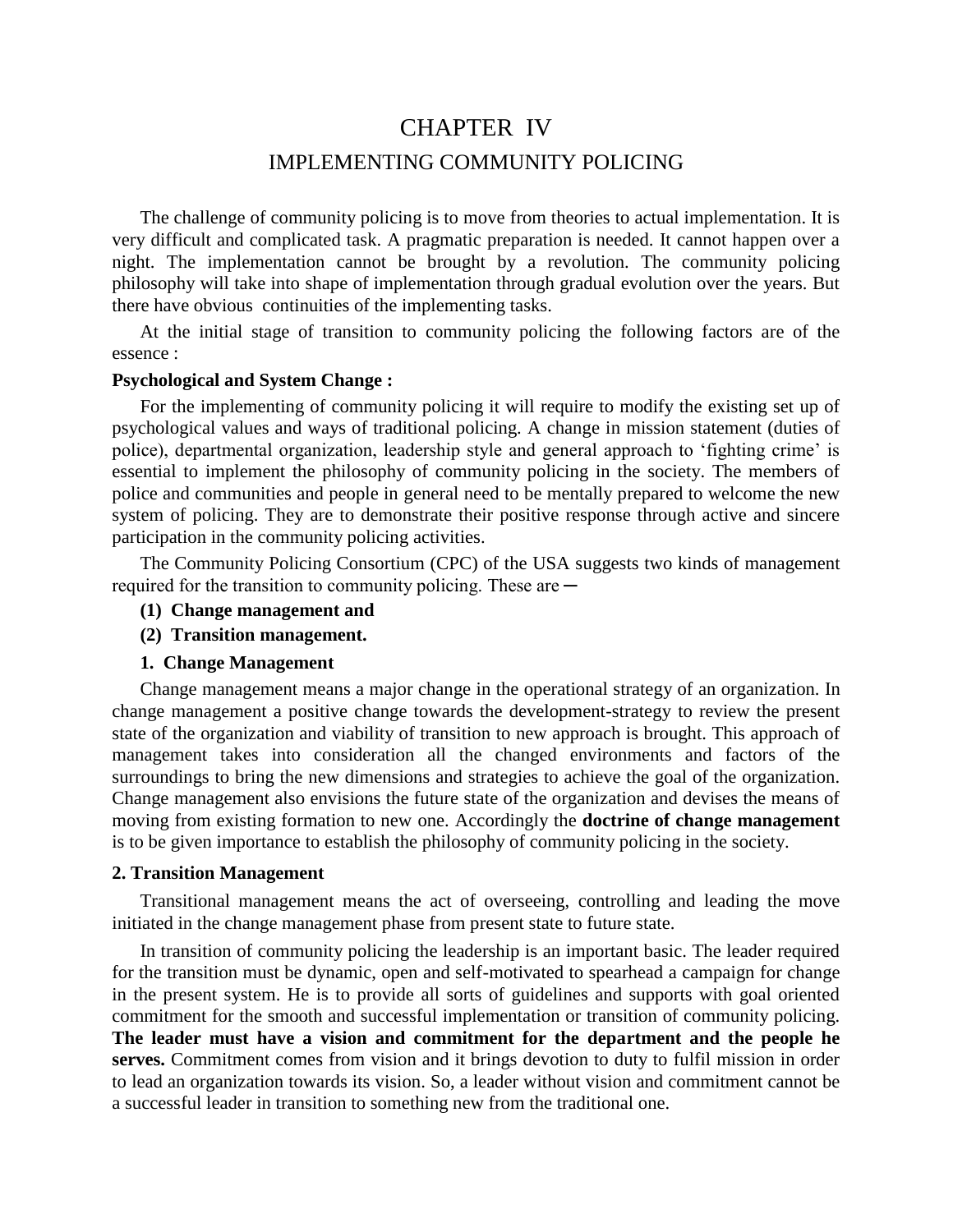#### **VISION AND MISSION STATEMENT**

#### **Vision**

A leader as well as an organization shall have a vision. Vision is a mental image for targeting a definite goal. A mission is evolved from the vision. An officer of farsighted vision can set up a mission of an organization as mission is set to reach vision.

As regards the community policing the vision should include the essential elements of the community policing philosophy such as proactive and problem solving approach of policing empowering the citizens, building, bridge between police and public and promoting community partnerships to address the community issues as well as prevention and reduction of crime.

## **Mission statement**

Mission statement is a detailed statement of the aims and functions of an organization to lead the organization towards its vision. The development of a mission statement is important for any organization. It must be an essential document for every member of an organization and every one can share and feel a part of it. Accordingly for the transition of community policing a mission statement must be developed from the vision. The mission statement may include—

(i) the strategies and means of transition to community policing

- (ii) organization set ups and job description
- (iii) training, motivation and publicity
- (iv) identifying the fields of community policing
- (v) ways of working by the community members with the police
- (vi) role and partnership of community members in problem identification and problem solving process
- (vii) monitoring, reporting and evaluation system etc.

#### **Needs Assessment**

After the articulation of the vision and mission statement, the next step towards the transition of community policing is to conduct a needs assessment. A needs assessment should include not only the department but also the community.

It is evident that successful implementation of community policing required a complete philosophical change in organizational culture i.e. in existing police culture. Changes in the area of deployment, assignment, behaviour, supervision, evaluation, response to calls, services to the people, seeking public co-operation and development in infrastructure are needed for the implementation of community policing. Accordingly needs assessment should be conducted on the basis of the changes to be brought and on the practical scenario of the situation prevailing in the society and community. The needs assessment should also consider external constraints controlled by outside factors such as finance, budget, community co-operation etc. The very important thing is that the philosophy of community policing must permeate the entire department from top to down. Each and every member of the police from constable to chief of police is to be well conversant, motivated and sincere to build up the philosophy in the society and they are to be seasoned police officers to work with the members of different communities.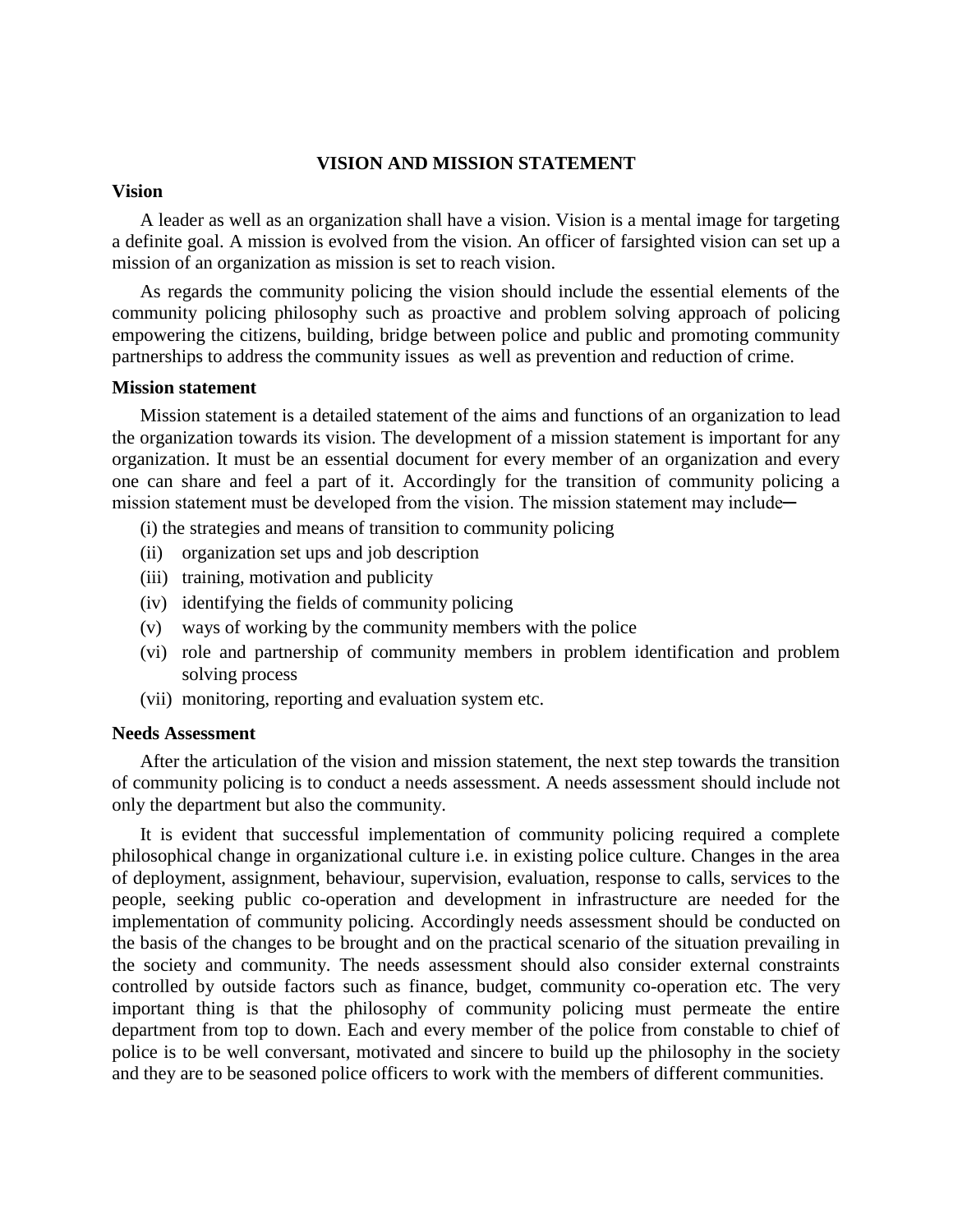While conducting needs assessments, one should pay attention to who might be community leaders to initiate and carry on the community policing activities. The selection of community leaders for community policing is very important and difficult task as men of well reputation and accepted to the people are to be selected from a bunch of interested persons. Community policing will not get impetus if it is not driven by good people. In the process of needs assessment the selection of community leaders is to be given importance.

#### **Analysing the Community**

The target group of community policing is the community. It is recognised in the community policing philosophy that the police cannot go alone with their mission statement ignoring the public co-operation to get their mission fulfilled. They must obtain the spontaneous participation of the law-abiding citizens to achieve their cherished goals. With a view to obtaining community partnership in the community policing philosophy the nature, behaviour and expectation of the community must be analysed to adopt a strategy of extracting all out co-operation of the community. First of all the police officers will have to analyse the community"s demographics. The average age of the residents, educational level, economic condition, racial composition, social capital, social attitude, social norms and values etc. are to be analysed.

On the basis of the findings of community analysis police department will adopt strategies in the community policing approach. Police will engage citizens in alleviating social problems and play the role of facilitators or catalysts in the communities with low social capital. On the other hand, in areas with high level social capital COP (Community Oriented Policing) may work there on the partnership basis with the citizens to develop and implement effective problem solving activities in order to enhance quality of life. COP activity should be driven by the community members with community resources. Police will organize the activities with counselling, administrative supports and active participation in the activities. Economic, political and demographic forces in the communities have far greater effects on neighbourhood life. But neighbourhood institutions such as the police or other Government agencies have resource constraints for which they have very little effects on neighbourhoods. This is why community resources are to be mobilised with the motivation of the community members to drive the community welfare oriented activities.

#### **Strategic Planning**

Strategic planning is one of the important preconditions to achieve the goal by an agency. Strategic planning is designed on the articulation of the vision, mission and needs assessment. In other word, strategic planning is a planning process that keeps an agency focused on what it wishes to accomplish and the best way to get that goal.

Switzer, a community policing specialist says, "To implement community oriented policing successfully, it is important to have a strategic plan that identifies what the department stands in the implementation process, where the department would like to be and most importantly, how the department intends to get there."

An efficient strategic planning can bring successful result in the implementation of community oriented policing. Community partnerships, problem solving and cultural and organizational changes in the department are to be included in the strategic plan for launching and driving of community based policing. The plan must have a realistic timeline and progress assessment method. At the end of each year progress toward accomplishing the vision, mission,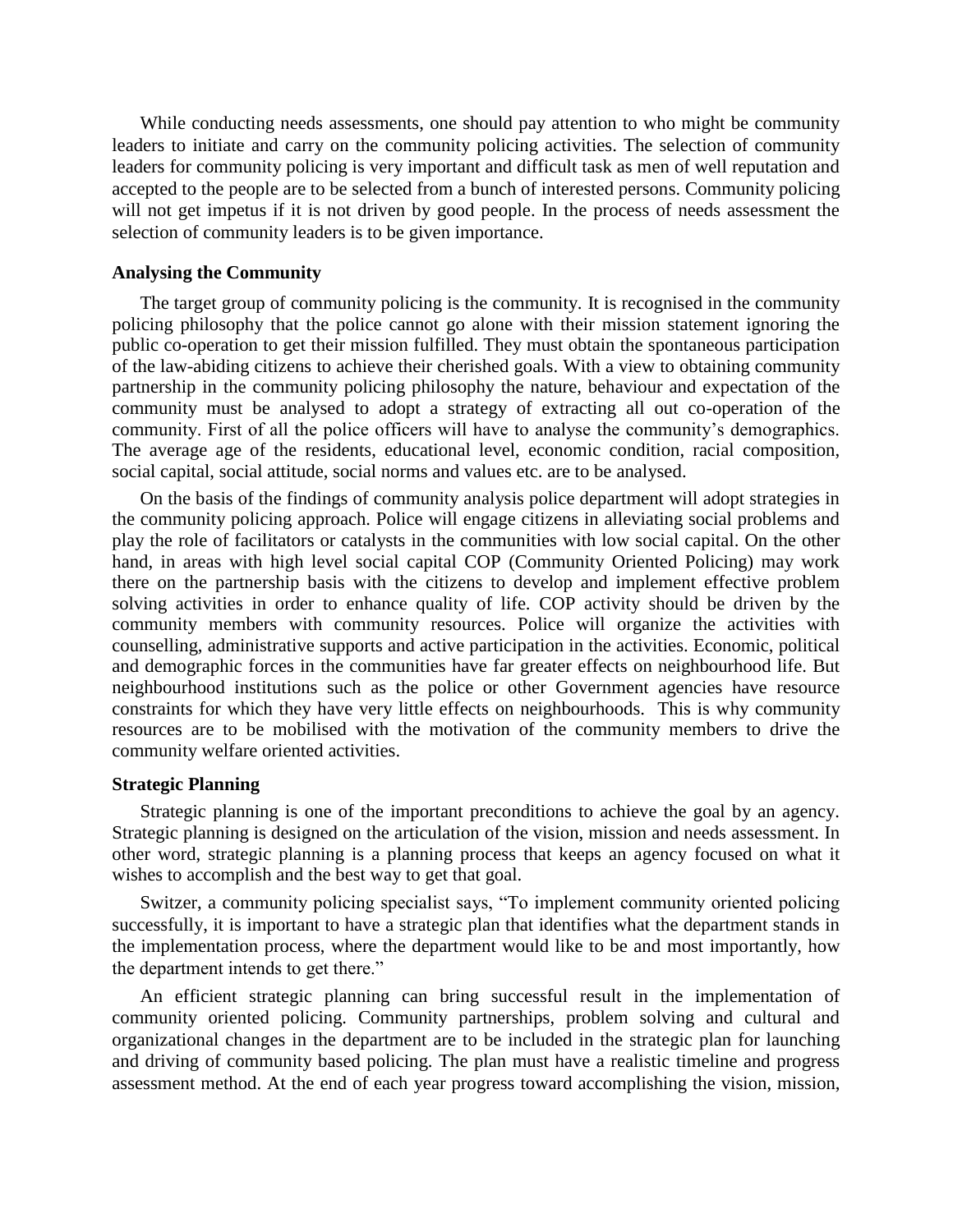goals and objectives should be measured. The strategic planning must be suitable to the needs of the community.

Implementation of community policing is not possible in a short span of time in a year or two. It may take several years. So, strategic planning should have a long-term and future oriented planning.

For a comprehensive strategic plan the following survey may be conducted to have the information about the present state of policing :

- # a survey of citizen satisfaction with police services.
- # a survey of police officers" satisfaction with the department.

To obtain the open views of the members of the police and the communities open house sessions with the presence of police officers and community leaders may be organized.

# **Programmes to be included in the strategic plan**

The following programmes may be included in the strategic plan of community policing initially subject to revision on assessment of progress :

- a. Teaching and publicity programmes on community policing for the stakeholders and members of the communities
- b. Workshop for training the members of community policing committee
- c. Motivational and awareness building programmes for the communities
- d. Citizen patrol.
- e. Watches by the citizens
- f. Appointing assignment officers on community policing for specific areas
- g. Teaching the officers on community organizing and problem-solving skills
- h. Providing knowledge to the landlords, house owners, shop owners and caretakers of various establishments for securing their properties
- i. Development of neighbourhood organizations
- j. Crisis incident response planning etc.

# **TRAINING**

Training is very important for a successful transition to community policing. It is a tool that enhances the capacity of the police officers to perform community policing functions, working with community, building bridge between police and community, analysing problems, developing the process of response. The training changes the attitude of the officers toward the public and also shapes their outlooks suitable to the community policing. Training is necessary to enhance the communication skills, problem solving skills and leadership skills of the police personnel to promote the community oriented policing process.

Training for the community leaders is also essential to familiarise the concept of community policing to them and to provide knowledge to work with police on partnership basis for identifying and solving problems and addressing other social crises through a combined efforts of the police and community.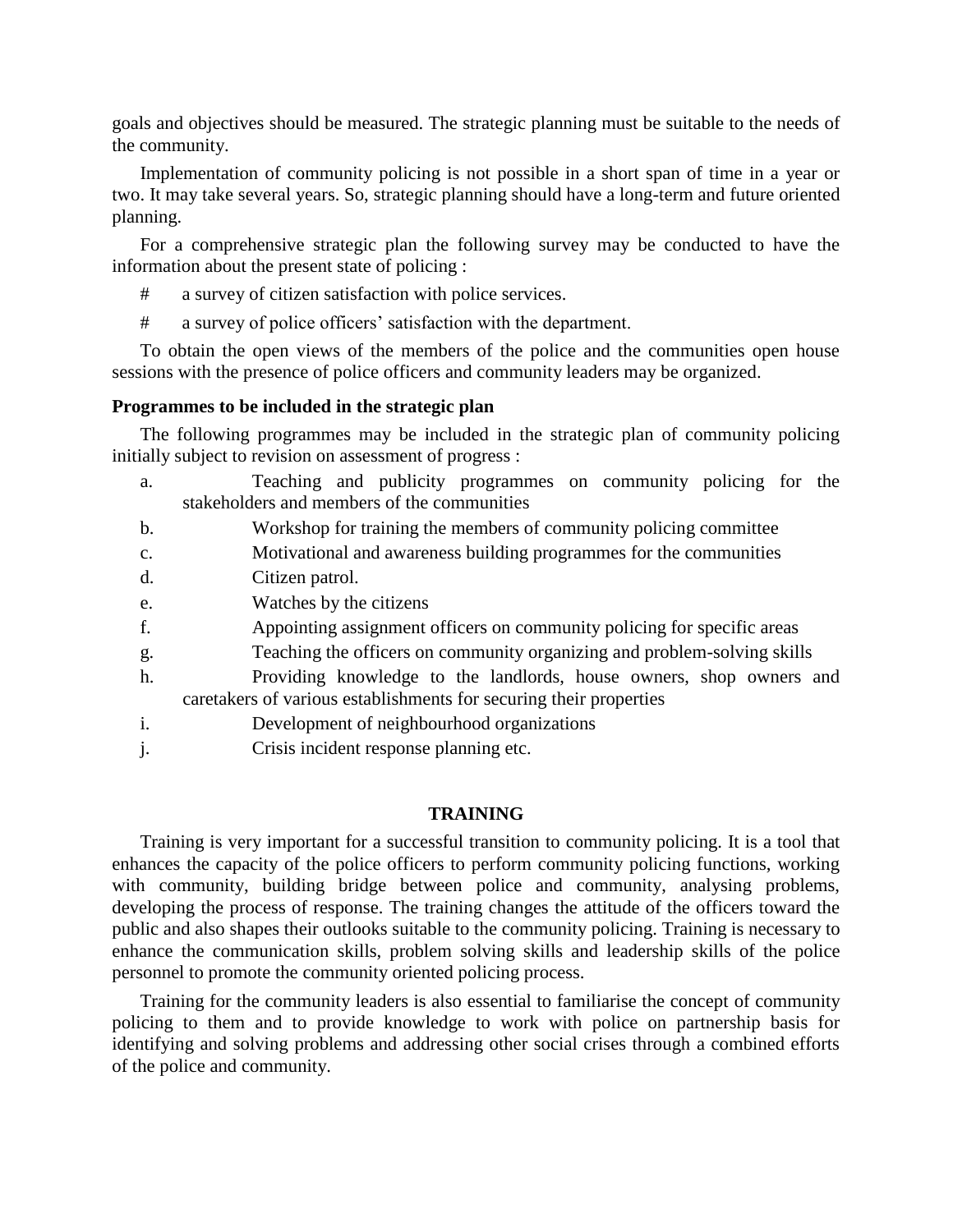Through training and other advocacy programmes the community can be prepared mentally to involve in community policing approach. The community should be provided with information of intended police actions, how the residents will benefit from those actions and what role citizen may be expected to play.

In training and advocacy programmes media people must be included to encourage them to involve in community policing events and activities. Media involvement can ensure a wide dissemination of the community policing among all section of people. Media can popularise the community policing through highlighting its people oriented events.

#### **PITFALLS OF COMMUNITY POLICING**

Community policing is often misunderstood and viewed as ineffective because of some pitfalls. Following are the major pitfalls :

#### **Unrealistic expectation**

A section of people expects that, as an effective method of crime reduction and problem solving community policing approach will provide immediate and measurable results. This expectation of the people is unrealistic. Community policing is not a panacea for society"s all ills. It cannot produce result magically. People should perceive that community policing is not a revolution, it is an evolution. Community policing brings gradual changes, it grows day by day.

#### **Misunderstanding the concept**

Community policing is often misunderstood and viewed as ineffective. People need to be clear that community policing is not simply equivalent to foot patrol or guarding the neighbourhood only. But officers on foot and citizens on patrol have the opportunity of getting closer to the community and meeting more people. Police patrols without building relationships with the community have less effectiveness. Patrolling by patrol men of community is one of the strategies of community policing. But the absence or failure of engaging patrol men should not be considered as the ineffectiveness of community policing.

#### **Lack of capacity of the organization**

Another pitfall is inability of the organization in the management to fulfil the commitment. Internal problems like job dissatisfaction, animosity between stakeholders of community policing and local Government bodies, misunderstanding between police and office bearers of community policing committee, resource constraints etc. sometimes put the back gear in the field of community policing philosophy.

# **Dominating attitude of officers**

Some police officers responsible for the community policing affairs have dominating attitude towards the people. They tend to impose their decision over the citizens. They don"t like to hear the problems and suggestions from the people. This attitude of police officers discourages the citizens to come forward to get involved in community policing approach. Police officers must give up this tendency to allow community input and citizen empowerment without which community policing can not be implemented.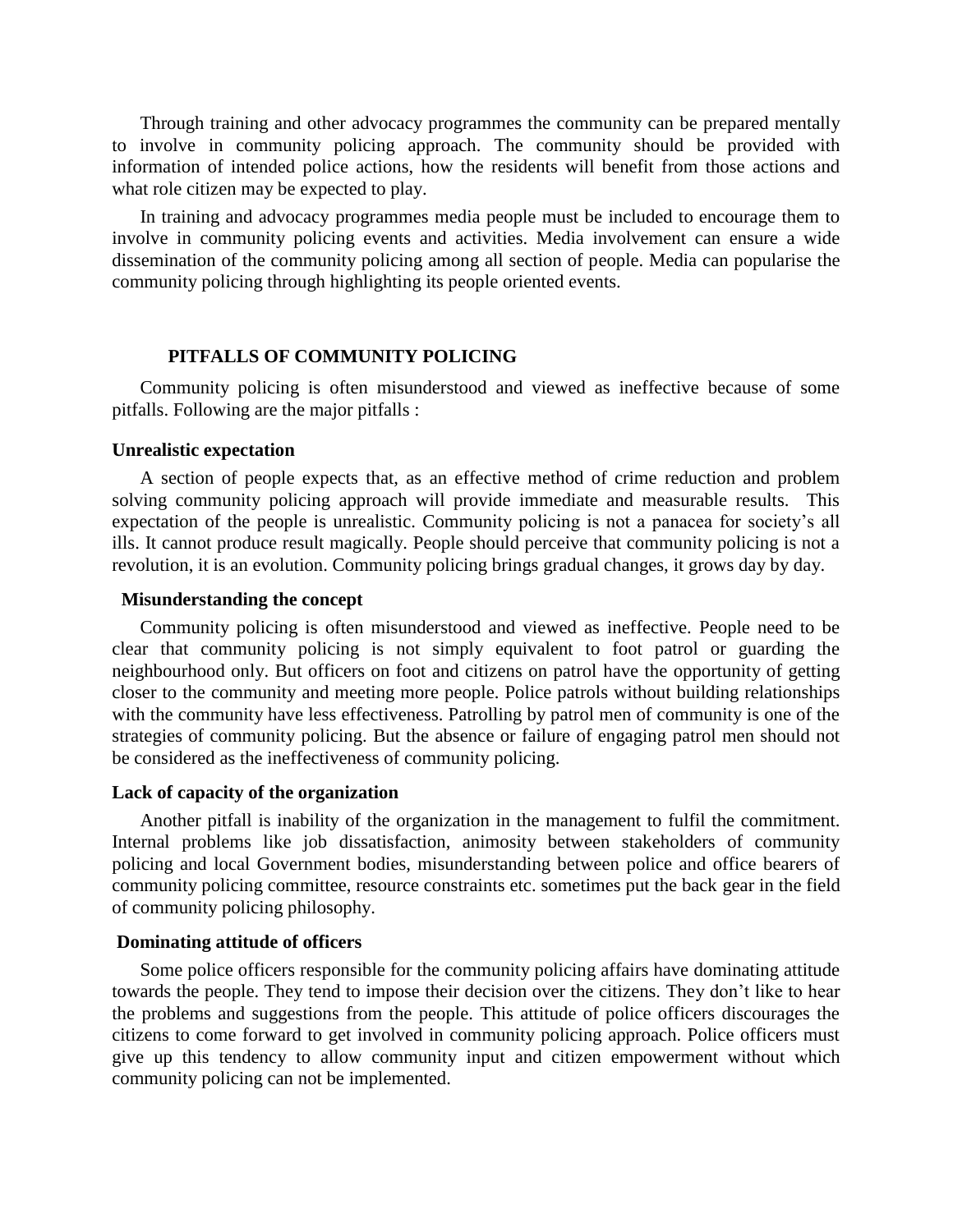# CHAPTER V

# **The role of Police in the society and its impact**

# **What is the mission of Police ?**

Every organization must have specific purposes, commitments, aims and goals. These are included in the mission statement of the organization. The mission of the police is as follows:

- 1. Prevention and detection of crime
- 2. Protection of life and property of the citizens through enforcement of law
- 3. Preservation of peace, order and safety
- 4. Enforcement of laws and ordinances
- 5. Safeguarding of constitutional guarantees
- 6. Investigating problems and incidents
- 7. Enhancement of the quality of life of the citizens by fostering a sense of security in communities and individuals

By the fulfillment of the mission the meaningful police community relations and effective policing can be ensured. The mission of the police cannot be achieved without the involvement of the community in the police agenda. Community policing ensures the involvement of the community and promotes the culture among the police and community to work together.

# **Social Oriented Service of Police**

Apart from crime related tasks police perform a lot of non-police jobs relating to social works. Police do more than doing police job. Studies show that 80% of police officers' time is spent on non-police activities. Services to the community include peace keeping, preventing separation of conjugal life, settlement of family conflicts, handling land litigations and others, resolving disputes between two factions, looking for missing persons, protecting vulnerable people, maintaining public safety, dealing with emergencies and crisis situations, such as accidents and natural disasters, resolving conflicts, handling financial cheating, providing protection to the VIPs, handling and resolution of civil matters, educating the public, guarding important persons, areas and key point installations, regulating rallies and processions etc.

It is difficult to bring the works of police within a specific definition. Police get calls over complaints from members of the public frequently. All the calls or complaints are not of criminal matters or absolute police related. But police cannot ignore those calls or complaints. The citizens expect a need for police intervention in all situations whether police have jurisdiction or not in those cases. They think police intervention may bring quick result in addressing the grievance. People have a perception that police can do everything. Police are easily accessible to the people. Police usually respond to all calls and take whatever action is needed which encourages the people to rush to the police in case of necessities. It is established that the police are the service rendering agency available 24 hours, 7 days a week, 365 days a year. The door of a police station is never closed.

# **What is Police Culture ?**

According to sociologists, culture is the norms, values, ways of life, pattern of behaviour and beliefs shared by a group of people which grow over the years and prevail in the society. People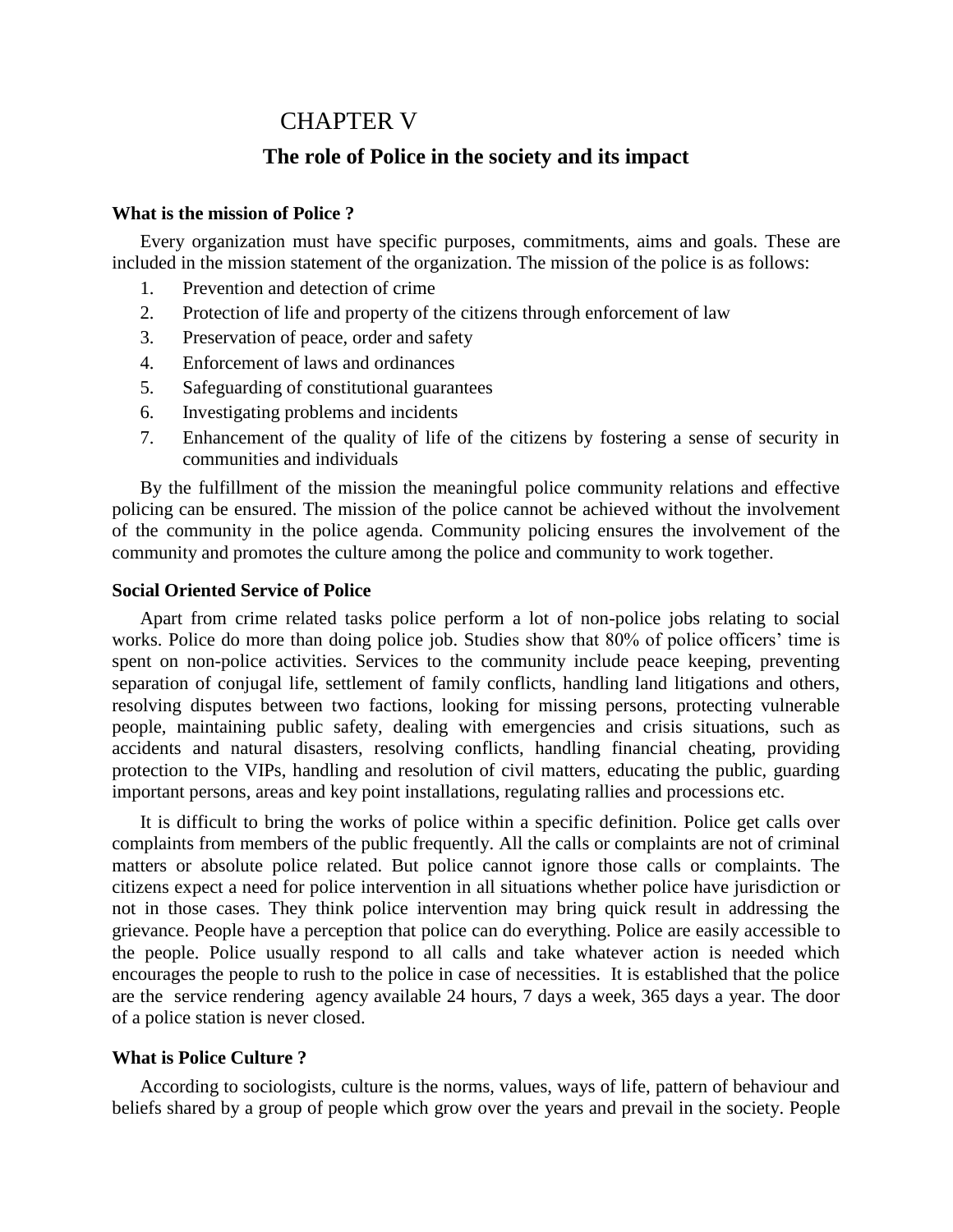of a society share the values of the society whether those are right or wrong, good or bad and also the ways of doing things. These constitute the culture of a society. The culture of society dominants all the components of the society. This is why the culture of a society may be termed as dominant culture of the society.

The culture of an organization grows on the basis of basic characteristic and the mission of the organization. The culture of an organization is often termed as subculture as an organization is one of the entities of the society which has a culture in broader scale ie, dominant culture. Actually a subculture is the culture of a group that shares the dominant social culture, it also has a distinct culture of its own. There are numerous subcultures in modern societies that develop from the common interests of people. These common interests relate to a person"s occupation, ethnic background, religion, hobby, personal experience and other professional factors. In a specific subculture, the people are different in some respect from the dominant culture.

The Police department has its own culture which influences the whole members of the police as well as the members of the society. In police organization socialisation or subculture occurs through departmental rules and regulations, training, mode of work, power and authority, behaviour of the predecessors of yester years and examples set by present and past superiors. The police culture (or subculture) is marked by certain differences from the dominant culture, such as their occupation, training, knowledge of crime, day to day works and interactions with various situations and criminal justice system. The police have a special type of uniform and equipments, which is also the part of their culture. The Police have tremendous power over the citizens they serve and protect. On the other hand, police may face a life-threatening situation at any time. For all the reasons stated above a separate culture or value system has been established within the police department.

According to Goldstein, the subculture of police grows out of the peculiar characteristics and conflicting pressures of the job. The police may face an unpredictable risk of situation for the following reasons :

- (i) The hostility of the people towards police because of their controlling role
- (ii) The vulnerability of police officers to allegations of wrongdoing
- (iii) Unreasonable demands and conflicting expectations of the people
- (iv) Uncertainty function and authority of police being influenced by outside force
- (v) The public does not understand the limitations of police. They like to see police playing role in favour of them. In this situation the police have to put up with dealing citizens
- (vi) A stifling working environment due to negative impression and non-cooperation of the public

To face the risk situation mutual co-operation and mutual dependence among the officers is essential to discharge their duties and for their personal safety. These situations influence the growth of police culture.

The characteristics of police culture can be stated as clannish, secretive, evasive and isolated. There is a tend among the members of police to keep all sort of happenings and information among themselves and to remain tight-lipped. They don't want to be open to the public. But they have a dominating attitude which contradicts their evasive role.

A culture is also identified as the core beliefs held in common in the society. Followings are the beliefs in the police culture which are held in common by the members of the police as well as the members of the public: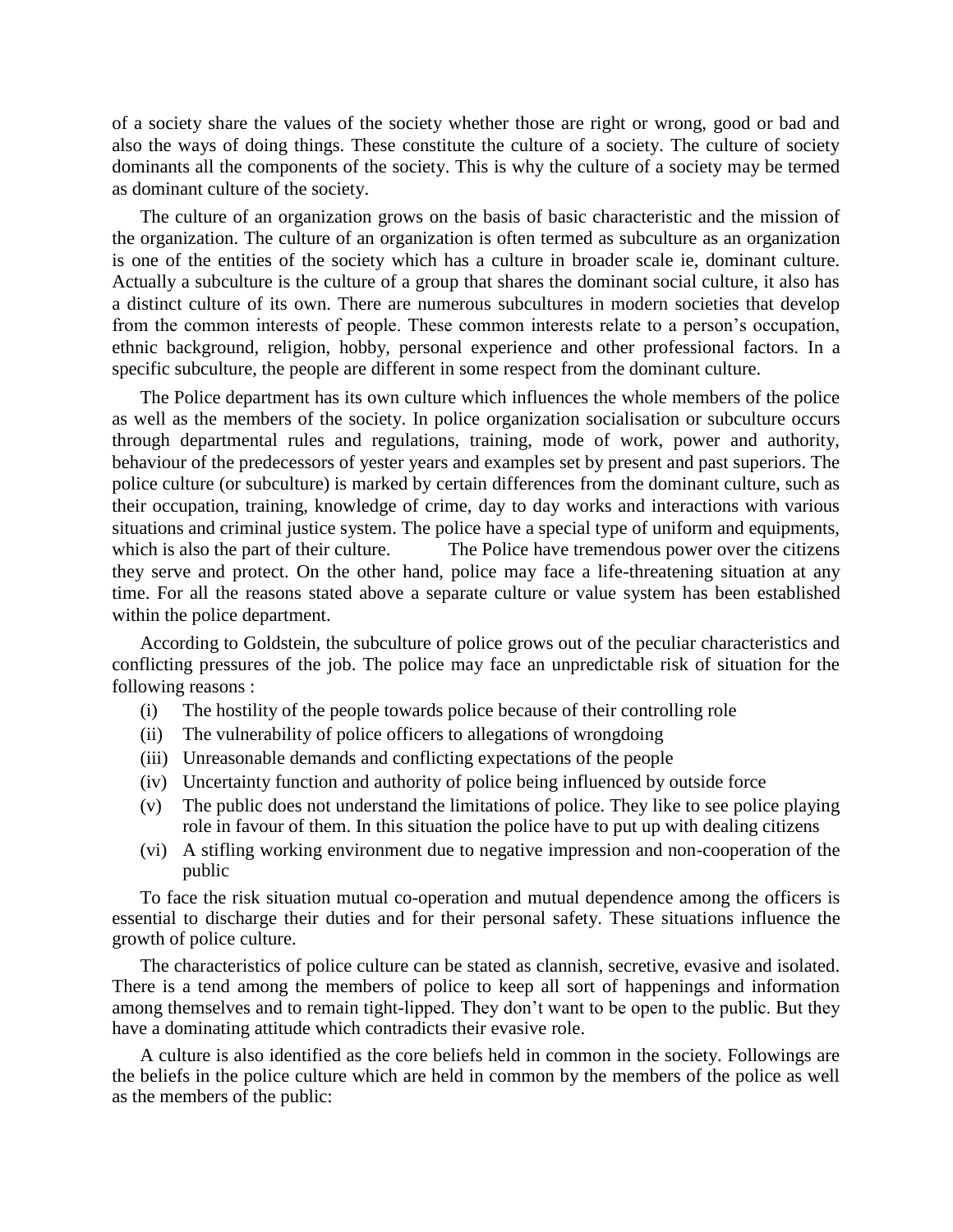- # Police are the real crime fighters and service providers to the people for round the clock
- # Police are loyal to the Government and authority
- # Police sometimes compromise with the laws and rules to prevent themselves from being the victim of circumstances
- # Police adopt various strategies suited to fight the criminals as the criminals enjoy too many civil rights
- # In most cases the public is reluctant to recognise the positive role of police. They are in general unappreciative and critic to police action
- # Ppolice officers as law enforcers expect public to respect and recognise their role and defer to their lawful authority
- # Police officers believe that witnesses of any incident don"t tell them in detail about an incident in the first hand. They are to extract information from witnesses adopting various techniques
- # Police refuse to disclose the information of their internal investigation
- # Police do not like external pressure and interference in their action. They like to work neutrally as per existing laws, rules and regulations
- # Police work is often unpleasant. Police often have to deal with unpleasant situations and anti-social behaviour. Sometimes they resort to unspeakable atrocities specially while handling unlawful assembly or countering desperate criminals and terrorist
- # Two negative characteristics of the police culture are:

# **(i) isolation and**

# **(ii) them versus us view.**

These characteristics conflict with a community oriented philosophy of policing

- # Danger influences the personality of police officers, as the occurrence of danger is unpredictable and it causes personal loss of an individual
- # Police officers have absolute authority in their law enforcement duties. They enjoy ample power while working in the field of persuasion of crime and criminals, legal coercion and use of force
- # Police officers are supposed to be efficient in discharging of their duties. Accordingly they have vanities believing that they are more efficient in the field of investigation and fighting crimes than any other agencies
- # Police see themselves as a members of a family. They have **"esprit de corps"** among themselves. An attack against one or a bad name of any individual is considered the attack or bad name against or of the whole police department
- # Police are dependent on each other in crisis or difficult situations
- # Police are subject to false allegations and they need support from fellow officers and superiors in such situations
- # Police have no option other than working with the people
- # Police are discipline and respectful to the local norms, values and system of the society. They honour the religious and social beliefs of the citizen
- # Police always try to show their utmost courage and intelligence to confront any odd and dangerous situation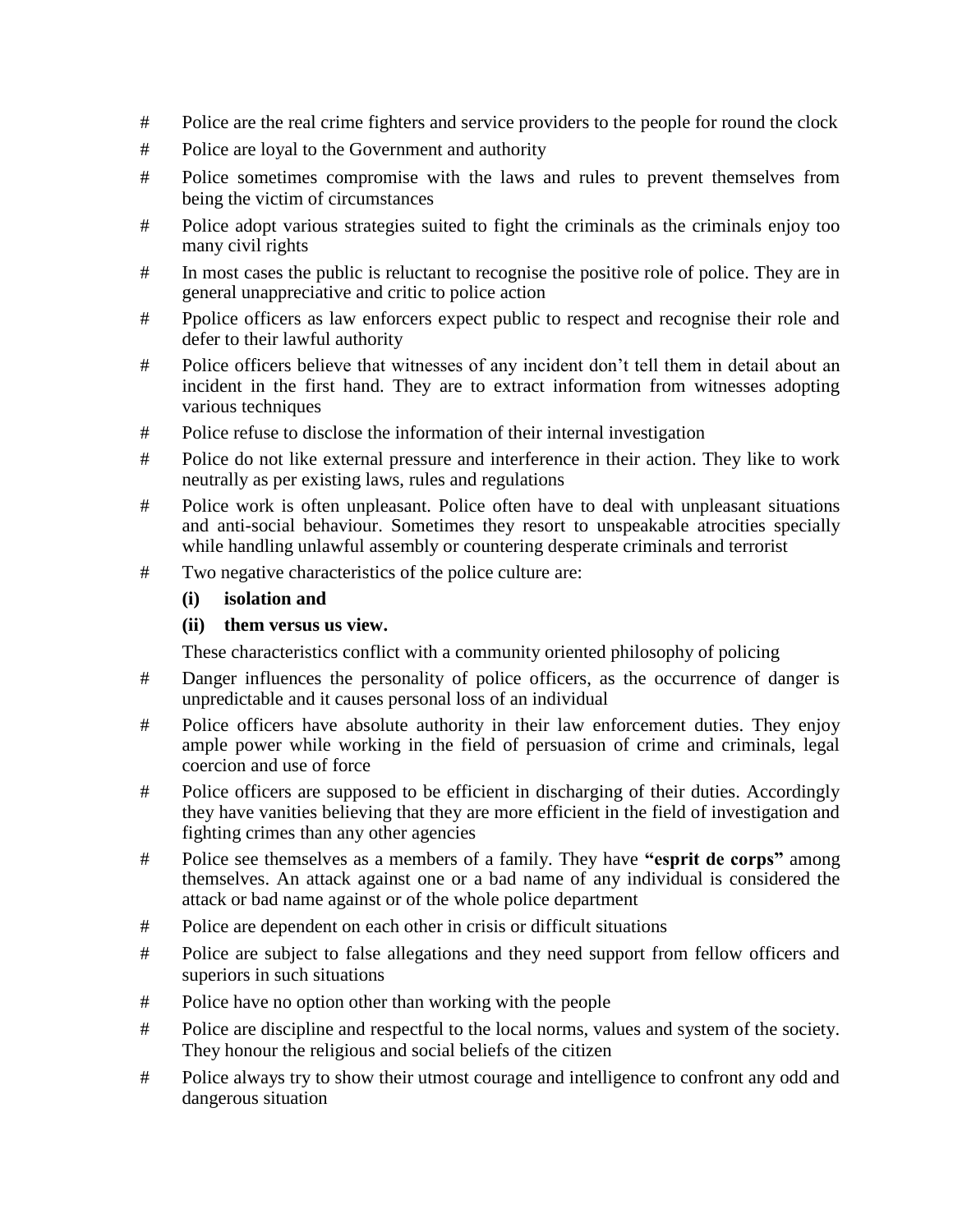- # Police keep themselves in smarty uniforms with lawful authority to dominant the citizens
- # Police generally suspect the unknown individuals and situations till their satisfaction on evidences
- # Police are reluctant to invite or accept new change in their organizational and operational approach

John Crank (a sociologist) states that the police culture is not something to be fixed. He adds that the police subculture contains police officers who possess knowledge, skills, common sense, traditions and a practical sense of trouble spots, understanding of local problems and wide friendship networks.

# **POLICE IMAGE**

The police image entails the general views and impression of the citizens about police. It also refers the evaluation and acceptance of police action and police behaviour by the people. In most of the countries of the world specially in the under developed and developing countries the police image is very frustrating. People hold negative views about police and there exists a distance in the relationship between police and public. In the Indian subcontinent including Bangladesh the police are not in good book of the common people. The common people have the tendency to avoid police. In very few cases police get co-operation from the members of public.

## **Reasons for negative police image**

Various factors are responsible for tarnishing the image of police. Following reasons or factors are identified for image crises of police:

# **Traditional attitude of police**

The police hold traditional attitude inherited from the colonial regime. They could not reset their mind set up fully to suit the democratic norms and values. The traditional attitude of the police is the barrier to introduce people oriented and community based policing. This is why police image is not getting uplift from the crisis state.

#### **Gap between police and public**

There exists gap between police and public for which mutual understanding is not being established between police and public. This gap is the main reason for image crisis of police.

#### **Non-fulfilment of public expectation**

People like to see police as honest, fair, neutral, courageous and prompt in action. They also expect well-behaviour and friendly attitude from the members of law enforcing agency. But police, in practical life, are not seen to act or expose themselves as per expectation of the citizens. The gap between the expectation and reality, as regards to police push the police image to the lower level.

# **Police Misconduct**

Police misconduct is a broad term referring to a variety of unethical, illegal and unbecoming behaviours by police towards the citizens. Very often the police do not behave properly with the people when people rush to police being victimised to hostile situation or incidents. An individual may carry out the misconduct, but it tarnishes the image of total police department.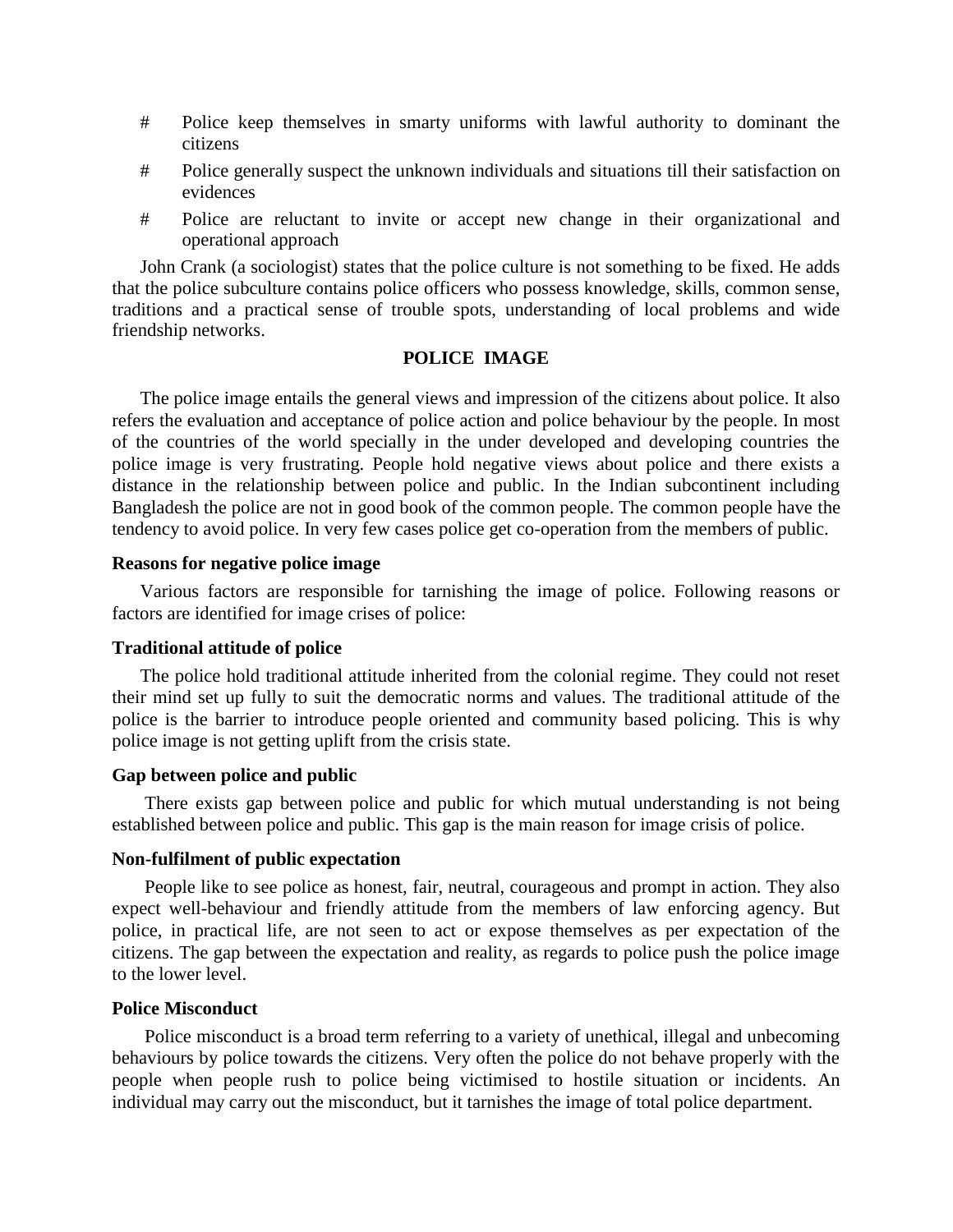#### **Police Brutality**

Sometimes the police use unreasonable and excessive force over the arrested persons or members of an unlawful assembly. They use force in a brutal way that touches the heart of the common people. This brutality of police spoils the police image.

## **Abuse of power and Harassment**

Police have tremendous power over the citizens they serve and protect. They are supposed to exercise this power fairly and neutrally in good faith for the interest of the public. But police sometimes misuse their power. They arrest people illegally, stop vehicles for search unnecessarily; implicate innocent people in criminal cases etc. People are afraid of police harassment.

#### **Police corruption**

Police corruption entails various types of illegal activities by police to receive something of value in cost or kind in lieu of giving somebody any illegal benefit or omitting some lawful action against anybody. It can range from taking Tk 20 by a traffic police to a bribe of thousands of Taka to permit a smuggler to bring smuggled goods inside the country.

Since inception, corruption in law enforcement has been a problem. A small unethical act of an individual may lead to a major crime. Police exercise ample power. Most of the time they can do whatever they want without having to answer to the public or anybody else. Sometimes this power is abused by a section of police for which "fear of police" is there in the society. People have dissatisfaction on police attitude. Fear of police and dissatisfaction of the people on police have created a significant gap between police and public.'

# **Partisan Role**

Sometimes police do not act impartially. Being influenced by vested quarters or for personal gain police play a partisan role in their action. People lose confidence on police. Thus police earn a bad name.

#### **Bad Association**

Some police officers keep in touch of people who are questionable in the eyes of the people. A section of police officers maintain relationship with political touts and activists, smugglers or bad but influential people. People do not like the persons of this nature. Police image diminished following the connection with persons of questionable nature and activity.

# **Involving in Crime**

Sometimes members of law enforcing agency involve themselves in various type of crimes. Even the individual involvement in crime by police severely hampers the image of police.

# **Media Coverage**

Media has an enormous impact on public opinion. Police image is affected by the manner in which television and newspapers present crime stories and law enforcement activities. Media often bring up report on police matter exaggerating the facts that affects the police image.

# **External interference in police works**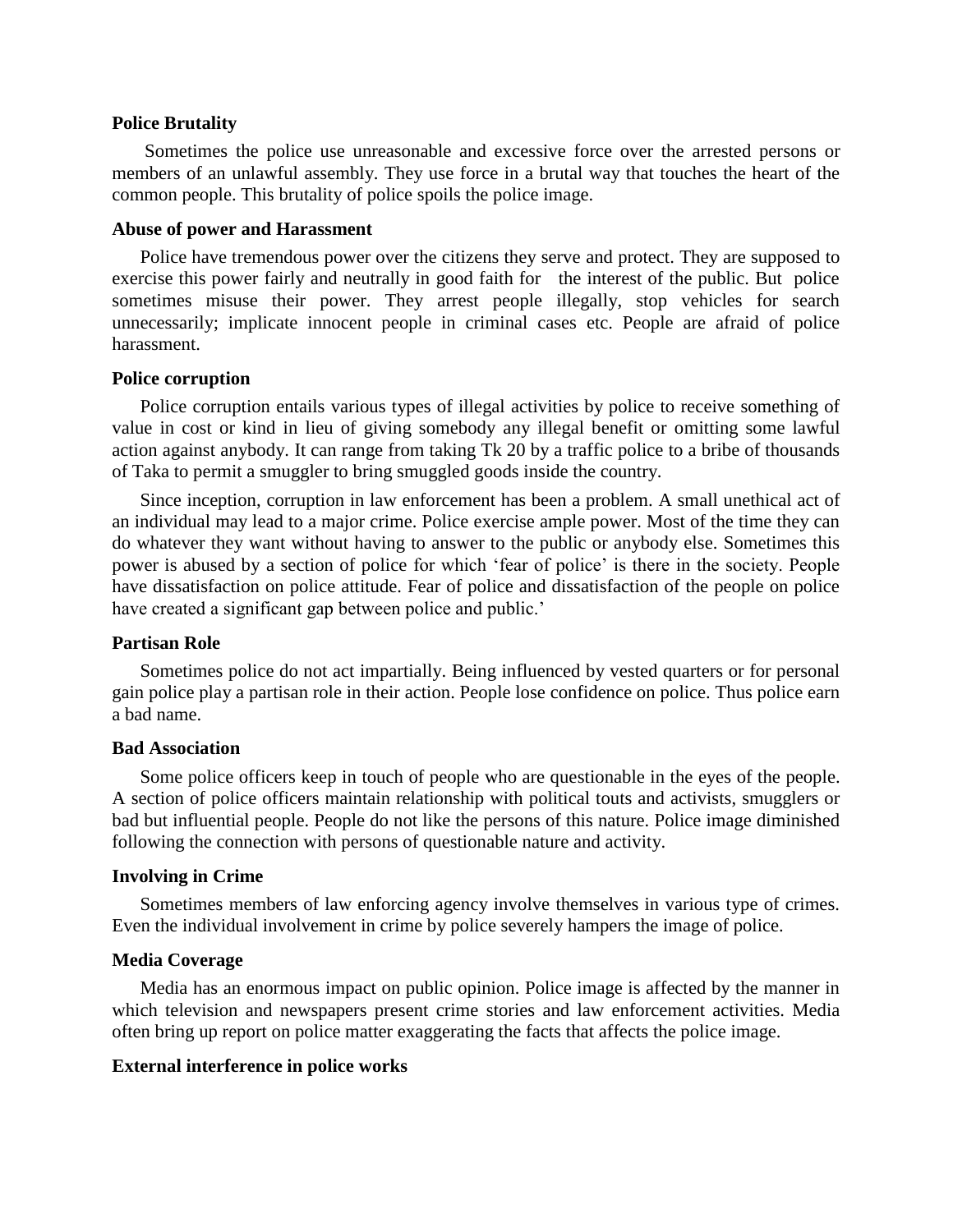The political force and pressure groups very frequently interfere in police works. They use police for their own interest violating existing rules and ethics. Police officers sometimes willingly or unwillingly serve the purpose of those vested groups for their personal safety and to keep them free from possible risk and confrontation. Thus, police image goes down in the eyes of the citizens.

#### **Uniform and equipments**

Police image is sometimes affected by the police uniform and equipment. The visible uniform is the symbol of the authority and power bestowed upon police. Although uniform plays a major role in their ability to gain co-operation and compliance from the public, a section of are afraid and tend to keep themselves aloof from police.

Lastly, the manner in which police exercise their authority also has an impact on police image. The attitude of law enforcement officers, their education and personal image, discipline, professionalism and interaction with the community have enormous impact on public"s perception regarding police image.

## **Police Discretion**

Police have awesome power to use force, to lock people up and even to take some one's life. Police have broad discretionary powers. Discretion may be defined as follows :

Discretion means the freedom of making a decision based on individual choice or judgment and a number of factors. These factors include law and regulations, procedures and guidelines of an organization, personal values and beliefs and also the norms and values of the respective area and citizens of that area.

Each agency has discretion to exercise for establishing its mission, policies and procedures. Like other agency police have their discretion in exercising power to arrest any one or to take a legal course of action.

Police officers exercise their discretion to ensure justice to persons and maintain order on the basis of situation. For example, an officer will not likely go for arrest a driver who develops chest pain and drives through a stop sign. It makes sense to police not to enforce the letter of the law. Here they have discretion to exercise authority of law.

The discretion gives police too much freedom to pick and choose when and against whom they will enforce the law. Citizens are aware of this discretion of police. At the same time they have doubt over police whether police will exercise their discretion judiciously and neutrally or they will abuse the discretion and they will overlook the violations of law of the wealthy and powerful people.

Police are not the only component in the criminal justice system to exercise discretion. Prosecutors exercise discretion when determining priorities for prosecution. Judges exercise discretion while hearing or giving verdict. All other officials or agencies exercise discretion while performing their duties in their respective fields.

Police have to follow a lot of laws, rules, regulations and bureaucratic procedures in their action. Rules and regulations limit an officer"s ability to use common sense or act in a humane way in certain situations. This is why discretion for police is necessary. There are some archaic or ambiguous or dead laws. Citizens do not expect those laws to be enforced. There are not enough police to act on every violation of law. So, there should have discretion for police. Police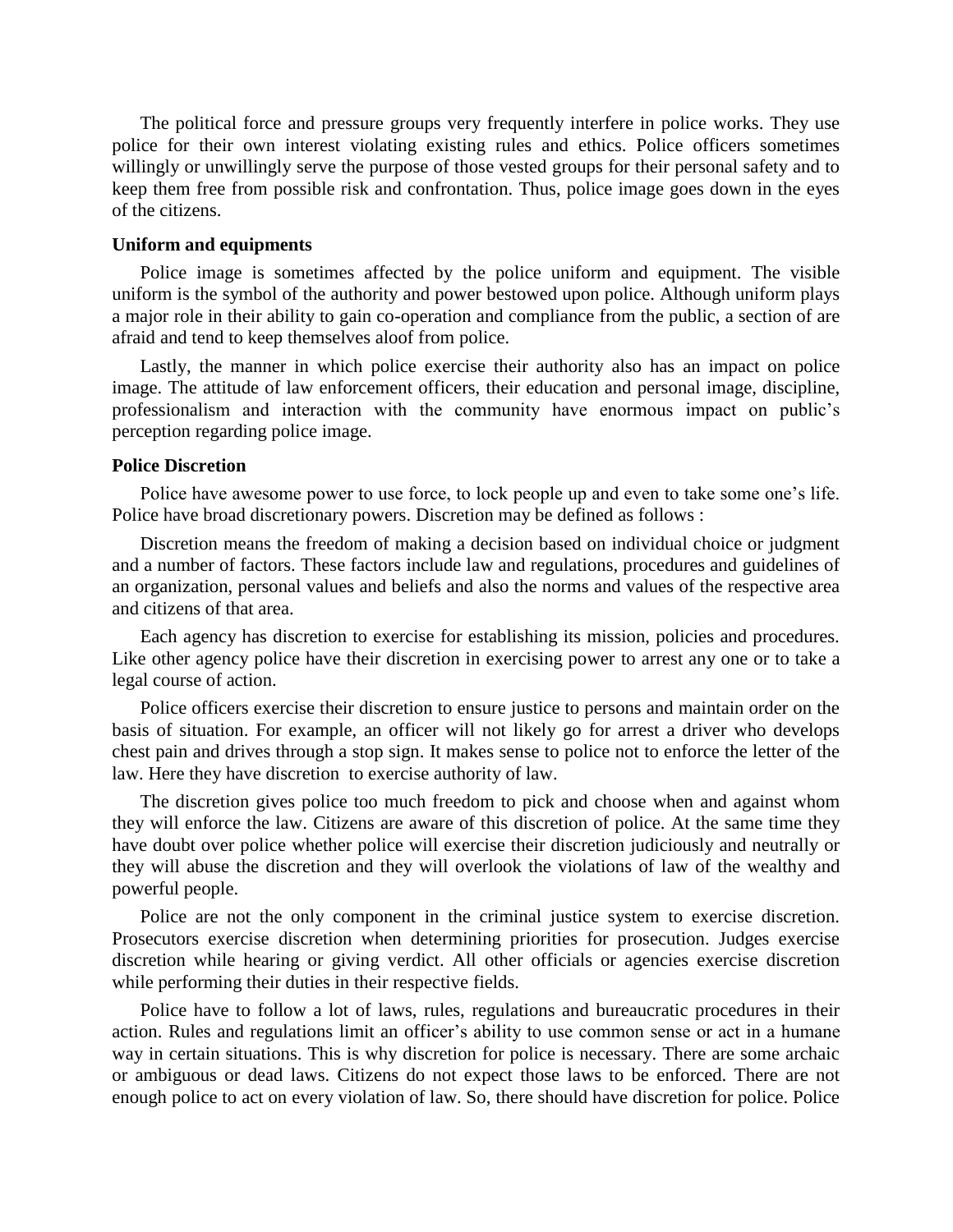select which laws need to be enforced. Police should have scope to prioritise the offences they act upon. Crime is more concern than violation of rules and serious crime is a greater threat than minor crime. Keeping it in mind the police act accordingly. Discretion is important to maintain good community relations. If police were to enforce the letter of the law, community resentment will arise.

Exercise of discretion varies on the basis of situation and nature of offence. For some dangerous offences there are provisions of strict law. Here, police have narrow scope to exercise discretion. Community policing has a great impact on police discretion. In community policing approach officers are trusted to use good judgment in their activities with fewer limits and restriction.

Unless police exercise their discretion with care and neutrality, the community may charge police of abuse of power or discrimination in enforcement of law. If the community sees police to overlook violations committed by a certain segment of society or strictly enforce laws against another, the citizens will lose their trust over police and community relations problems will develop.

#### **Use of Force**

Police are well trained in physique and education to perform their professional duties efficiently and effectively. They are also trained up and equipped with necessary weapons to fight the crimes and criminals. The criminals always try to evade arrest after committing offence and sometimes, they have preparation to encounter police. In this situation the police have to encounter the criminals to ensure arrest and restrain the criminals from committing offences. This is why police are to use force to perform their duties.

Use of force by the police encompasses a wide range of possible actions, from the officer's mere presence to the use of deadly force. Presence of police has an important impact and it affects a majority of citizens. Police uniform and police cars are symbols of the officer"s power to enforce the law and bring violators to justice by the use of force if necessary. The visual image of power and authority by the uniform and equipments promotes the officer"s ability to gain public compliance. Image of police is also affected, either positively or negatively by the use of force.

Use of force by police is a controversial issue. Police sometimes use force in brutal way which invites wide spread criticism from the public. Specially, police image is badly affected by the extreme use of force while suppressing a political mob. A section of police officers use force on the arrested persons or over an individual or group of people with ill motive. People do not support this illegal use of force by police in general. But police find common people happy with the police brutality or use of force over a terrorist or notorious criminal, though the human rights activists criticise all use of force. People also find pleasure when they see the use of force by police on an influential white collar criminal.

Different people have different perceptions of using force by police. But care must be taken by police not to develop an intimidating image that alienates the community. Police must be within the limit of law in exercising power of authority and using force while discharging duty. Police must realise public sentiment. Most citizens understand and support law enforcement officers" obligation to enforce the law and to use appropriate force when necessary. Police officers should encourage public support by professional behaviour and being respectful to citizen"s rights. Mishandling the use of force may cause serious resentment among the citizens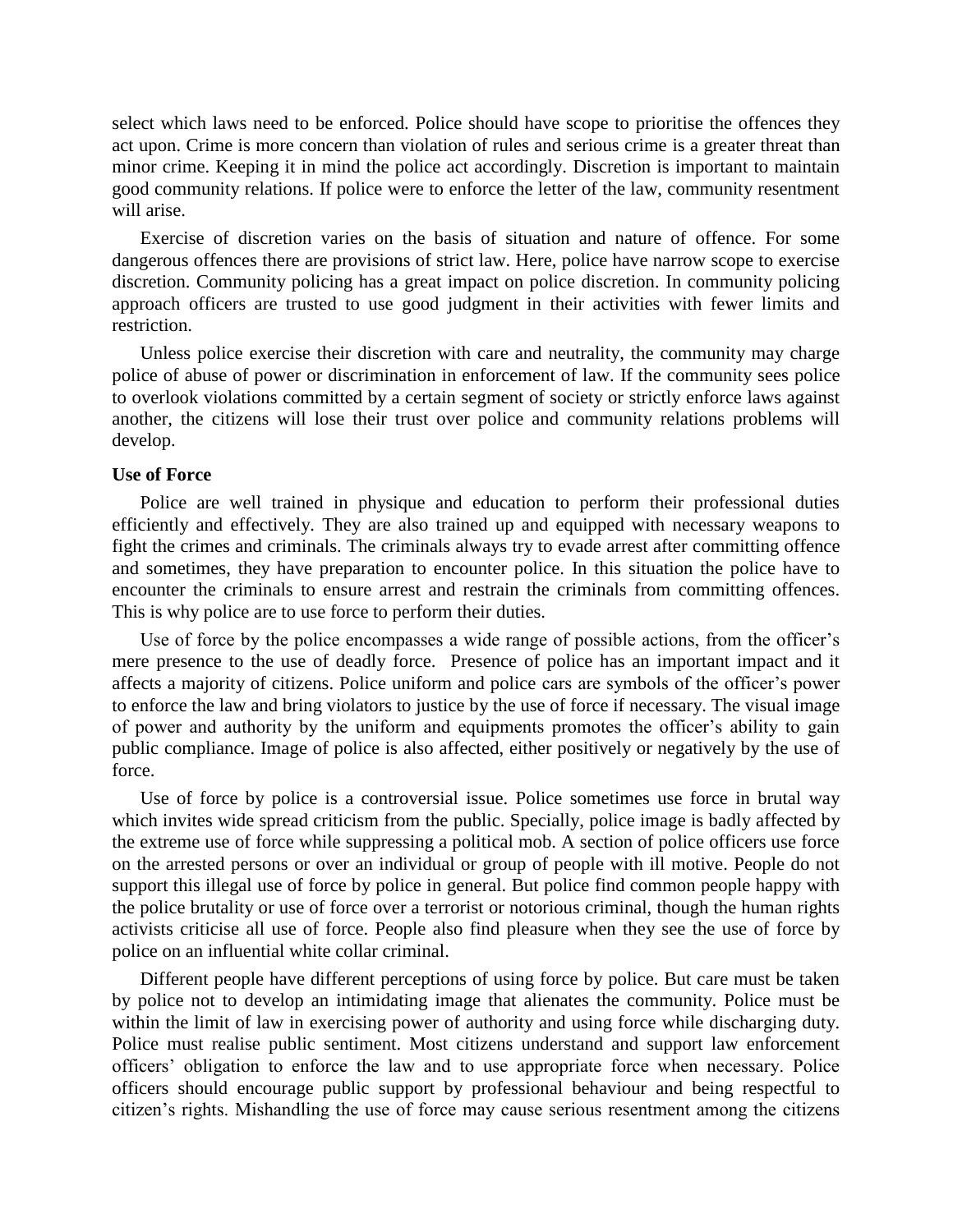and the consequence may go beyond the control of police administration. So, the sensitive weapon of using force by police must be logical, necessary based, controlled and followed by existing rules and regulations. The reasons of using force must be clear to the people justifying the necessity of it.

# **Ethical Policing**

The tremendous power that police have over people's lives requires ethics in exercise. People expect that police should always represent good over evil. To achieve and maintain public trust, police must be persons of good character who hold foremost the ideals of fairness and justice. The way in which police use their discretion to enforce the law and solve problems determines whether the public views the police with ethics or having ethical behaviour. Ethical behaviour is the footing of police image.

In many situations police actions may not be entirely ethical. Police officers have to take decision to act considering all the factors of prevailing situation. The police cannot act in ethical manner in all situations specially in the crisis situation like riot controlling, encountering armed miscreants, exercising right of private defense etc. In some cases police officers on operation are not given appropriate guidance by the competent authority to take ethical decision in complexities of enforcing the law.

The task of exercising ethical policing in a diverse population is very tough. The subject of ethics and ethical policing should be a standard part of training of police officers. There should also have a regular dialogue within the police community on ethics. The members of police must have the knowledge about ethical behaviour and its implementation in profession. They should have the mental set up of showing ethical behaviour in their manner and conduct.

In short, the philosophy of ethical policing is to be fair in taking decision, neutral in action, sober to people, habituated in doing right thing and avoiding wrong thing.

An ethical behavior by individual officers and by the department as a whole is indispensable to effective police community partnerships.

For the interest of enforcing law and responding emergency police are entitled enjoy some special to special privileges and exceptions relative to obeying the laws. Police on special situation can exceed speed limits and violate traffic laws. They can carry concealed weapons and own or have access to weapons that are restricted to citizens. Sometimes these privileges and exceptions of law create confusion among the common people about the ethical practice by police. Some may think that police are above law. A section of police officers specially the new recruits may also think that they are above law. Equality under law is the foundation of criminal justice. If the law enforcement officers believe that they are above the law, then it subverts the very essence of law enforcement and criminal justice in our society. Police officers must have the knowledge why special privileges have been given to them. People also should understand that the privileges and exceptions have been given to police for the public interest. They should understand that the privileges given to the police are not for an individual; police have got the privileges for the interest of people in whole. The police officers should not suffer from ethical dilemmas. They must follow the straight ethical policing to come close to the people and get cooperation from the community. The ethical responsibility makes balance between police discretion and police authority to use power. Police must not abuse the special privileges. They should take the advantage of special privileges ethically i.e. when situation arises for the interest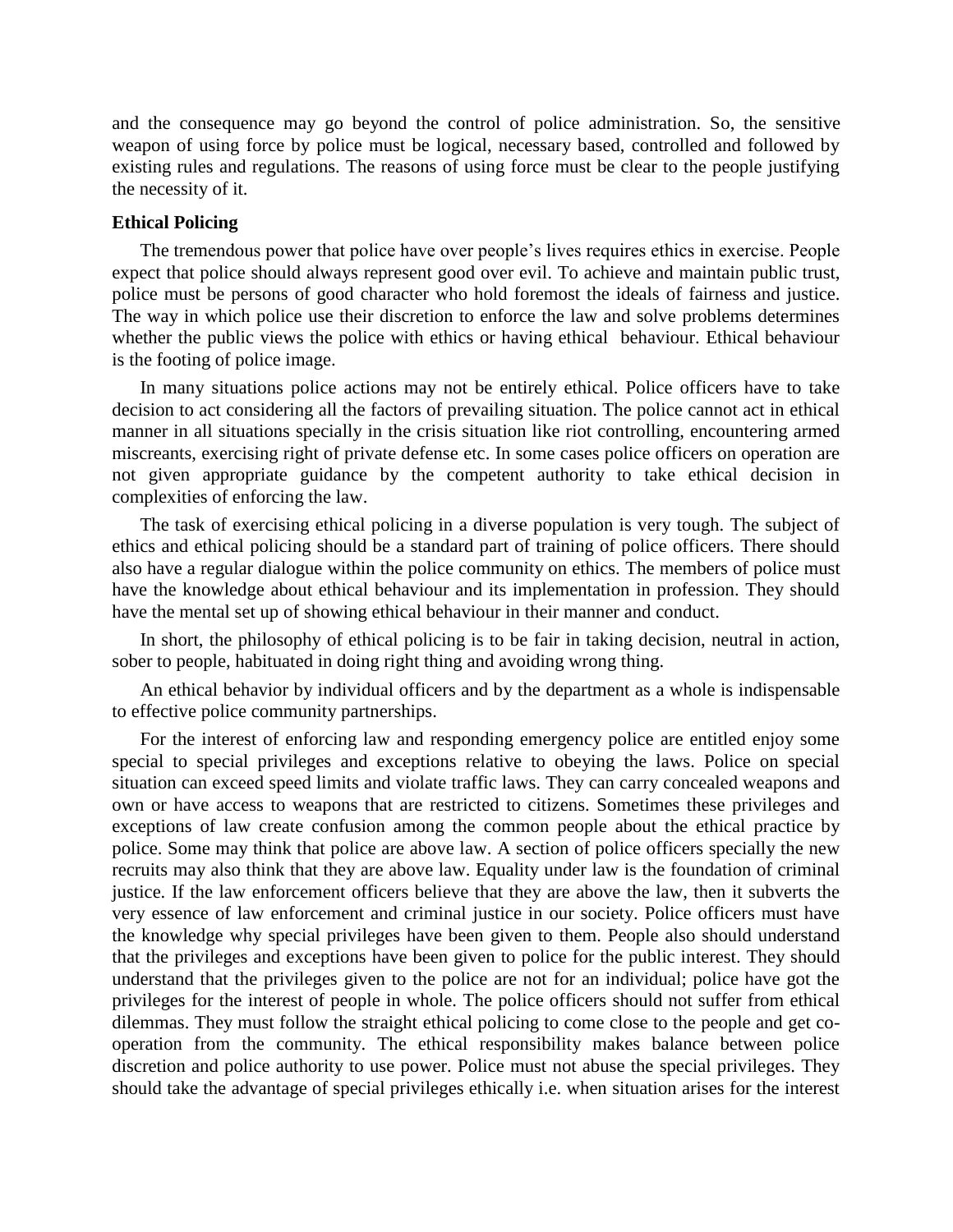of public. People are conscious. They can differentiate between abuse of power and ethical use of special privileges given to police by law or convention.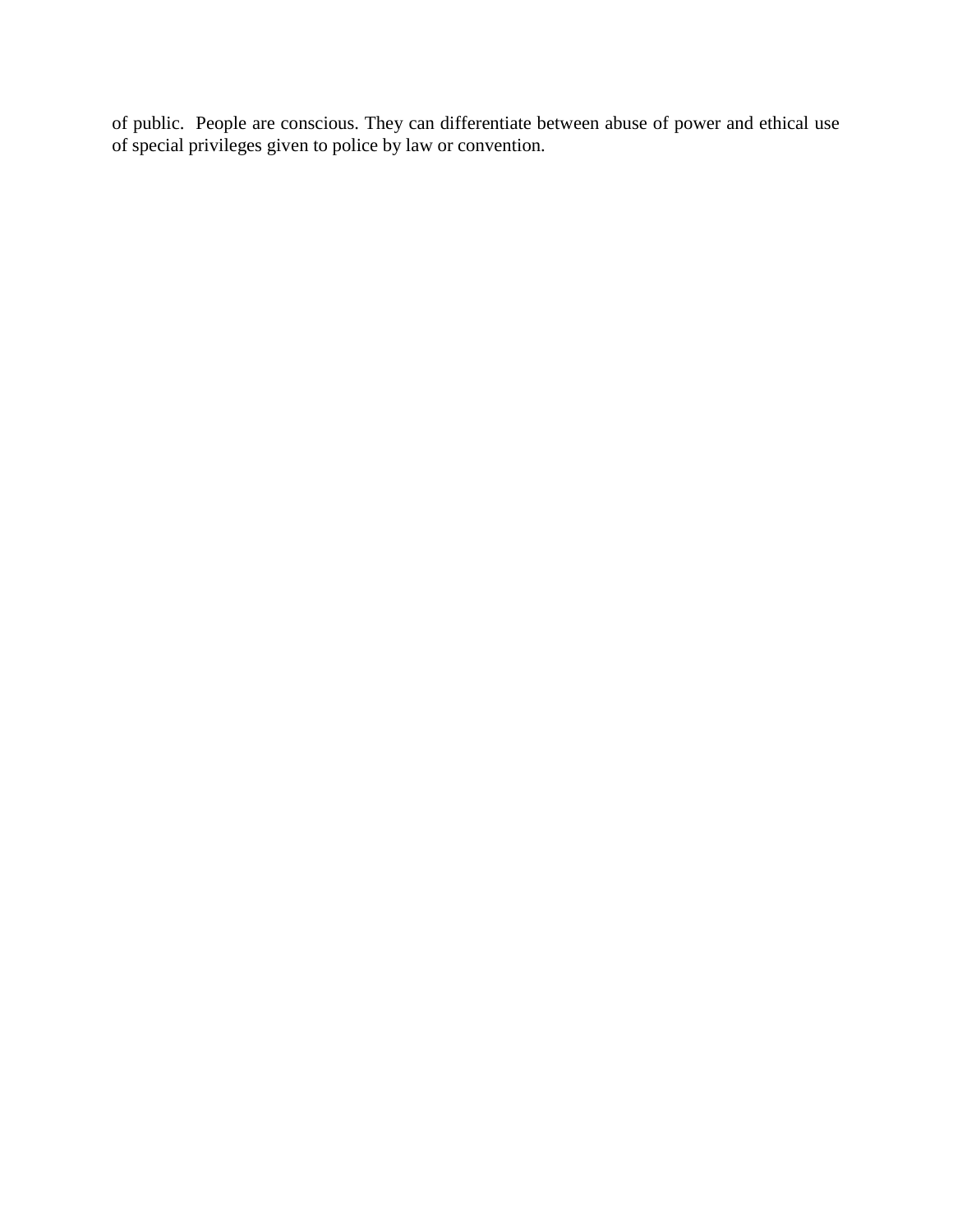# CHAPTER VI

# **THE COMMUNITY**

#### **What is community ?**

A group of people living in an area under the same government may be defined as community. Community also refers to a specific geographic area served by a law enforcing agency and the individuals, organizations and agencies within that area. The community may cover a very small area and have a very limited number of individuals, organizations and agencies, it may be within the jurisdiction of a small unit of law enforcing agency. The common characteristic of community is sense of integration and feeling of "we-ness" among the members of a group of people. So, in other words we can define community as follows :

A group of people having common interest, sense of shared values and integration and feeling of belonging i.e. sense of "we-ness" can be termed as community.

#### **Elements and characteristics of a community**

The individuals, educational institutions, business establishments, public and private agencies, cultural associations, religions worships and other social groups are vital elements of the community. The social norms, values, individual behaviour and attitude, moral and cultural principles, social and religious culture, religious beliefs of the people living in the community and the common interests shared by them with neighbours and other members of community are also considered as the elements of the community.

Where integrated communities exist, people share a sense of ownership and pride in their environment. They also have a sense of acceptable behaviour and trends to face the challenges for better coexistence, safety and better community life. Feeling of belonging, a sense of integration, a sense of shared values and a sense of "we-ness" are the characteristics of a community.

Feeling of belonging in the community and sense of "we-ness" among the individuals are the glue that binds communities to maintain order and provides the foundation for effective community action.

It is viewed that shared values, participation in voluntary associations, religion based relation and positive interaction with neighbours create a strong sense of community and correlate with participation in civic and government activities.

These characteristics of community make policing in such a community much easier.

#### **Social Capital**

In every society there are various type of entities. The entities consist of some aspects of social structure. The entities also play the role of facilitators of the action of the individuals of the society. The social aspects and facilitation character of the society or social entities are termed as social capital. Coleman, a social scientist finds the following two elements of social capital.

# **Trustworthiness:**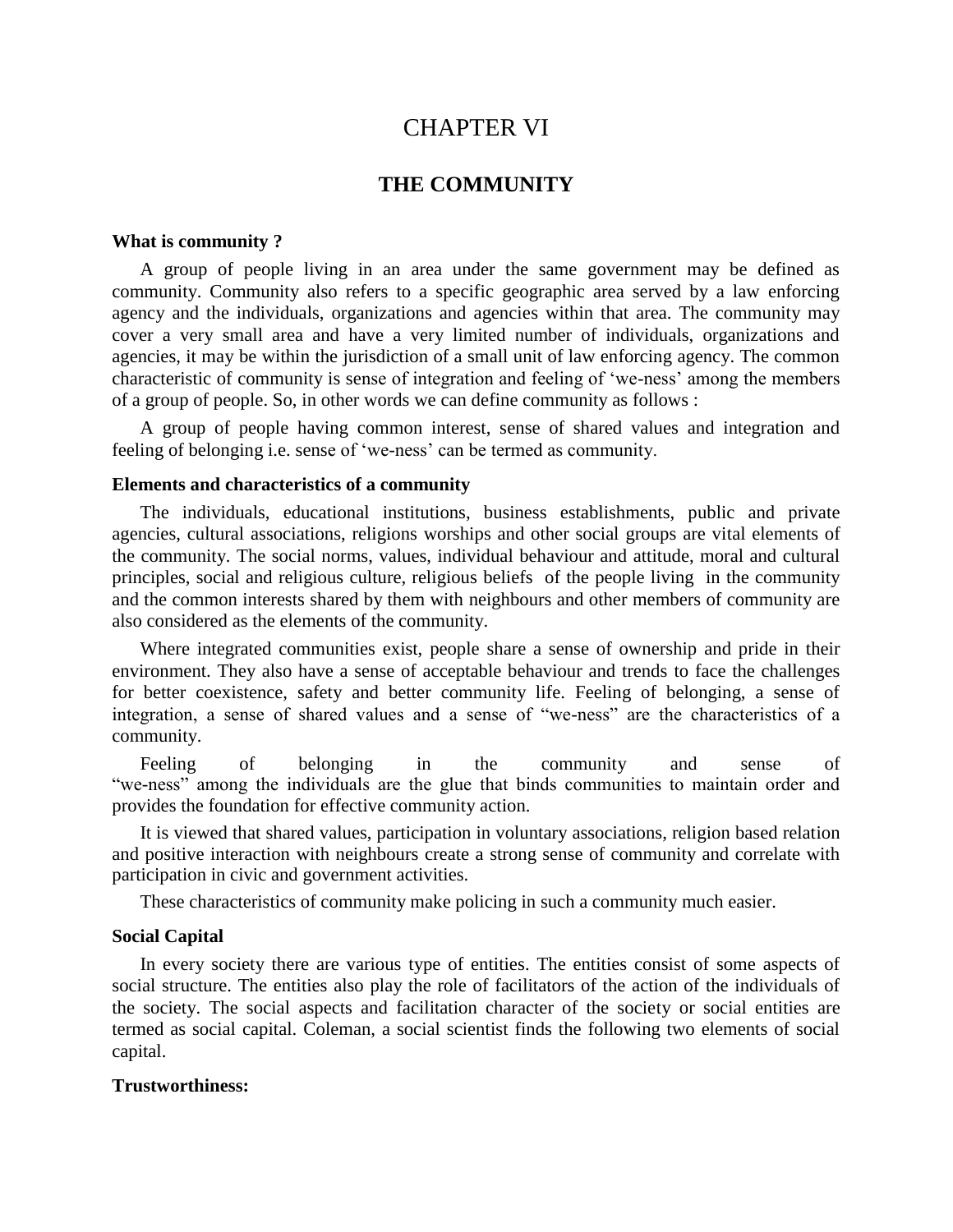It refers to citizens" trust of each other and their public institution. Without trust among the citizens a social bond cannot be established. Social bond is an important essence to work collectively for the peace and uplift of the society. Citizens" trust of each other is originated from the mutual respect of each other.

#### **Obligations:**

It refers to the belief that service to each other will be reciprocated. A citizen should have duty to provide service to his neighbours at time of need. Accordingly that neighbours should return the service when opportunity comes. The term of obligation is used to make understand that the citizens must feel the obligation on principle that service should be on reciprocal basis. Through reciprocal service citizens of a society can get their maximum problems solved and contribute to the social peace and friendship.

The social capital plays the role of catalyst in implementation of community policing. Sometimes, effective community policing may be limited to those areas where high levels of social cohesion exist. But social responsibility and social cohesion can be strengthened through sustainable community policing in those areas where social bondage and obligation are slack.

#### **Lack of community**

The citizens of a community have a common history and understandings among themselves. The history, culture, values and shared feelings are the preconditions of forming a community. Community is also based on a **sense of "us" or "we-ness"** for the own community and a **sense of "them" or "they-ness"** for the outsiders. Unfortunately, many communities lack this sense of "we-ness". In those communities the social cohesion is not strong for which the ties of brotherhood among the citizens is very weak. The members of these communities have selfcentred tendency and normally one is not seen to stand by others in case of necessity and at the time of danger. This is called lack of community. The lack of community means lack of better life and lack of security in the community.

# **In the areas where a sense of "we-ness" among the citizens and police is absent or loose, there exists a "them-versus-us" relationship between the police and public. But police are the part of the community where they serve. So, community must own police and police are to own community.**

Lack of community demands special police attention. In other words, most police attention is required in those communities that have least shared values and limited sense of community. Special police attention and community based policing are needed in those areas where gap between police and public is bigger and citizens perceive police as arrogant, brutal and uncaring, bribe-takers and antagonistic relationship exists between residents and the police.

When citizens are unable to maintain social control and social bonds, the result is social disorganization. Social disorganization causes neighbourhood decay. The neighbourhood decay not only reduces the horizontal bonds between neighbours within communities but also reduces the vertical linkages between communities and larger political, social and economic institutions. All entities within the community as well as organizations and agencies must work together to keep that community healthy. Without the smooth and successful services of other utility service-agencies and organizations police alone cannot keep the community healthy in all respects. A community cannot be healthy if unemployment and poverty are widespread ; people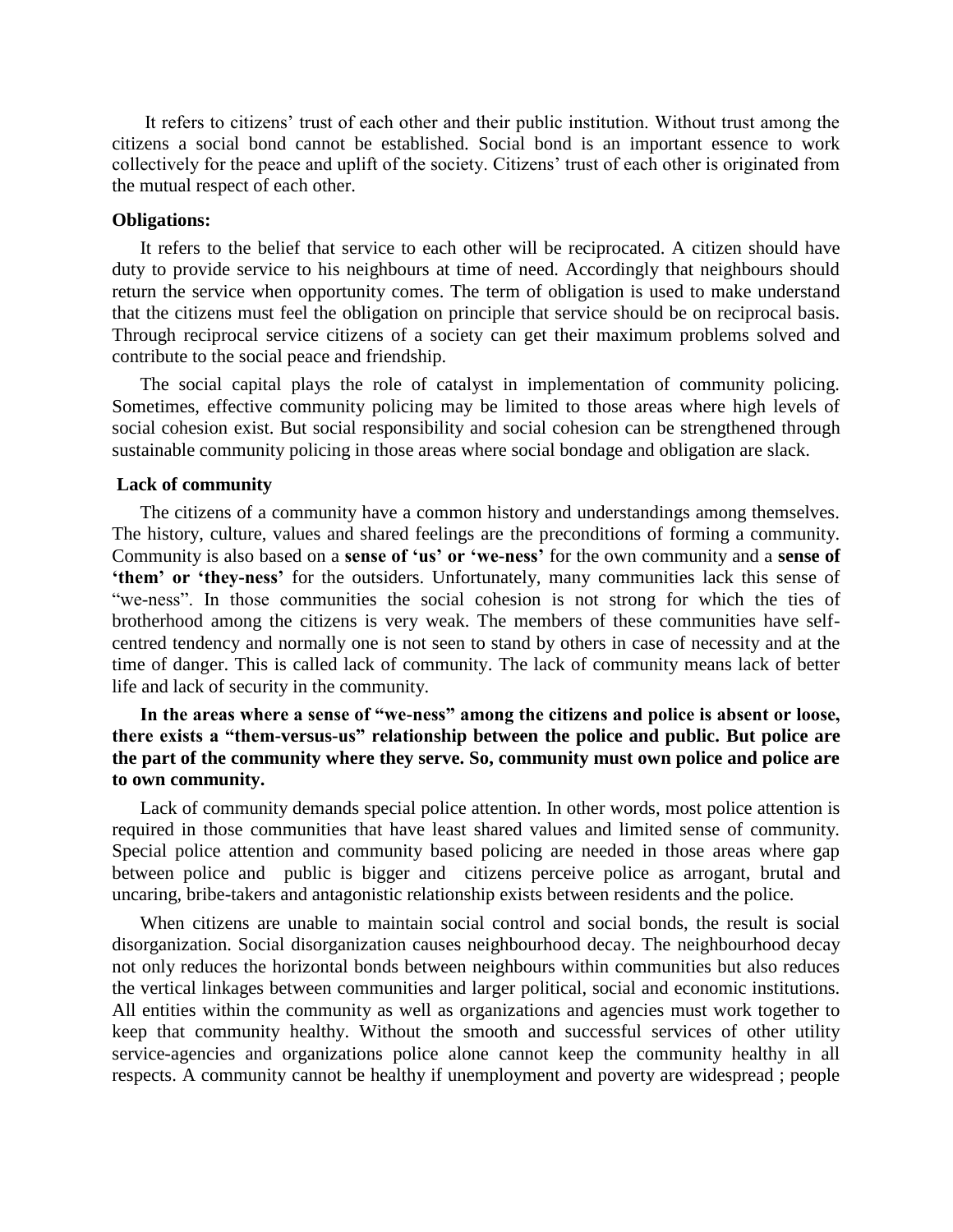are hungry ; health care is inadequate, social services are fragmented and disproportionate and government lacks responsibility and accountability.

A sense of community feelings and concerted efforts of all entities of a community are vital for peace and tranquility and healthy atmosphere of a community.

#### **Lack of Community and Broken Windows Theory:**

If a window in a building is broken and is left un-repaired for long time, all the rest windows will soon be broken."

Wilson and Kelling floated the "broken windows" theory. They based the theory on result of a research done in 1969 by a psychologist, Philip Zimbardo. Zimbardo floated the **"broken window theory"** from the following experiment :

Once he arranged to have a car without licence plate and parked it with its hood up on a street beside a car of good condition. The car without number plate and having hood up was attacked by vandals and within twenty four hours it had been badly destroyed. The car of good condition sat untouched. After few days Zimbardo left a hammer on the broken car. Within few hours the car was totally destroyed by the passers by with the help of the hammer.

Wilson and Kellings worked on the research of Zimbardo. They came to conclusion that, **"Unattended property becomes fair game for people out for fun or plunder."**

Broken windows and smashed cars are very visible signs of people not caring about their community. Accordingly, lawns not mowed for long time, piles of accumulated trash. In an uncaring society incivilities, moral decay, loose social bondage and unrest develop. In such society people experience with great concern the rowdiness, drunkenness, fighting or violence, prostitution, immoral and corrupt, garbage and litters in public places, abandoned buildings and broken windows, graffiti, and other vices .

The broken window theory suggests that if it appears **"no one cares" disorder and crime will thrive.**

Incivilities and social disorder occur when social control mechanisms erode. An increase in incivilities and uncaring trends among the members of communities may increase the fear of crime and citizens" sense of insecurity. In extreme situations esisting disorder of the society may bring people together to **"take back the neighbourhood."**

It is extremely difficult to maintain community policing in those areas where values of different group of people clash. For example, controversy may exist between modern generation and religious activities or orthodox groups on western culture in terms of dress worn by women and other issues. Each of these communities deserves a different style of policing based on the **"community value system."** Police must give importance on the behaviour and sentiment of the majority. But they cannot ignore the behaviour of the minority. Here police face tremendous problem to exercise ethical policing.

The theme of the "broken-windows" gives this message that each and every minor crime or disorder in the society must be taken into care for eradication of that crime at the primary stage. Otherwise, little crimes will form a heinous crime, which will be a major problem for the society. Minor act of incivility and social disorder must be attended to prevent the occurrence of major crime.

#### **Policing in diverse culture and violent society**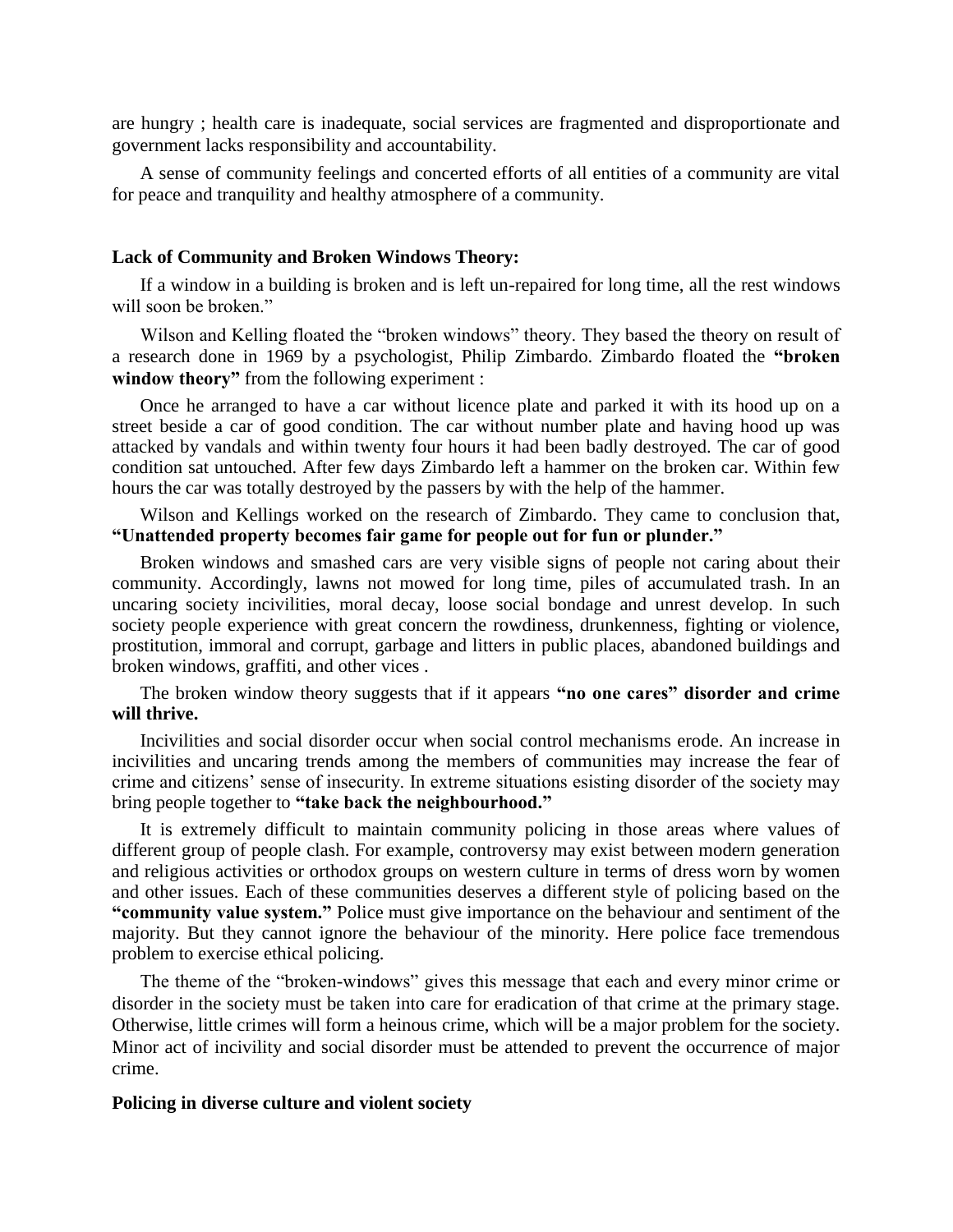It is extremely difficult to run policing even to maintain community policing in those areas where culture and values of different group of people clash. For example, controversy may exist between modern life supporters and religious activities or orthodox groups on modern or western dress of women. Each of these communities deserves a different style of policing based on the "community value system." Police must give importance on the behaviour and sentiment of the majority. But they cannot ignore the behaviour of the minority. In this conflicting situation police face tremendous problem to exercise ethical policing. Here will have to play tricky role to satisfy all section of people.

Another factor that negates a sense of community and creates an unhealthy social environment is the prevalence of violence. We live almost in a violent society. Everyday the media focuses violence. The newspapers and televisions are constantly carrying news of murder, rape, kidnap, assault and other crime related incidents. It seems that if a movie or television programme is to get market, violent events like fighting, assault, rape, murder etc. must be included in the movies. The tendency of crime reporters to put up the crime incidents with a view to be important to his authority as well as to the readers or viewers. The cartoon that children watch in most cases contains more violence. From this type of media programme, children learn that violence is a part of life and it is acceptable and justified under some circumstances. This learning has a negative impact in the society. Juvenile delinquencies get rising tendency and younger generations are seen not to follow social norms and values. They are reluctant to show due respect to the superiors. Citizens expect police to prevent violence and arrogant behaviour of any citizen. But police alone cannot prevent violence when entire society is infested. Police need active co-operation from all individuals of the society to prevent violence. Only concerted efforts of all individuals and entities of the society along with police can stop violence and build a sense of security in the community. Community policing system can co-ordinate and consolidate the efforts of individuals and community to fight against disorder, incivilities and anti-society elements in order to ensuring healthy atmosphere for peaceful and better life in the society.

**The theme of the "broken-windows" is that each and every minor crime or disorder in the society must be taken into care for eradication of that crime or disorder at the primary stage. Otherwise, little crimes or incivility will form a heinous crime, which will be a major problem for the society. Minor acts of incivility, primary causes of unhealthy social environment and social disorder must be attended by the concerned individuals, community members, leaders of the civil society and professional groups including politicians and public representatives to get those social disorders repaired with a view to building a safer, sound and peaceful environment through creating a sense of community among the members of different communities which will also prevent the occurrence of major crimes and social disorder.** 

#### **Social Factors and Crime in Community**

The crime in a community has a relationship with different factors of that community. The social, economical and other relevant factors regulate the increase and decrease of crime. According to Greene, a sociologist, "The relationship between crime and disorder in community is complicated by many factors." Poverty, inequality, social injustice, unemployment, decay of social and moral values, lack of family bonds, density of people and racial conflicts escalate the crime situation in the society. The police have little scope to directly regulate these community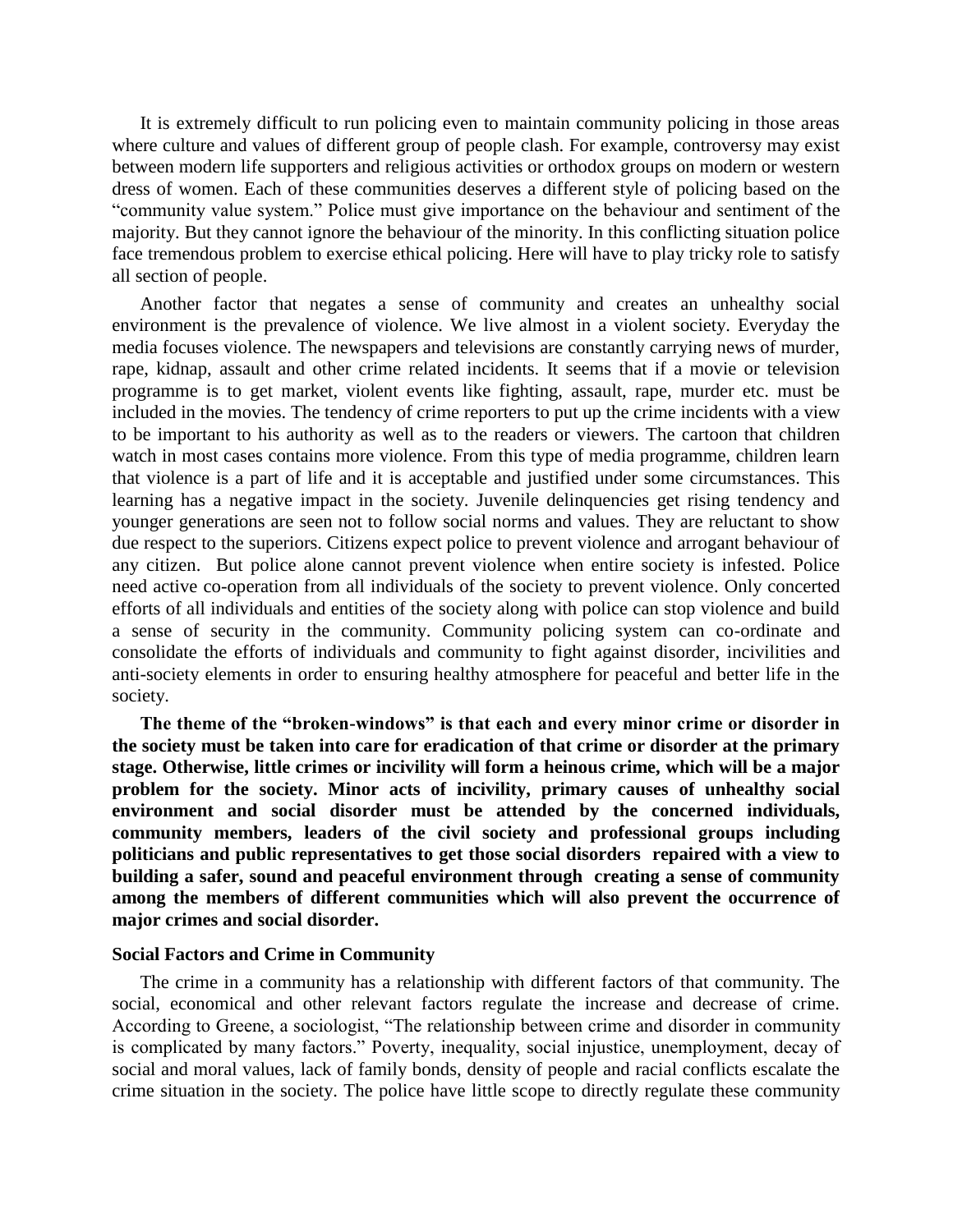crime factors. The community, government agencies, NGOs and private social development organizations associated with these factors such as education, housing, job training, family support, health care, drug control, etc. can play important role to affect the crime factors. Here the police can extend their hand of co-operation as a promoter.

Saville developed a theory called **"ecology of crime".** It explains how criminal opportunities are created in neighbourhoods. According to "ecology of crime" theory, every neighbourhood has a crime **"threshold".** It means every neighbourhood has the capacity to hold a certain number of disorders and crime factors. When the number of these things exceeds the "threshold" or limit of carrying capacity, the total social system and social control collapses. The society turns into a place of hell and citizens are pushed in uncertainty, insecurity and chaos. The quality of life of the citizens degrades.

**The community leaders and citizens need to understand when the neighbourhoods are approaching the "threshold" in a given situation in order to prevent the disaster. Police alone cannot prevent the crime factors marching towards the "threshold". All individuals and entities of the society consciously must take this responsibility. Police will constantly be with them as facilitators.**

# **Community Demographics**

In addition to understanding the complex concept of community such as "ecology of crime" theory, it is also important to assess the demographics of the neighbourhoods or the community.

Demographics refer to the characteristics of the individuals who live in a community. Demographics include a population-size, growth rate, density, profession, employment rate, ethnic groups, age group, average age of the citizens, education and income etc.

It is assumed that the smaller the population of a community, the easier policing becomes. In other words, police can effectively police an area having small size of population. Small community generally have fewer resources, but people of a smaller community know each other. A sense of community is likely to be greater in smaller community than in large city. The sense of community helps fighting against crime and social vices.

Density of population is an important variable to assess the ability of law enforcing agency to police an area. Studies show that as population becomes denser, the community gets infected with a lot of problems and people become more aggressive and violent for individual's interest.

#### **Population Growth**

Rapid population growth can invigorate a community where the population-size is small. On the other hand a community having large size population with limited resources always faces scarcity of resources as it can drain its limited resources within short period of time. Without effective planning and foresight, rapid population growth can result in serious problems for a community. Over population causes various social and economic crises like unemployment, malnutrition, health-hazard, housing-scarcity, low education facility. The police need to formulate effective strategy to combat against crime where density and growth rate of population is high.

The community's vital statistics are extremely important from a police-community partnership perspective. What is the average age of the people? Are there more young or elderly individuals ? What is the family size? How is the family bond ? What is the divorce rate? What is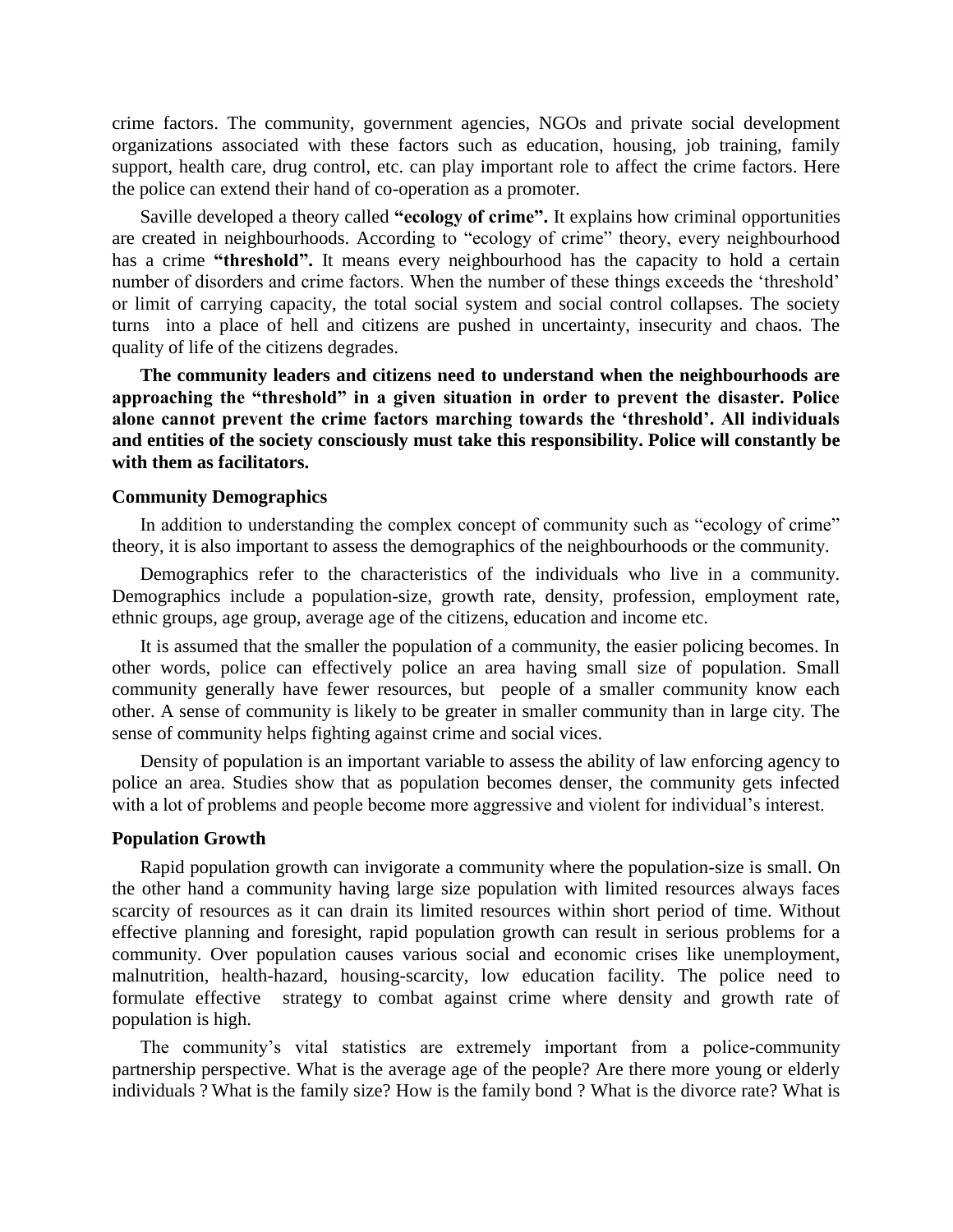the common level of education? What is the dropout rate? What is male-female ratio? Police need to have the vital statistics as mentioned above to launch a community policing operation strategy in certain areas.

Income and distribution of income are also important. What are the main sources of income ? How is community described ? Is it affluent ? Or moderately well off ? Or poor ? Is there any disparity ? How much unemployment exists ? What does the unemployed people do ? Are they involved in any crime ? Are they homeless ? These economic factors are to be considered by police while making a plan to police a particular area.

The ethnic makeup of the community is another consideration. What is the characteristic of the community? Is it heterogeneous or homogeneous? A homogeneous community is one in which people are all quite similar. A heterogeneous is one in which individuals are quite different from each other. Most communities are heterogeneous. It is very challenging to establish and maintain good relations among the various subgroups making up the community. Usually one ethnic subgroup consists of majority population tends to exercise more power and dominate over the other groups. In this diverse population the police have to adopt pragmatic and prudent programmes of community policing on basis of reality on the ground to make balance among the subgroups.

Poverty, unemployment, substandard housing, inadequate education, lack of medical and recreation facility and other people welfare oriented factors are to be brought under consideration to determine the causes of crime in the society. Sometimes, these factors become the major causes of crime. So, without effective co-operation of the other concerned service providing agencies, the police will have to face tougher situation to maintain law and order and control crime in the society.

# **Population Growth**

Bangladesh had experienced a rapid growth of population in the past decades as shown in table 1: 4 blow :

| Population of Bangladesh, 1901-2011(in crore) |      |      |      |      |      |      |      |      |       |       |       |
|-----------------------------------------------|------|------|------|------|------|------|------|------|-------|-------|-------|
| 1901                                          | 1911 | 1921 | 1931 | 1941 | 1951 | 1961 | 1974 | 1981 | 1991  | 2001  | 2011  |
| 2.89                                          | 3.16 | 3.33 | 3.56 | 4.20 | 4.19 | 5.08 | 7.15 | 8.71 | 10.63 | 12.44 | 14.23 |

Source: Population and Housing Census, (1901-2011)BBS

#### **Table 1:4**

In addition to a rapid growth of population Bangladesh is also experiencing a widening gap between the rich and the poor. The middle class is shrinking and the gap between the **"haves"**  and the "have nots" is widening resulting in a bifurcated society. The rapid growth of population drains up the national resources, as the increase of national resources does not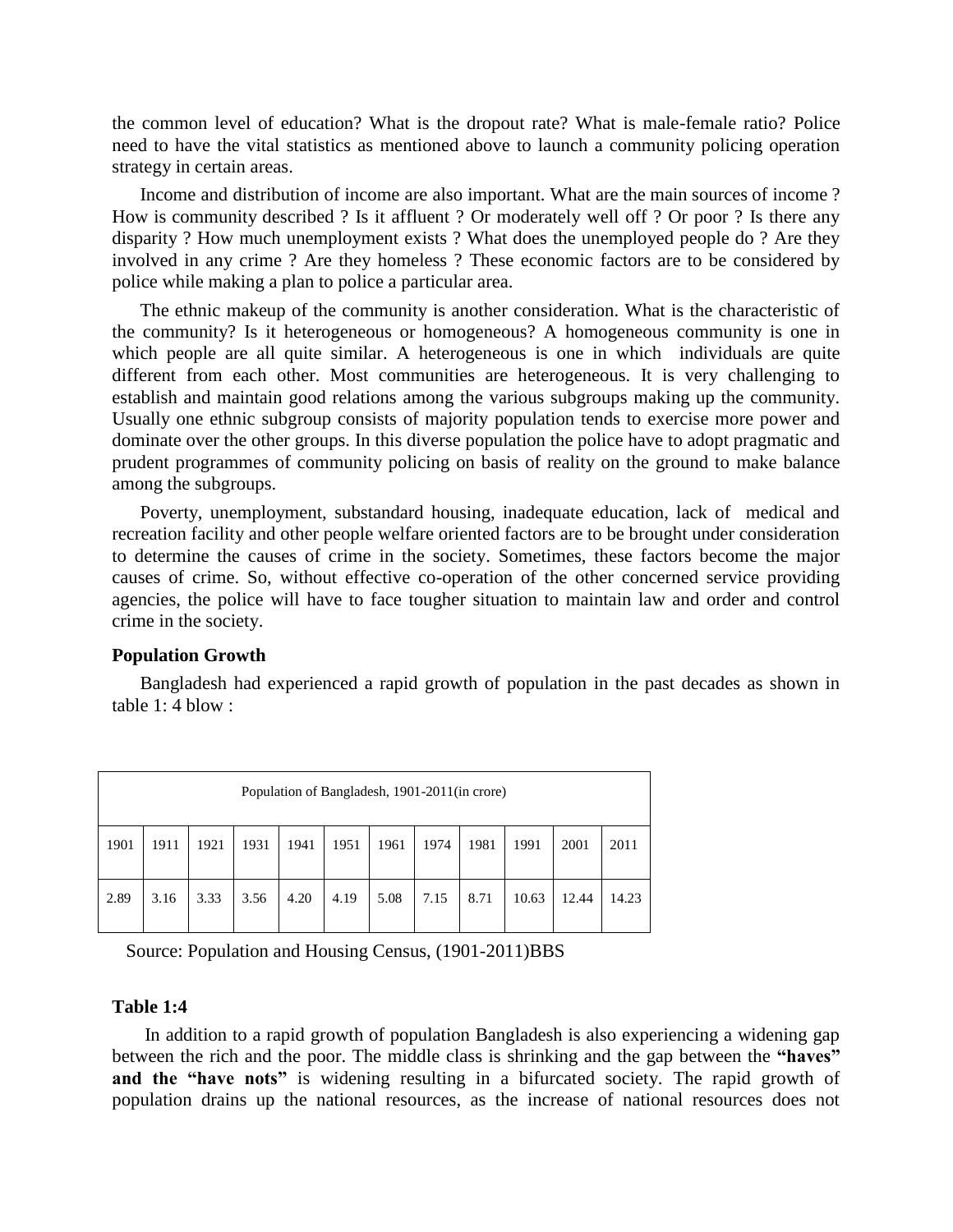conform the rapid growth of population. Besides, the gap between rich and poor create social unrest and frustration among the citizens. This inequality in economic sector causes social instability and imbalance which creates criminal opportunities in the society. So, the rapid growth of population must be bridled. The police through community policing can play a vital role to educate the people and keep the population-growth under control.

#### **Organizations and Institutions**

Various organizations and institutions are the important entities in the society. These entities can play a key role to ensure safety and quality of life of the citizens. Police officers must be knowledgeable of these entities and establish effective relationships with them. A strong network of community organizations and institutions gives collective exertions to foster the cohesive power of shared intolerance against crimes and criminals. It also encourages citizens to cooperate law enforcing agency in controlling crime and disorder in the society. Thus illegal or criminal acts, appearance and movements of criminals and other unlawful practices threatening to public security will be detected and reported to the police voluntarily by the citizens. It is not possible for any single organization or group to address all the problems and concerns of the community, so establishment of networks and partnerships between the police and social entities is essential.

Sulton says, "Community institutions are the basic fabric from which our complex society is woven." According to Sulton :

All theories of causes of crime share common threads. They assume that crime is a socially defined phenomenon caused by the failure of community institutions and community members to constrain behaviour so that it conforms to the law and does not threaten the rights, safety and lives of others. According to this perspective crime reduction depends on eradication of the social conditions that produce crime.

Police officers should maintain a good relationship with human rights organizations, social services organizations health care providers, emergency service providers, youth organizations and all educational institutions for better community policing to remove the social ills from the society.

Obtaining co-operation from the citizens is a very difficult task. But police must always be on the track of seeking public co-operation. They can bring problems to the attention of the other concerned agencies. John Mudd cited the example of "rat problem" to explain the responsibility of the social entities. He presented the **"rat problem"** as follows :

If a rat is found in an apartment, it is the responsibility of the house owner to drive out the rat ; if it runs into a restaurant, the health department has jurisdiction ; if it dies outside, municipality takes over the responsibility. Getting complaints about the damages caused by rats, police will have to figure out what agency in the city has responsibility for rat control and then request the agency to take proper action to kill the rats.

If responsibility is distributed to the shoulders of all other concerned individuals or groups, the task comes easier. Police are to make co-ordination among the entities to get all problems affecting the society solved in a concerted and co-ordinated manner.

#### **Private Security Companies**

In the past few years a dramatic expansion of private security is visible not only in our country also all over the world. Private security companies provide security personnel to the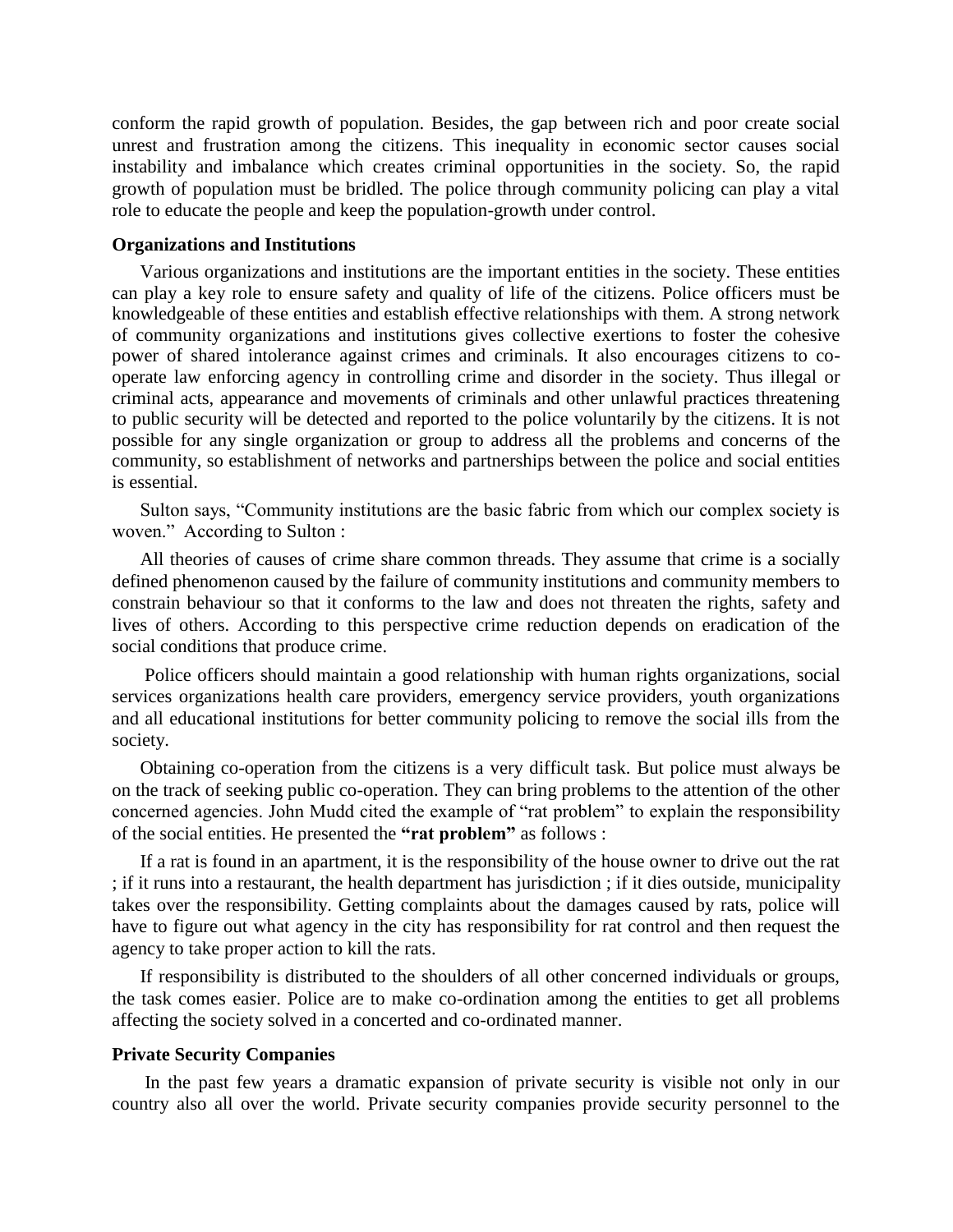organizations or the local body to guard an organization or specific jurisdiction of a local area. The private security helps police to prevent crime.

In the developed countries like USA, UK, etc. private security companies are working actively to protect lives and properties of the citizens. It has also got recognition from government and people. The need for public and private police forces to establish good working relationships was recognized by the National Institute of Justice in the early 1980"s in USA The international Association of Chiefs of Police (ACP) has also recognized the need for cooperation by establishing a Private Sector Liaison Committee (PSLC). The PSLC paved the ways for private security to work jointly with government Police with a view to addressing concerns of the citizens and working towards solution to the problems.

 A good relationship between the private security agencies and police becomes important. The government has promulgated private security regulations bringing the private security under accountability and regulatory system.

In fact, in our country police do not have positive impression on private security as they are not professionally efficient, accountable and dependable. But time has come to utilise the private security by police as an auxiliary force to add to the strength of the regular state police force. The collaboration of private security and public law enforcement agency is needed now for the advancement of public safety and spreading the police networks.

# **The Power Structure**

Various public and private organizations, institutions, associations and groups exercise the authority in various forms and ways to establish their position and domination in the society. These entities are termed as social power structure.

Power structure may be divided into  $\square$ 

(1) formal power structure and

(2) informal power structure.

#### **1. Formal Power Structure**

The government, government organizations or agencies, local government regulatory bodies and commissions, elected bodies, administrative set up of government at field level are the examples of formal power structure.

# **2. Informal Power Structure**

The informal power structure includes religious groups, wealthy subgroups, ethnic groups, political groups, professional groups, labour groups, business groups, various social organizations, public interest groups, media, teachers and student groups, civil society groups, NGOs, etc.

The informal power structure has a massive influence over the society. Each group of informal power structure has its own subculture. The subculture of one group influences other subcultures. Thus the informal power structure, in fact control the whole society. The formal power structure cannot ignore the informal power structure in exercise power and authority. The informal pressure group influences the formal power structure of the society and they should maintain close relationship with these groups of power.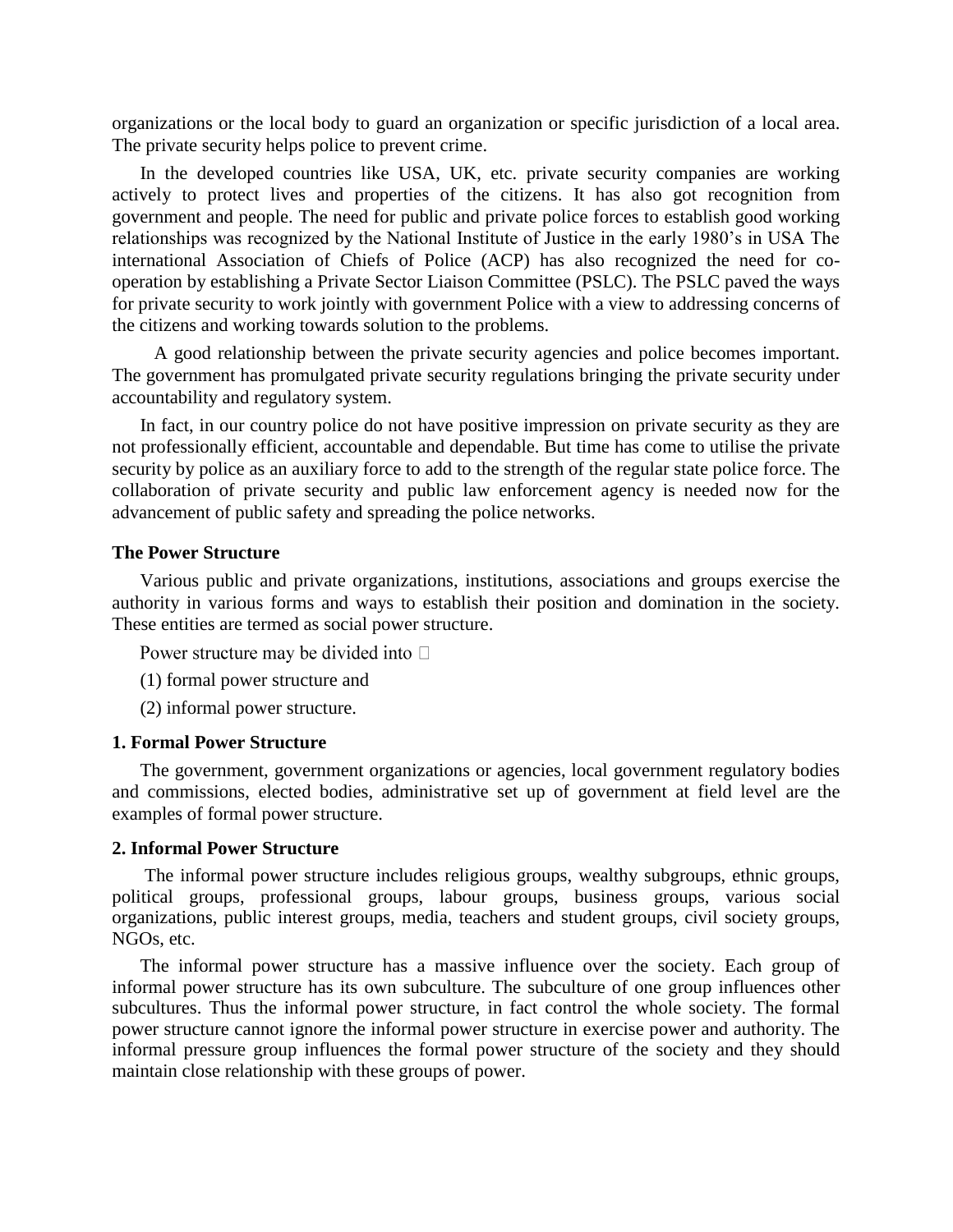Wilson and Kelling suggest, "The essence of the police role in maintaining order is to reinforce the informal control mechanisms of the community itself." The police cannot provide a substitute for that informal control.

Informal power structure also influences the social system by its subtle or non-subtle power. Though the influence of informal power structure is not visible to the common people, but law enforcement personnel must understand the different subgroups of informal force within their jurisdiction for better functioning and fruitful community policing operation.

# **The Criminal Justice System**

The criminal justice system means the system of bringing a criminal or offender to justice. In other words, the procedure of awarding punishment to a law violator or a criminal is known as criminal justice system. The criminal justice system consists of three components. These are  $\Box$ 

- (1) Law Enforcing Agency (specially police),
- (2) Courts, and
- (3) Correctional Agencies.

Police are the most visible component of the criminal justice system. The other two components, Court and correctional agencies, are much less visible in most communities. As police is the gateway of criminal justice system and most visible component, many people equate policing with criminal justice system. Thus, the police often become the criminal justice system in the eyes of the community.

In criminal justice process, the role of law enforcement members is to prevent crime, detect criminals, apprehend law violators or suspects and bring them before a Court of law for trial. Police officers help the Court providing evidence and putting up the witnesses. A police officer concerning a particular case may also be a witness in the Court. Police also play an important role assisting the Court from the prosecution side to prove the offence of the under trial accused. The merit of justice mostly depends on the quality of investigation carried by police and presentation of evidence and witnesses by the prosecution.

The second component, the Court starts functioning on police report. The Court assesses the charge and evidence as presented by police and prosecution. The court also considers the defense arguments of the accused. Analysing and evaluating all available evidence, examining the witnesses and hearing the prosecution and defense lawyers and also giving opportunity of selfdefense to the accused, the Court pass judicious judgment to sentence, if finds the accused guilty. The court may send the juvenile offender to correctional centre or allow returning to the community under supervision of a probation officer.

The correctional institutes should have all facilities to get the juvenile offenders corrected considering the offenders as the victims of crime of the society. But in Bangladesh the probation service for correction of juvenile delinquent suffers from effective operation due to lack of required fund, professional manpower and ancillary infrastructural facilities.

The three-part system of the criminal justice system provides a procedure of check and balance in order to ensure that no person is accused of a crime and denied the legal protection in an unfair means. In this process of justice guarantee of fairness and equality is supposed to be ensured.

The courts perform duties within the frame of law and procedures. The court officers have their own ethics and way of judging. They do not solely depend on police report. They hear the both prosecution and defense sides. Following the Court procedures the Court officers have to let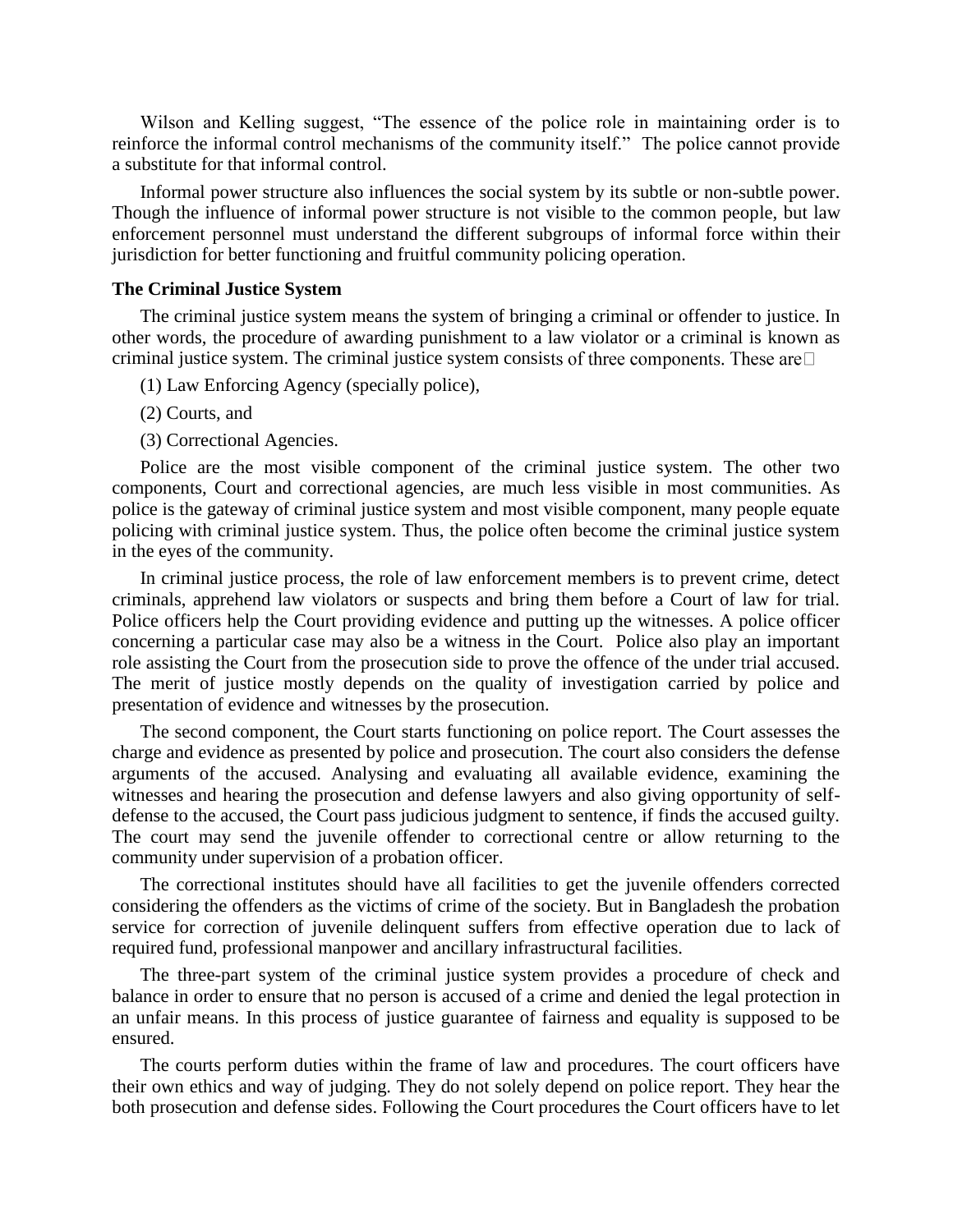too many offenders free from jail. But the common people don"t like to accept the practice of acquittal of the offenders. People often criticise police and sometimes the Courts. But mainly blame police for failure of prosecution. The common people demand highest punishment of all criminals. They have a general perception that only police is responsible for the acquittal of criminals from the courts. The critics should understand that police is one of the components in the entire system of criminal justice. Courts follow the process designed in the justice system. Police play very important role in the criminal justice system but only police cannot ensure conviction of an accused or criminal. A criminal or accused has a number of ways to take the advantage of the loopholes of the legal system to escape or avoid punishment.

Most of the people don"t have practical knowledge about criminal justice system and discretion of police. They have also limited understanding of the role of the Courts and correction services. Sometimes various components of the criminal justice system blame each other for improper action. It happens when criminals are not convicted or released early from prison. In most cases the police are pushed into the dock of the accused.

Police officers often become frustrated by such attitudes and incidents. The release of notorious and dark-sighted influential culprit raises the silent resentment among the members of law enforcement agency. Sometimes, they become cynical and wonder why they work so hard to make arrests, if the criminals are freed or cases are dismissed on plea-bargained. The poor performance of the correction system also makes the police officers disappointed. Police officers are not alone in their disappointment. The public are also frustrated by the performance of the Courts and corrections.

People also have a negative impression on the performance of Court for their failure to conclude the trial promptly. Many believe that the Courts are not fully independent. The government or influential quarters behind the screen dictate them. People also raise question about the fairness of process of appointing judges in the higher Courts.

**On the other hand, in order to improve the situation overcoming the negative opinions and enhance public relations, agencies within the criminal justice system need to work actively together seeking partnerships with others in the community.** 

**What are the bottlenecks of good criminal justice administration is a debatable issue. A lot of controversial issues related to the effectiveness of the criminal justice system affect police community partnerships. Although some issues are outside the jurisdiction of the police, but they affect the system as a whole. This is why police officers need to be aware of these issues and their potential impact.** 

**As a visible component of the criminal justice system the police are criticized widely by the people for failure of other component, so police officers should educate the people about the reality to remove the misunderstanding of the people and for better police community relations.** 

The community policing approach brings police and community together on the common platform to work for the community. Here they have regular interactions. The police can take the advantage of it and make the community understand about police discretion and jurisdiction in case of punishment to be inflicted to the criminals.

# **Community"s contribution to uplift the society**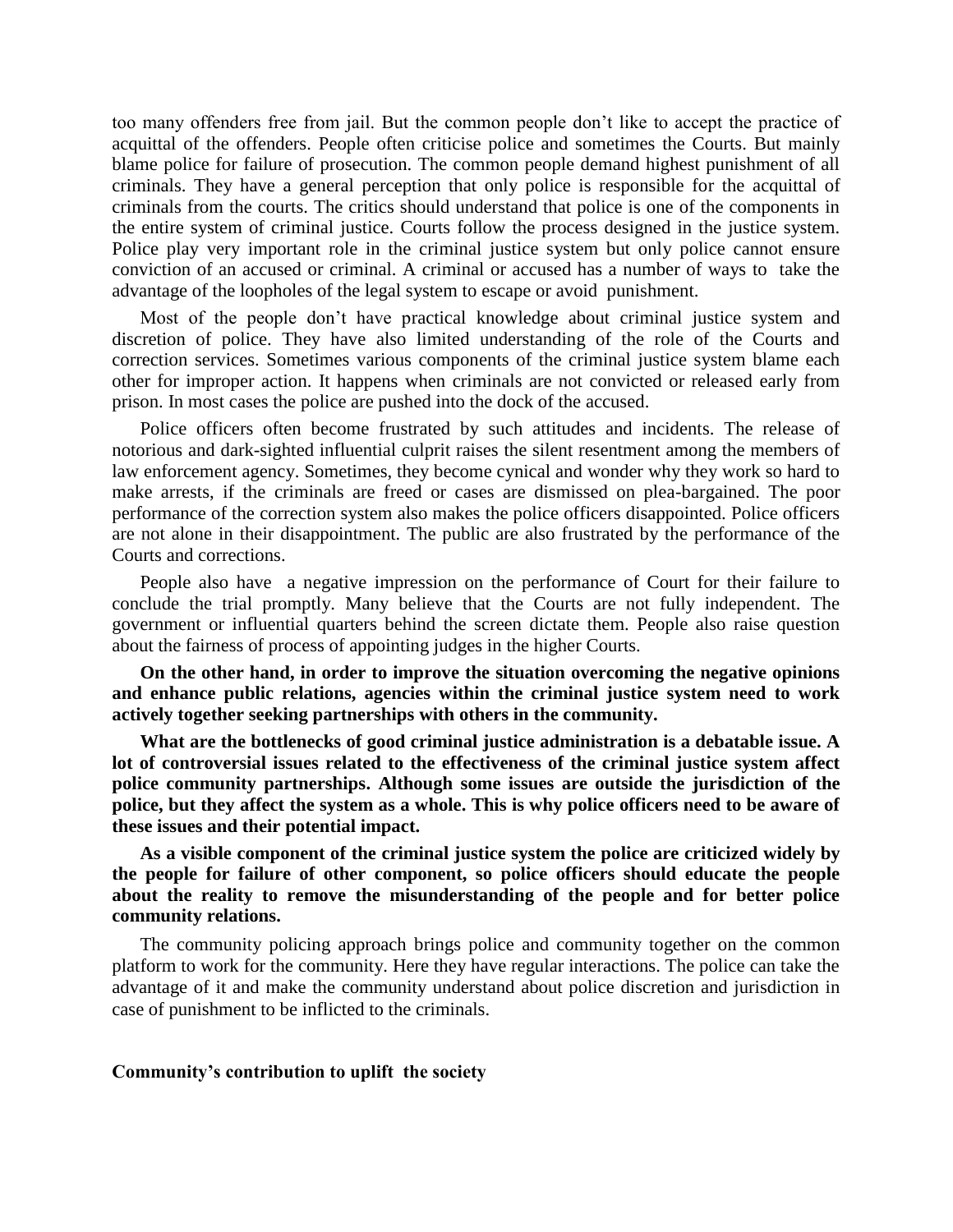A bundle of sticks is stronger than a single stick. A concerted effort of some persons is more effective than an individual"s endeavor. Accordingly, only the sincere and concerted effort and active participation of the citizens can bring a significant progress and positive changes in a community. A story as cited below may make it clearer.

Once upon a time there was severe food scarcity in a village. Food resources were seemingly gone. People were too unable to manage food for even once in a day. Most of the poor people started to pass their days on starvation. In that situation some creative individuals thought that each person always maintained a tendency to keep a little something in reserve to his time. They proposed that the community would make stone soup.

At first a stone was set in a pot to boil. People in the community were requested if they had a little something to improve the soup. One person gave a carrot, another bought a few potatoes, another a bit of meat and so on. When boiling was finished, the soup was thick and nourishing. Such is the situation in our communities today. Because when resources are stretched to the limit, still then one tends to hold on a little thing to one"s time. This self-protective tendency leaves people seemingly without resources for handling the community problems effectively. So, it is necessary to adopt the "stone soup" stance to extract the co-operation of the citizens in problem solving approach.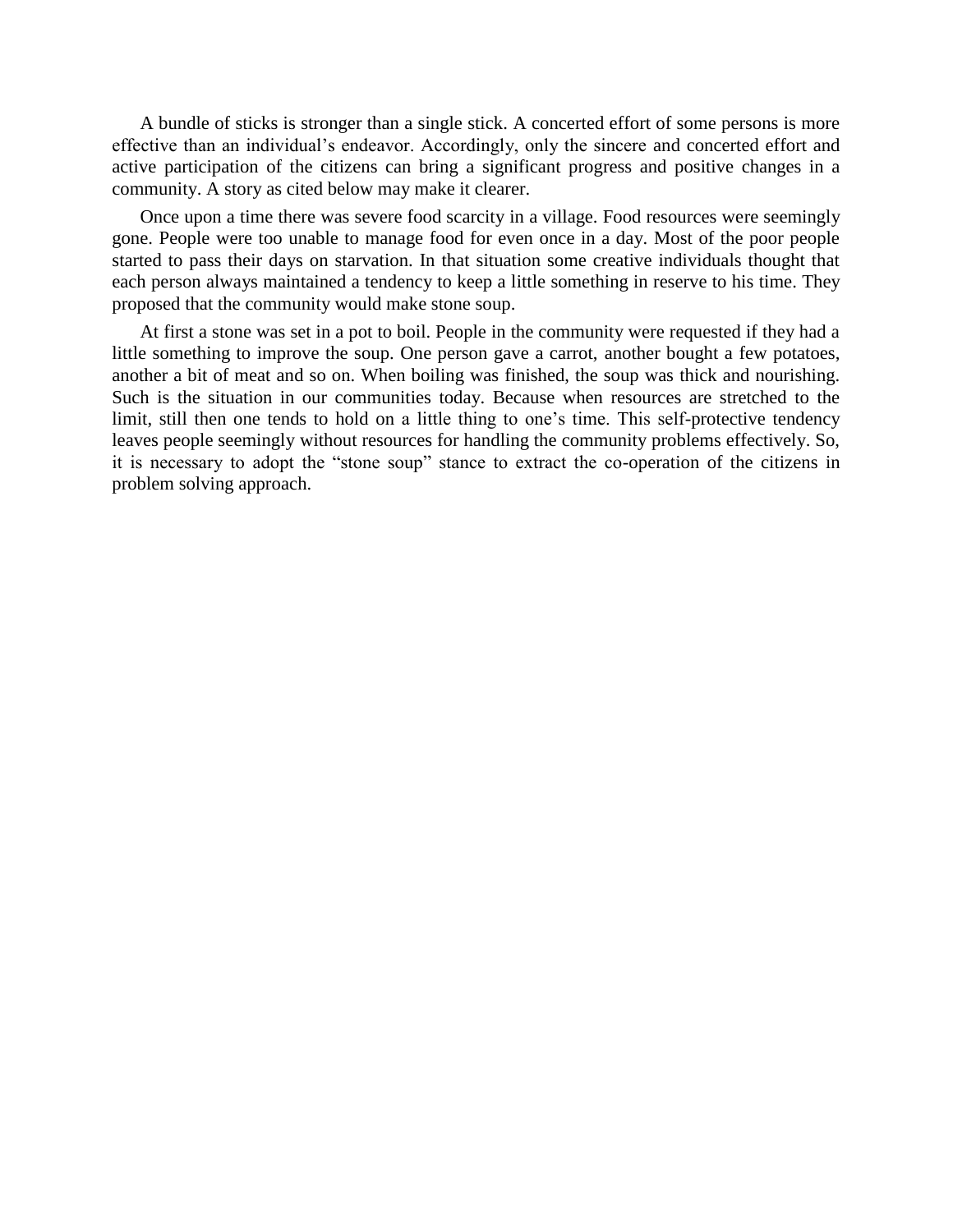# CHAPTER VII

### **INTERACTION WITH VARIOUS GROUP OF PEOPLE**

### **Introduction**

Police are to come in contact of different groups of people of various nature, ages, classes and characteristics. They have interactions with children, juveniles, youths, elderly and disabled and mentally retarded people, members of criminal gang, victims and witnesses. The police officers face these groups of people on diverse situations and circumstances. As physicians of social ills and crises a police officer must be prepared to interact the various groups of people with special care and proper behaviour suitable to the groups. The desired interactions with various groups of people and response to the need of the people enhance the sound police community relations. Through the positive interactions communities tend to view the police as their friend. The different groups of people, the behaviour of these groups of people, police interactions with them and police response to the woes of the communities are discussed in this chapter.

#### **Handling Children, Juveniles and Youths**

Children are the future of a country. They will grow citizens and take over national responsibilities of the nation. About 40% of the country"s population is children, also termed as juvenile. Different countries set different ages to define a child or a juvenile or youth of their own country. In most of the countries the most common age for a person to legally become an adult is 18. In Bangladesh, a person who does not attain the age of 16 years is considered as child as per the children Act, 1974. The children below 16 years are sometimes called youth also. But in most of the countries delinquent or offenders under 18 years of age are treated as juvenile delinquent and they are brought under special treatment and justice system.

Naturally the children do not have sufficient maturity to judge something wrong or right. They are lacking of understanding to differentiate between good and bad. Normally they are driven by whim, emotion, curiosity and adventure. The children have some ingrained habits, attitudes, psychomotor skills, cognitive abilities and social interaction patterns.

Adolescence period is very critical and risky time for children. It is an extremely challenging time for all involved - the children, their family and the community in which they live. During this period the children grow into adults and they get some basic changes in their physique and mind. At this transitional stage of age a child feels uneasy to cope with all situation. They are mentally unrest and fickle. The internal changes of a child tend to show illogical and imprudent behaviour. The adolescent boys and girls may drive recklessly, experiment with drugs, engage in risky jobs or illegal behaviour because they cannot envision a negative or even fetal, outcome. Juveniles desire to try things forbidden to them as younger children.

It is important that law enforcement officers should identify possible causes of juvenile activity, behaviour and other dangerous conditions of the juveniles. To handle the juvenile delinquent properly the police officers must be conversant with the juvenile justice system of the country.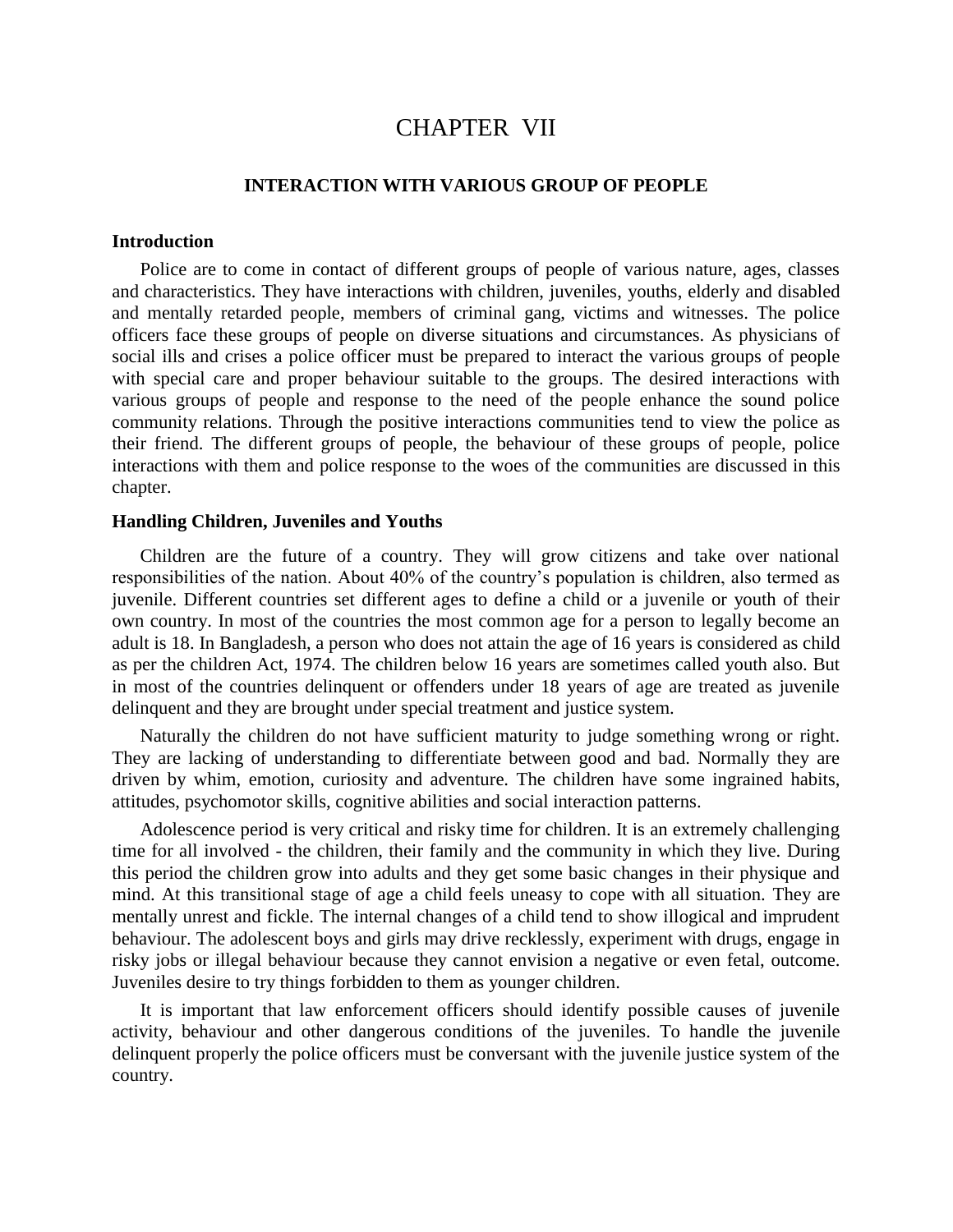# **JUVENILE JUSTICE SYSTEM**

# **Brief History**

The juvenile justice system of a country makes some special provisions, rules and laws to handle the criminal activities of the children and juveniles considering their tender age and lack of mental maturity. Correctional measures are given priority in the juvenile justice system. In order to effectively interact with their community"s youths and children, the police officers should understand how the juvenile justice system and adult justice system differ and the implications of such differences.

The basic assumption upon which Juvenile **Justice System** has been introduced is that of **parens patriae.** Parens patriae is the government's right to take care of minors and others who cannot legally take care of themselves. The concept of **parents patriae** originated in thirteenth century in England, where common law established that the king was the "father of his country" and the guardian of all children. Children were considered wards of the state. The common law notion of parents patriae is firmly entrenched in the system of juvenile justice.

During the early nineteenth century the prison reformers were successful to establish a separate justice system exclusively for juveniles in the USA. In the system juveniles were taken special care and given special treatment. Juvenile offenders were not kept with the adult offenders in the prisons. During this time rapid growth of the impoverished underclass and the related increases in crime and disease led to the widespread perception that poverty bred criminality. In 1818 the term **juvenile delinquency** was first used and was equated with pauperism, that is, being poor. In 1825 delinquency was again associated with poverty when the New York House of Refuge was opened to house juvenile delinquents.

In the second half of the nineteenth century, a group of reformers called the "**Child Savers**" became very active to look after the rights and welfare of children in the community. They established centers in urban areas to provide food, clothing and temporary shelters for poor and homeless children. The "**First Juvenile Court"** act was passed in Illinois of the USA in 1899. This act also strengthened the link between delinquency and poverty. The Juvenile Court Act, 1899 also regulated the treatment and control of dependent, neglected and delinquent children.

# **The Principles of Juvenile Justice System**

- \* The children or juvenile delinquents should be treated with special care different from adults.
- \* Correction and rehabilitation are the ultimate goal of juvenile justice system.
- \* The children of juvenile court operates informally and paternally.
- \* The juvenile delinquents are not treated as criminals. They are considered as social victim.
- \* Love and affection are shown to the juvenile delinquent during trial.
- \* Children shall not be awarded capital punishment.
- \* Children are not to be tried with the adult offenders.
- \* Probation officer is appointed for correction of the delinquent.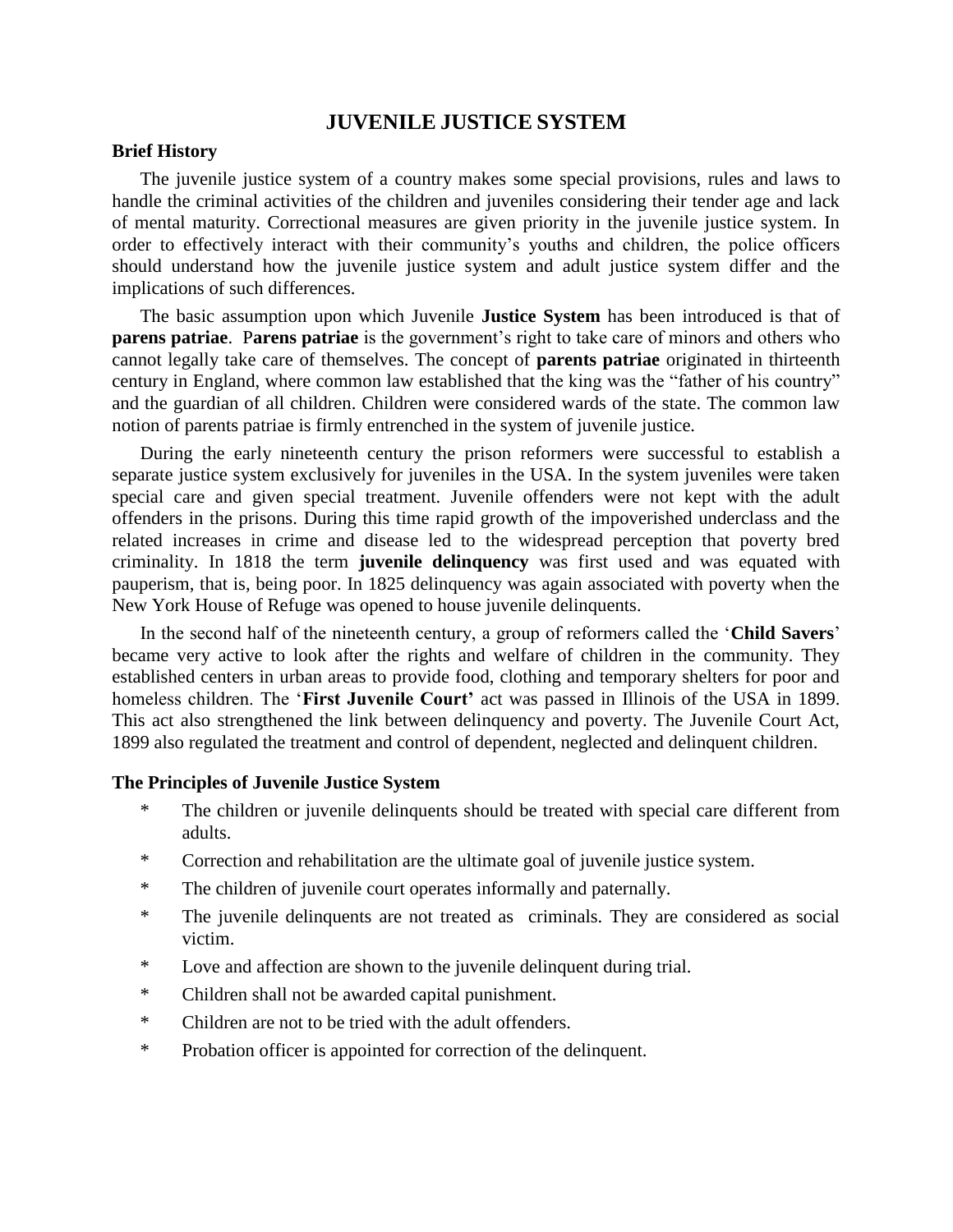- \* The children must not be put in the prison or lock-up. They are to be kept in the correctional centres. They will have the facilities of education, training, recreation and building up themselves as good citizens.
- \* Police officers should have interaction with children or juvenile delinquents in soft and affectionate way. The police must not be harsh to them.

# **Components of Juvenile Justice System**

Juvenile justice system consists of three components. These are  $\square$ 

- (1) Law Enforcement Agency,
- (2) Juvenile Court, and
- (3) The Correctional Service Agency.

Among the three components police as a law enforcement agency is the gate way of the justice system. So, police have a very important and key role in juvenile justice system. They need proper training and motivation to achieve the goal of the juvenile justice system. In Bangladesh Juvenile Justice System is run under the Children Act, 1874.

# **Interaction with persons with disabilities:**

Disability is a physical or mental impairment that substantially limits one or more of a person"s major life function. The person having disability needs personal assistance from other to carry out everyday activities. The family members and members of the community have moral duty to look after and help the disabled persons.

#### **Police response to persons with disabilities:**

The most important guideline for interacting with people with disabilities is to treat them as people with the same needs and desires as any other citizens. When interacting with individuals with disabilities, one should be empathetic, should not lose temper or loss tolerance or should not be harsh and try to understand the individuals and behave friendly with a view to helping them.

When interacting with persons with disabilities the police officers must follow the guidelines as stated above. Through patient and cordial behaviour the police officers must help the persons with disabilities to back up their mental support in their needs and activities. Police officers must stand beside physically handicapped and mentally retarded persons and others with disabilities.

# **Interaction with the elderly people**

Another group of population police interact daily is the elderly people. The elderly people may be victims of various diseases. Besides being the victims of disease and age-related disabilities, seniors can also be victims of crime. In all cases police officers must be respectful to the elderly people and boost up the soft and broken mental state of the elderly victims with the demonstration of good behaviour and cordiality.

Besides, police may launch different crime prevention programs and community policingstrategies to reduce victimisation of elderly people. To help the elderly, police may start a block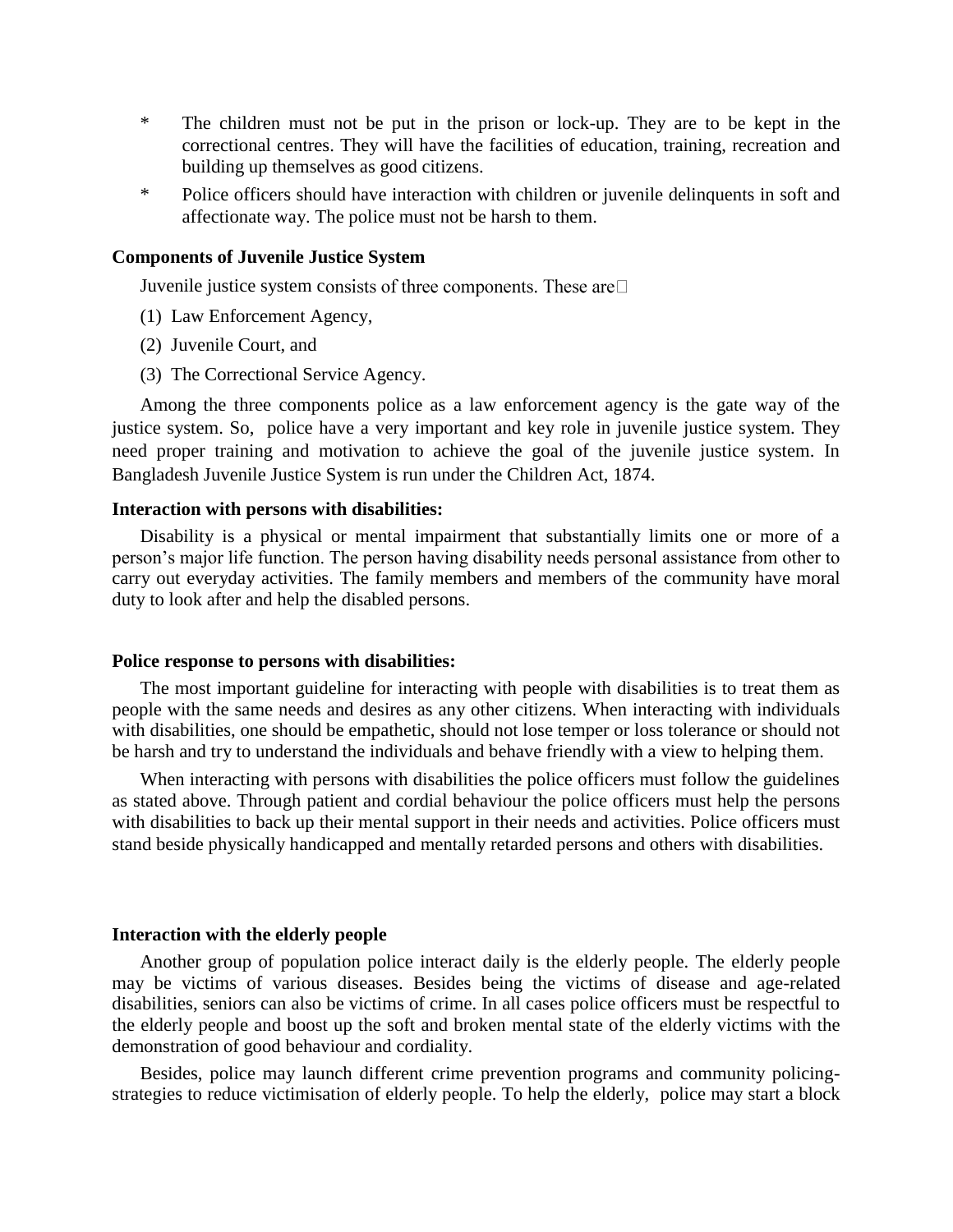or building watch, set up a daily telephone-contact programme and one to one basic contact with the elderly people. These programmes will help prevent crime and improve police community relations among the elderly, as well as the rest of the community, by demonstrating the professional behaviour and ways of rendering services.

#### **Interacting with victims and witnesses:**

Victim refers to a person who has been attacked or injured or killed or pushed in a situation, as the result of a crime, an accident, a disease, etc. *For example :* rape victim, accident victim, cancer victim, etc.

Witness refers to a person who saw something happen directly or is acquainted with the facts of an incident and is able to describe the happenings or incident.

Thousands of people are becoming victim of crime or accident or natural disasters or diseases in our country every year. Every country in the world has various types of victims. In our country statistics of victims is not preserved in an organized process. But some departments have statistics of various type victims. They collect the information from newspapers or secondary sources. But in the developed countries like USA, UK, etc. maintain good records of various victims. The USA conducts annual survey under the project of National Crime Victimisation Survey and keeps up-to-date statistics of victims.

The member of law enforcement is to be very much sensitive to the needs of victims and witnesses. Witnesses are essential to the successful prosecution of any case. Working with witnesses to make them feel more comfortable provides good result in detection of crimes and conviction of the criminals.

Victim may be classified in two types  $\square$ 

- (1) A primary victim and
- (2) A secondary victim.

A primary victim is a person actually harmed by an incident. A secondary victim is one indirectly affected by the trauma result from an incident. For example, a woman raped is the primary victim of a rape case. But her husband may be secondary victim who also suffers from the trauma of rape incident. Any person close to the primary victim may be the secondary victim. It is important for the criminal justice system to recognise and be sensitive to the woes and pain faced by the primary as well as secondary victims of crime.

Victims of crime may suffer physical injury, financial and properly losses, emotional distress and psychological trauma. Some suffer from posttraumatic stress disorder.

# **Victim and Witness Intimidation:**

Victims and witnesses are the major source of information of a crime or incident. Many victims and witnesses feel it is their civic duty to report th incident of victimisation or the information about the perpetrators to the law enforcement agency to bring the offenders to justice. Others report the crime with a motion to recover their stolen property. Some victims and witnesses avoid the legal procedures. Some victims and witnesses fear threats or retaliation from the offenders. It is true that many victims of violent crimes and the witnesses of those crimes are warned by the attackers in the line that going to the police will result in dire consequences for either the victims or witnesses themselves or their dependents. The attackers even intimidate the victims and witnesses at court premises or Court room.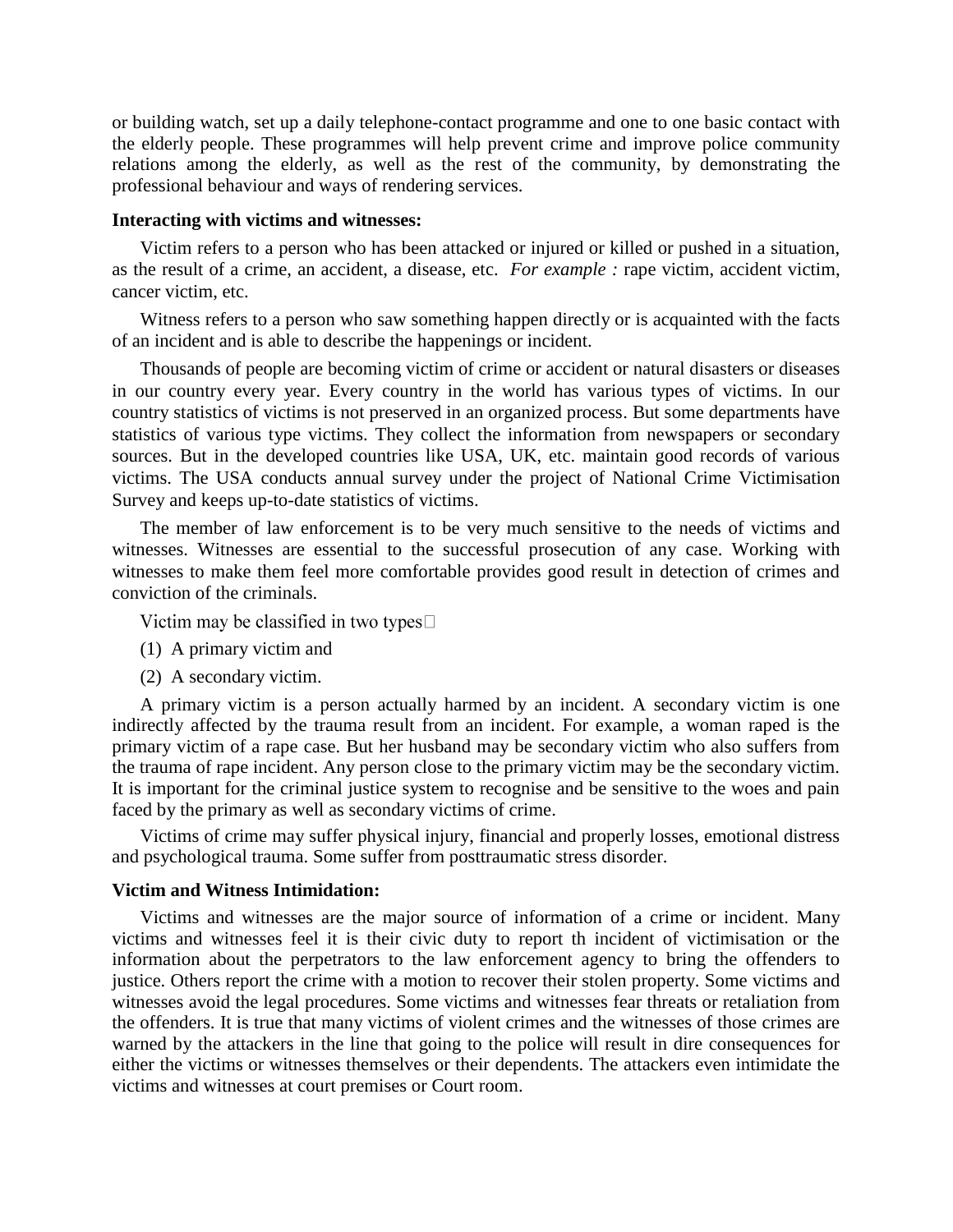In these circumstances the normal course of criminal justice system suffers. Citizens pass their days in anxiety and insecurity. They have tendency not to get involved themselves event being victim of crimes in legal procedure for justice or punishment of the perpetrators. This situation calls for proactive policing to remove the fear of crime from the mind of people so that they can come forward to bring the perpetrators within purview of law. Police must stand by the people and it should be their duty to encourage the reporting of crime by reassuring victims and witnesses that they will be protected against threats, intimidation or reprisals by t6he victimizers or perpetrators. To win the confidence of the citizens police must go for visible legal action against the criminals or intimidators.

#### **Unexpected behaviour with victims by professional groups:**

Victims may be emotionally hurt by the police, doctors, nurses and other professionals when they rush to them for legal or clinical help after being victimised. The persons being victimised are mentally depressed and expect sympathised and soft behaviour from the professionals. They become very sensitive mentally. But, professionals who routinely deal with victims often assume businesslike attitudes. They sometimes behave like machine to protect their emotion and allow them to function effectively in crises. But victims and their relatives don"t expect this sort of behaviour and attitude from the professional groups. When victims are treated badly by professionals including police officers, the victims receive the second injury and a bad impression is formed in the mind of the victim.

Lurigio and Mechanic, writer of article named "The Importance of being Responsive to Crime Victims" observe that " Victims can be "victimised" as second time by the unsympathetic reactions of police and attorneys, unnecessary trips to Court and inadequate protection against offender intimidation." About the harassment of victim Susan Herman, Director of the National Centre for Victims of Crime (NCVC) of USA says, " In giving a statement to police, victims are sometimes made to feel like they are being interrogated".

Many victims and their families think that criminal justice system treats accused or defendants better than it treats them. In fact, criminal justice system emphasis on the rights of the accused or defendant. For example, the arrested persons must be informed of their rights by police officers, they are provided attorney at state"s expenses if they cannot afford their own lawyer ; they are fed, clothed and given medical care when they are under lawful custody. But it is needed to find a way to help the victims of crime and not only rely on a criminal justice system that is not designed for them anyway.

The rights of crime victims must be upheld and preserved by the members of law enforcement. The police as first responder must be provided with necessary training to interact with the victims and response to the needs and sentiment of them. Sensitivity and sympathy are important tools to mitigate the suffering and woes of the victims.

# **Victim Recovery:**

The professionals including police officers should encourage crime victims to re-establish their normal life as quickly as possible. They should make sincere efforts for speedy recovery. The friends and relatives should stand beside the victims and extend all out help to get them recovered in the earliest possible time. But sometimes, people tend to distance themselves from victims. Some people think that the close interaction with the victims may lead them to the fate of the victims. The irrational fear of bad happening sometimes keeps the people aloof from the victims. This irrational fear and attitude stand as a hindrance on the way of early recovery and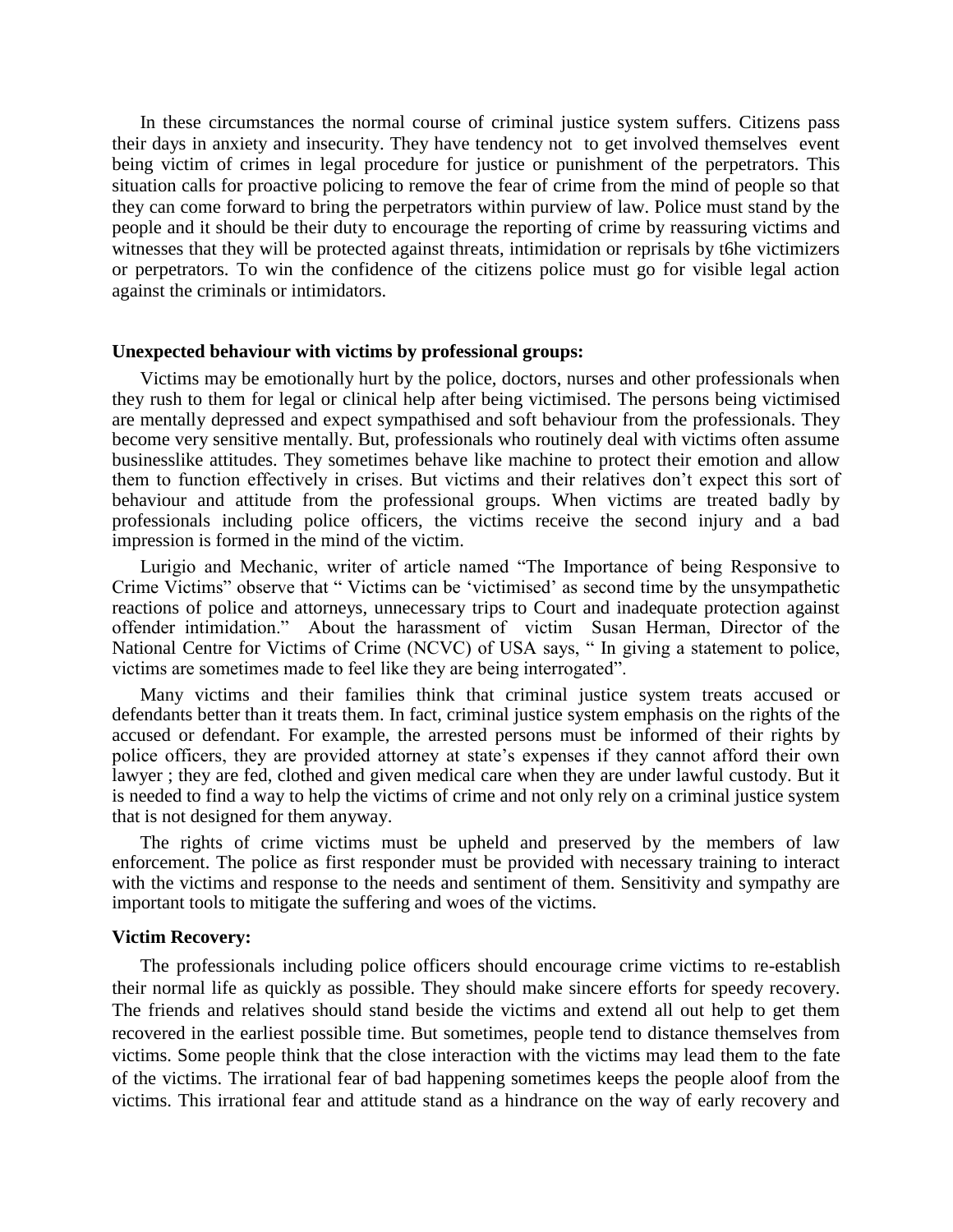reestablishing the victims in their normal life. Often police officers and entire criminal justice system don't show keen interest to get themselves involved in the process of mitigating the pain and address the distress of the victims. But the victims may be immensely benefited and their psychology may be boost up by a little bit involvement of the police.

# **Legislation and Organizations for the welfare of the victims**

Every society should have organizations to take care of he victims and legislation to protect the rights of the victims as citizens of the society. In Bangladesh there is no specific legislation to take care of or the safeguard of the victims.

In developed countries laws have been enacted and various organizations take over the victims and look after their welfare. In USA they have legislations like  $\square$ 

- (1) The Federal Victim and Witness Protection Act of 1982.
- (2) The Victims of Crime Act, 1984,
- (3) The Crime Victims Compensation Act. They have Task Force on Victims Crime also.

The Federal Victim and Witness Protection Act recognize that without the co-operation of victims and witnesses, the criminal justice system would fail to bring the perpetrators to justice and victims' right would not be protected. This act established guidelines to ensure the fair treatment of victims and witnesses in the criminal justice system.

The Victims of Crime Act, 1984 established a fund making state grants available for victims' compensation, victim assistance programmes and child abuse prevention and treatment.

The Task Force created by President Reagan in 1982 has undertaken an extensive study on crime victimisation. On the basis of the study conducted by the Task Force various legislations, Organizations and Programmes have been created in USA to help victims receive the assistance they need.

#### **Organization for victims:**

Victims need the organizational help for their shelter, treatment, care and rehabilitation. In Bangladesh there are a few government  $\&$  non-government organizations to take responsibility of the victims. Some homes and institutions for destitute are providing help to victims in small scale.

Non-government and private institutions are also providing help to certain class of victims.

In USA the first national organization to support victims rights was the National Organization for Victim Assistance founded in 1976 in California by a small group of victim advocates.

In 1986 the National Organization for Victim Assistance established a Crisis Response Team (CRT) to assist communities that become victims of disasters such as plane crashes, forced fires, shooting, etc. CRT is a national network of trained volunteers who respond to a community"s request for help.

The Office for Victims of Crime was established under the Victims of Crime Act, 1984 to oversee diverse programmes that benefit victims of crime.

The National Victim Centre was founded in the USA in 1985.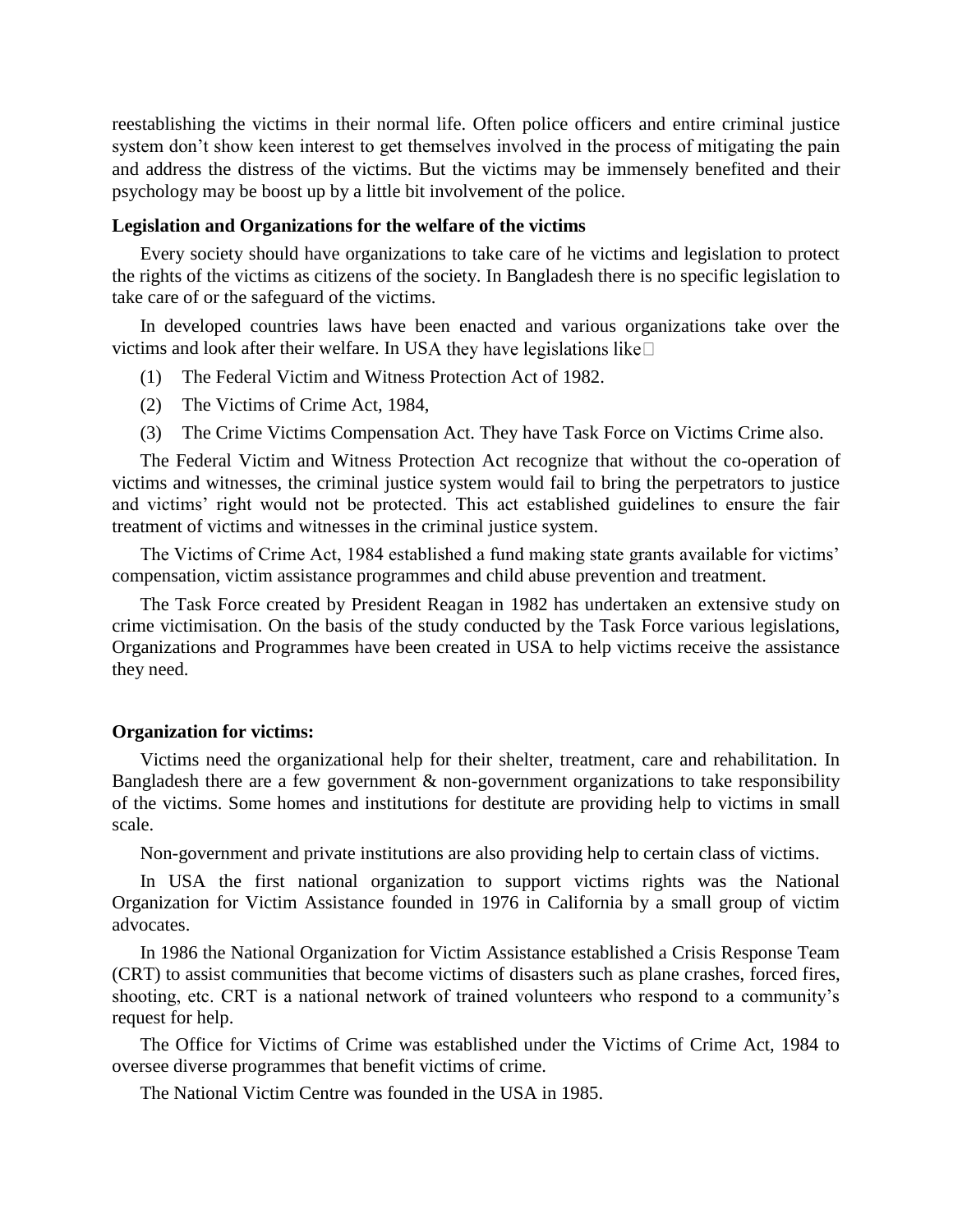In Bangladesh there are few government and non-government organizations to take responsibility of certain class of victims and provide them necessary supports to them. Some homes and institutions for destitute are providing help to victims in small scale. Under Dhaka Metropolitan Police there is a victim support Centre in various locations of the country with the help of UN bodies or NGOs.

# **Police Response**

The role of the police to response the victim of crime is very important. Usually the police officers are the first officials to approach the victims of crime. This is why police are in a unique position to help victims cope with the immediate trauma of the crimes and to help restore their sense of security and control over their lives.

The way police interact with victims and witnesses can significantly affect the effectiveness of the entire justice system. By approaching and handling victims and witnesses in proper and friendly way, police can achieve trust and co-operation of the victims and witnesses. Victims and witnesses then will be more willing to provide detailed information about the crime to the police officers and later prosecutors. The co-operation of victims and witnesses will lead to the conviction of more criminals. Despite a lot of bottlenecks police officers must try to interact effectively with victims and witnesses. Police officers should remember that they are there for the victim ; the victim is not there for them.

Just after the incident victims may be confused and in shock. In that situation police must exercise patience in obtaining information about the incident from the victims. Police must be very sensitive to the woes of the victims and also the witnesses and they are to interact with the victims with every care and wit on the basis of the situation. To cope with the complexity of the situation and for the efficient management, the police officer, need to be trained up professionally. The officers should undergo "consciousness raising course" to acquire knowledge and technique to deal with victim empathetically. A handbook with specific tips on how to approach and help a variety of victims, including elderly victims, victims of sexual assault, child victims, victims of domestic violence and survivors of homicide victims should be prepared for the field level police officers.

The police officers must be able with skill and technique to obtain desired information about the incident from the victims and witnesses. The police officers may follow the following interview skills to gain the co-operation of victims and witnesses in order to carry out the investigation of an incident.

- Take care of the victim's safety and medical need first. The injuries and pain must be attended before going for obtaining information.
- \* Interview victims and witnesses individually. If they provide natural information about the incident, the information will match each other's.

Let the victim or witness know that the information to be provided by them is very important and it will be used in the court to prove the charge against accused.

\* Provide victims with necessary resources to help them deal with the problems that result from the incident of crime. The victims or the witnesses may need transportation, shelter for short stay, security for their house or business, the use of telephone, an advocate for legal help etc. The police officers should provide all these supports to the victims and witnesses.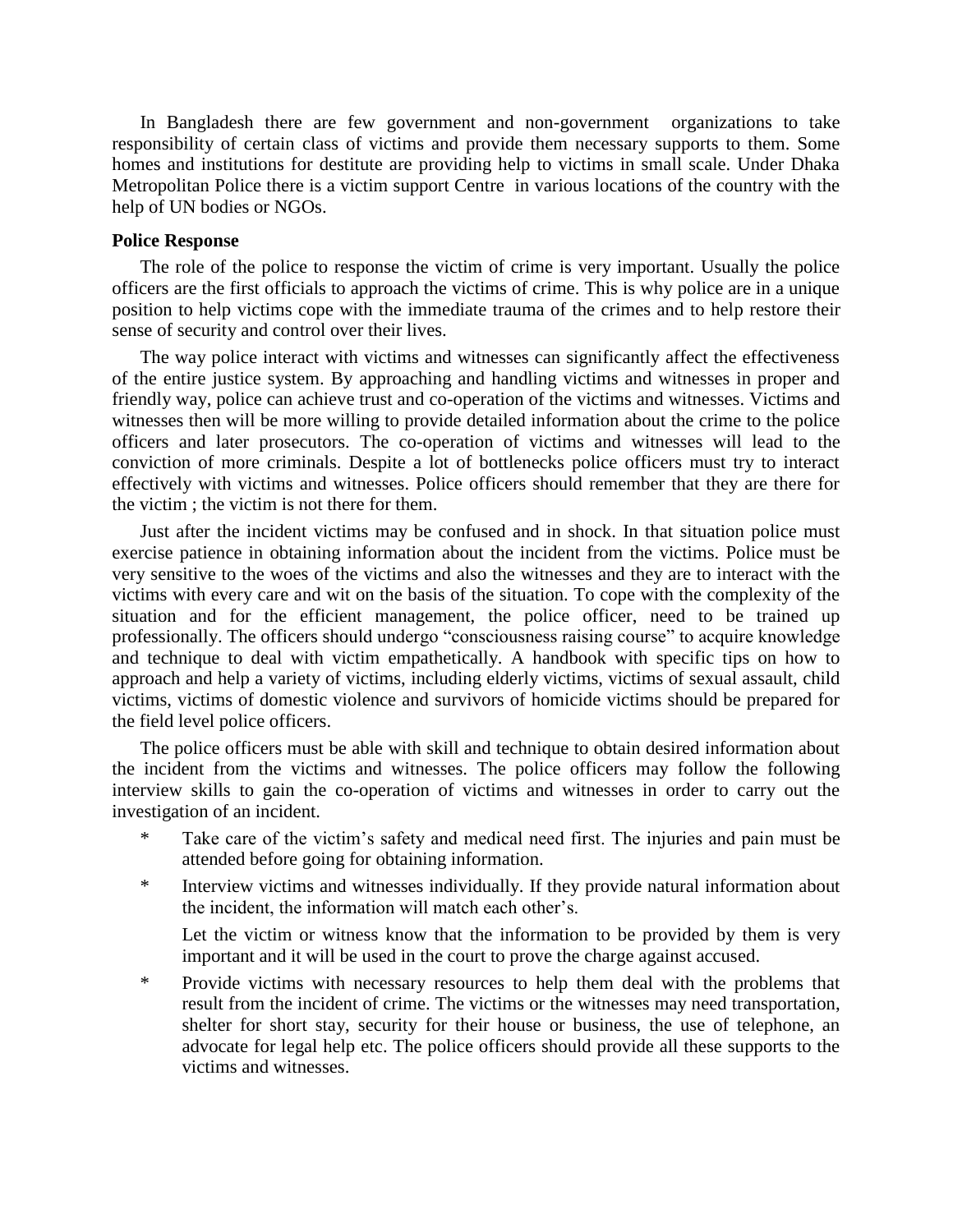- \* Make a friendly relationship with the victims and witnesses to build up trust on you (police) for their co-operation.
- \* Allow victims to participate in the justice system process to receive information about their case and to be notified of available services.
- \* Tell victims about the procedures and policies to be followed in justice system.
- \* Let the victim know their rights.

Interacting effectively with victims is very critical for police officers. It requires extreme skill and sensitivity. Some special victims need additional medical and psychological needs. The police should be more sensitive to the needs of these special victims. Special victims include people with disabilities, elderly victims of crime, abused children and sexually assaulted women.

# **Interaction with elderly victims**

- **\*** Be attentive to the welfare of the victims.
- \* Try to be friendly to obtain trust.
- \* Make the victims understand through body language and sympathetic behaviour that you are their well wisher.
- \* Pay attention to the victims whether they are tired or not feeling well.
- \* Allow victims to collect their thoughts before your interview. Remember that elderly victims" recollection may surface slowly.
- \* Do not pressure them to recollect events or details ; rather, request them to contact you if they remember anything later.
- \* Ask victims whether they would like you to contact a family member or friend.
- \* Ask victims if they have any difficulty understanding you.
- \* Be sensitive to he possibility that may have difficulty hearing or seeing, but do not assume such impairments.
- \* Ask victims if they need any special aids such as transport, security, hearing aid, etc.
- \* Ask question one at a time, wait for a response and proceed to next question.

Protect the dignity of victims by giving them opportunity in decision-making conversations.

# **Interaction with youth/child victims**

When children are victimised, their normal physiological and psychological adjustment to life is disrupted. Child victims suffer from physical and emotional traumas. When the victimisation of a child is reported to the law enforcement agency, they are forced to enter the stressful adult world of the criminal justice system. A law enforcement officer can play a key role in the process of criminal justice system to lessen the sufferings and trauma of child victims handling the situation with special care.

Dealing with abused children is a very sensitive type of case. Police officers need to be trained to recognise the situations in which children may be victims. Officers also need to be trained up on how to interview children.

The following tips are recommended by the American office for victims of Crime for responding to child victims :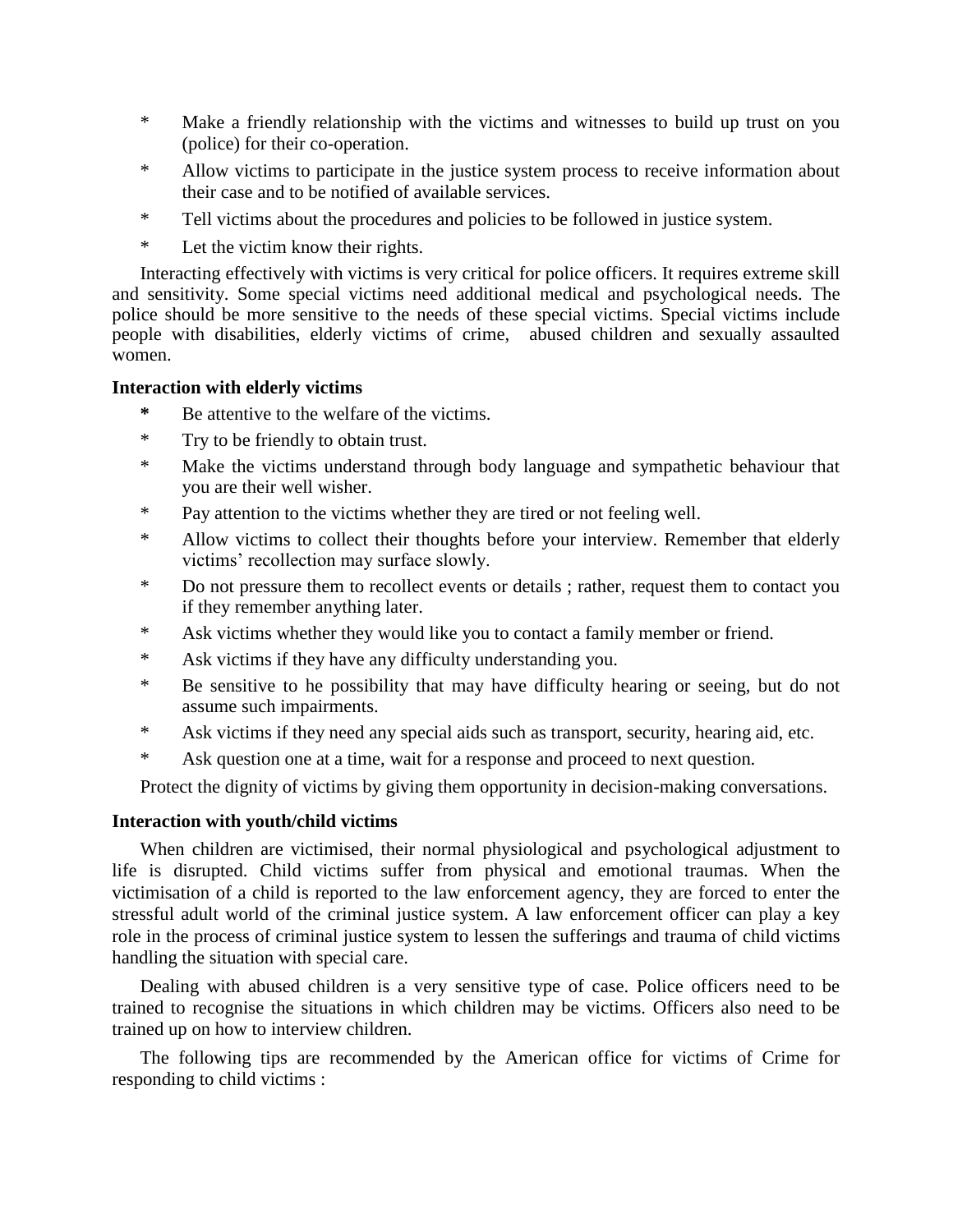- \* Choose a secure, comfortable place for interviewing child victims and take the time to establish trust and rapport.
- \* Take interview to preschool child victims (ages 2-6) at home. Allow parents or other adult in family member to be present during interview.
- \* For elementary school-age children (6-10), the presence of parent is not usual recommended. Because they may be reluctant to reveal information in presence of parents.
- \* Interview the adolescents in a secured place with no peers nearby to ensure the safely of the victims.
- \* Try to realise the attitude and emotion of the child-victims.
- \* Use language appropriate to the victim"s age.
- \* Assure children that they have not done anything wrong and they are not "in trouble".
- \* Be consistent with the terms you use and repeat important information often.
- \* Use care in discussing sexual matters with pre-adolescent and adolescent children so that they are not pushed in embarrassment.
- \* Maintain a non-judgemental attitude and patiently answer all of the victim"s questions.
- \* Complement the child victims frequently on their behaviour and thank them for their help ;
- \* Encourage children to play in order to make them more relaxed and talkative.
- Include victims, when possible, in decision-making and problem solving discussions.
- Reduce the victim's insecurity and anxiety by explaining the purpose of your interview.
- Show compassion toward victims.

# **Following are the recommendations for law enforcement agencies in effectively handling child victims :**

- All police officers should have at least basic training in recognising and responding to children who are abused, neglected and exposed to violence.
- The head of the unit/organization should assign officers to handle cases involving child victims and witnesses.
- The police investigators should work in collaboration with doctors and psychologists, child protective service agencies and victim assistance providers.
- Police agencies should have written child abuse policies that provide sufficient guidance for making important decisions.

# CHAPTER VIII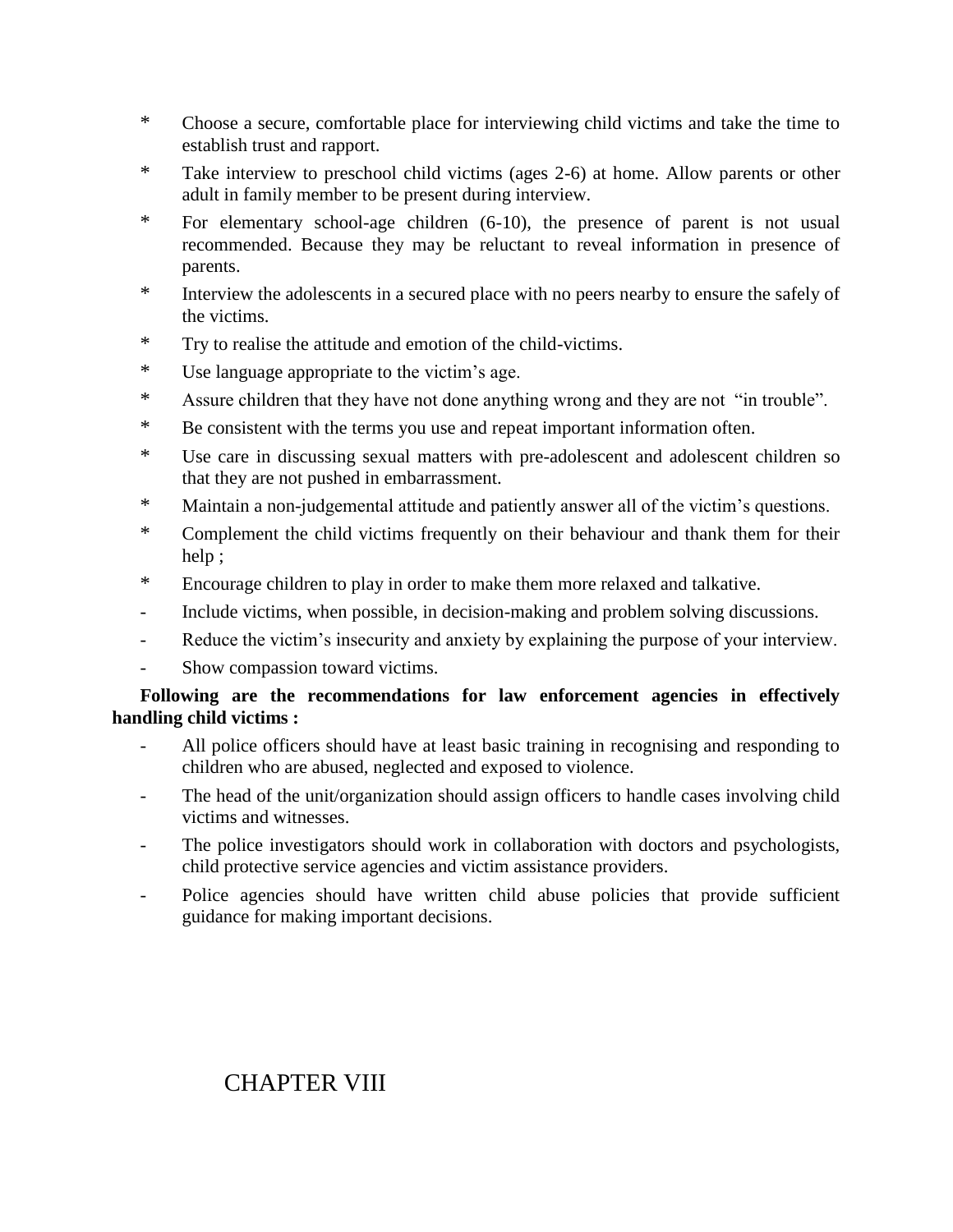# **Interaction with Professional Groups**

# **Interaction with Teachers and Students:**

Teaching is a noble profession. Teachers are the architect of grooming a child. A child can be grown as an educated and eligible citizen of country by the proper care of their parents and teachers. It is the motto of an ideal teacher to produce worthy citizen through his dedication to his teaching profession. So teachers should be given due honour by the society. Police must have respectful attitude towards teachers community. The police can approach to educational with the community policing concept and form School or College Policing forum. Teachers will be on the leading position to run community policing in educational institutions. School community policing can undertake the following activities :

- 1. Local police in collaboration with teachers may carry out on regular basis, the awareness building and motivational campaign against abuse of drugs, moral and social decay, misbelieve and superstition.
- 2. The students can be given knowledge about police service, important laws, traffic laws, community policing, citizen rights and duty and consequence of criminal proceeding against an individual.
- 3. The women police and female teachers can establish informal relationship and trust with the girl students to know their problems in or outside school and take step to address those problems so that they can get themselves in study without disturbance.

The effective activities of school community policing will contribute to the motivation and awareness building on various issues for the students. The community policing approach will generate spirit of social responsibility, sense of security and sensitization against social ills and moral decay.

Police, therefore, always should strive to maintain good formal and informal relationship with teachers and students community. The officers and forces need to have special orientation and training to deal teachers and students to win their heart.

#### **Interaction with Labourars/workers:**

The labourers or workers are the life of industries or business firms. They are one of the most effective of labourers is not satisfactory. In our country national and international laws are in operative to ensure the labour-rights and their welfare. But in true sense their is sluggish enforcement of those laws due to influence from varous pressure groups. The labourers are ill paid and in most cases they are not given due care and honour. But they are the life and main working force for production of industrial goods.

Job dissatisfaction, lack of desired pay and other facilities, ill treatment and uncaring attitude and behavior of owners and management leas to labout unrest. The labour associations specially the leaders belonging to left wing are vocal for labour-rights. They conduct programs to make awareness among the labourers and workers about labour-rights and launce movement to press home the rights and facilities of the labourers. There are some vested quarters who have tend to be gained over financially capitalizing the sentiment of labourers.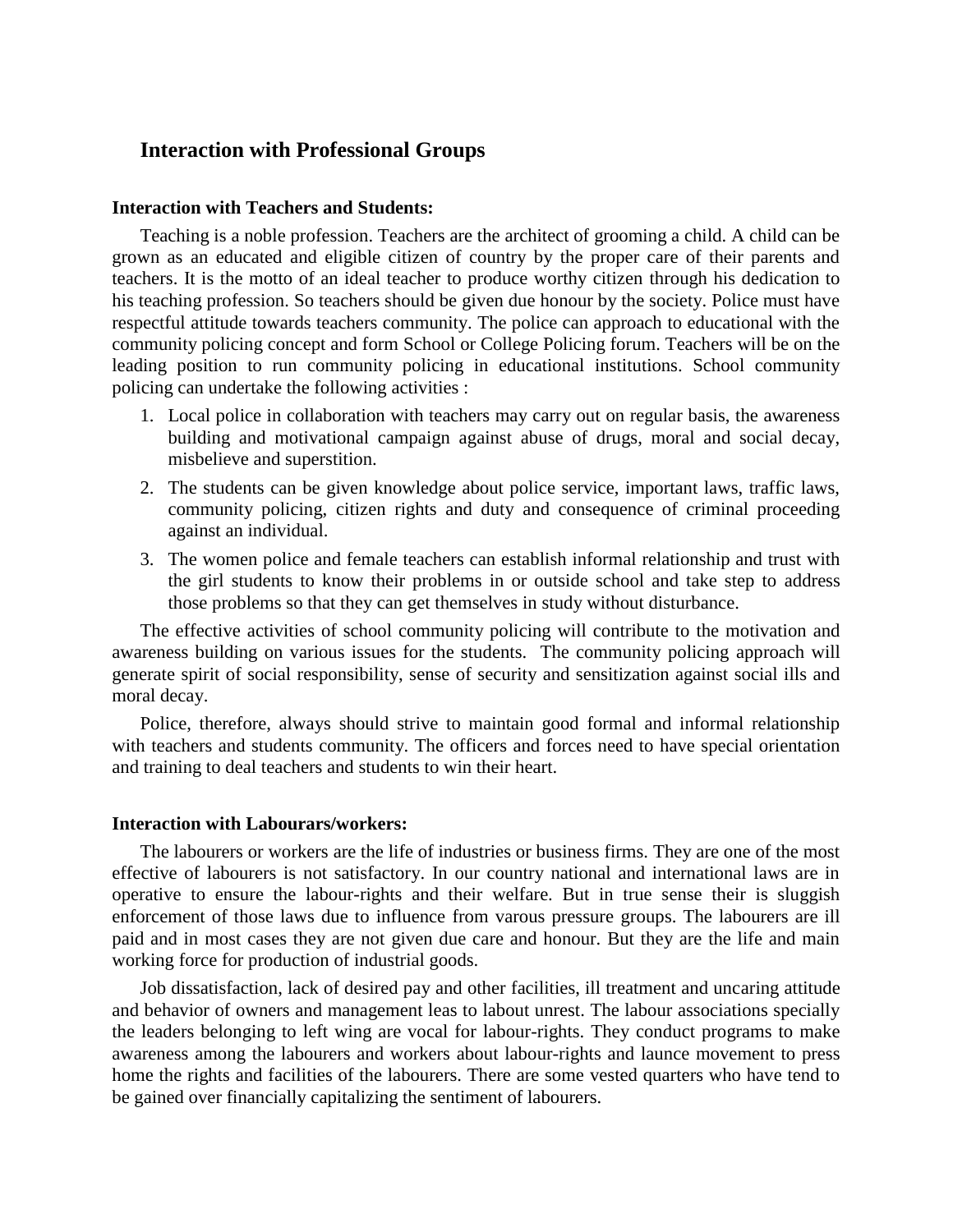The issues and factors relating to labour rights and labour movement, very often, generate agitation among the labours and they resort to destructive and violent activities which not only hamper the production of goods but cause damages to the industries. The destructive activities also cause serious lawlessness in industrial sectors.

To face and encounter the hostile environment police must prefer proactive policing. The principle of proactive policing is to address and resolve the issues and problems with the consultation and partnership with all concerned. Prior necessary information, intelligence, assessment of the prevailing situation and its imminent or future consequence are the preconditions of proactive policing which aims to solving problems or addressing issues to prevent untoward and unwarranted situation in the industrial sectors or commercial fields. To make proactive policing the police officers should have the following duty and responsibility:

- 1. They need to have people oriented mentality. The police officers of an independent country should have the motivations that they are the service providers of the people. They are to win the public approval of their service through the demonstration of deeds and conduct.
- II. The Police officers should always strive to build good relationship with the labourers, labourer leaders, owners, management and other stakeholders, Besides, formal relationship they are to establish informal relationship for mutual trust and understanding.
- III. The good formal and informal relationship will help police officers to have total picture such as labour-condition, conflicts, demands, resentment, problems, behavior or owners and management. The information will facilitate the decision making process and proactive policing to maintain law and order and congenial atmosphere in the industrial sector. When police officers equipped with information and intelligence will suit together with labour leaders, owners and management, they will be able to play proper role in the discussion to resolve the conflicts and address the burning issues. Thus untoward incidents can be prevented to maintain congenial environment in the workplace with the satisfaction of all concern.

Police officers need to have knowledge about labour laws and labour related rules and policy. Any violation by employers or employees is to be dealt within the purview of law to give justice to all concerned. There should have regular view exchange meetings and interactions with labour leaders and mills or factories management to discuss the latest situation and take necessary decision for smooth running of the mills or factories.

Police is to recruit their own agent in all factories to know latest real information and situation so that they can take necessary action if necessary to prevent any untoward incident.

Police can organize awareness building programme to sensitize the labours with respect to theiry duty and responsibility to own and protect the property of thie institution where they serve. The labourers are to be made sensitive to the sense of belonging of the property of the institution. The awareness will generate the sense to protect the property of own organization.

# **Interaction with Business Community :**

Business Community is the backbone o business sector of a country. They hold the helm of economy in the country. The business community needs sound law and order situation and their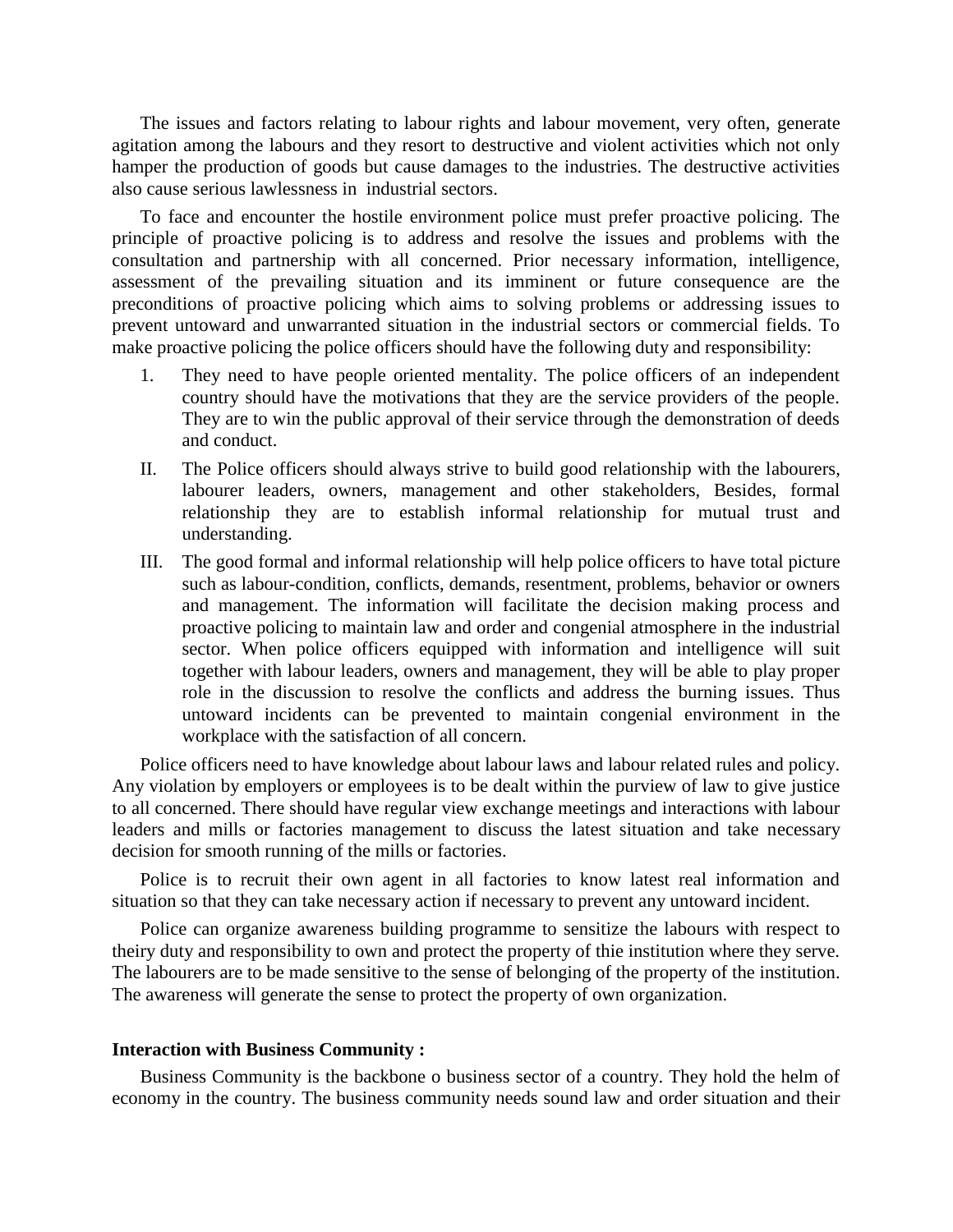security to run their business. They have other problems which demand police interference to solve. So, police should extend all sort of help and cooperation to business community. Community policing in business sector will help both police and business community of come closer to each other. Thus, the issues that concern the business community can be resolved with the joint efforts of police police and business community.

There is a need for greater diversity in policing in diverse society. Police, for effective policing, need to build good relationship with all communities. They serve under the banner of community policing to address all issues of the society relating to public safety and social order for better quality of life.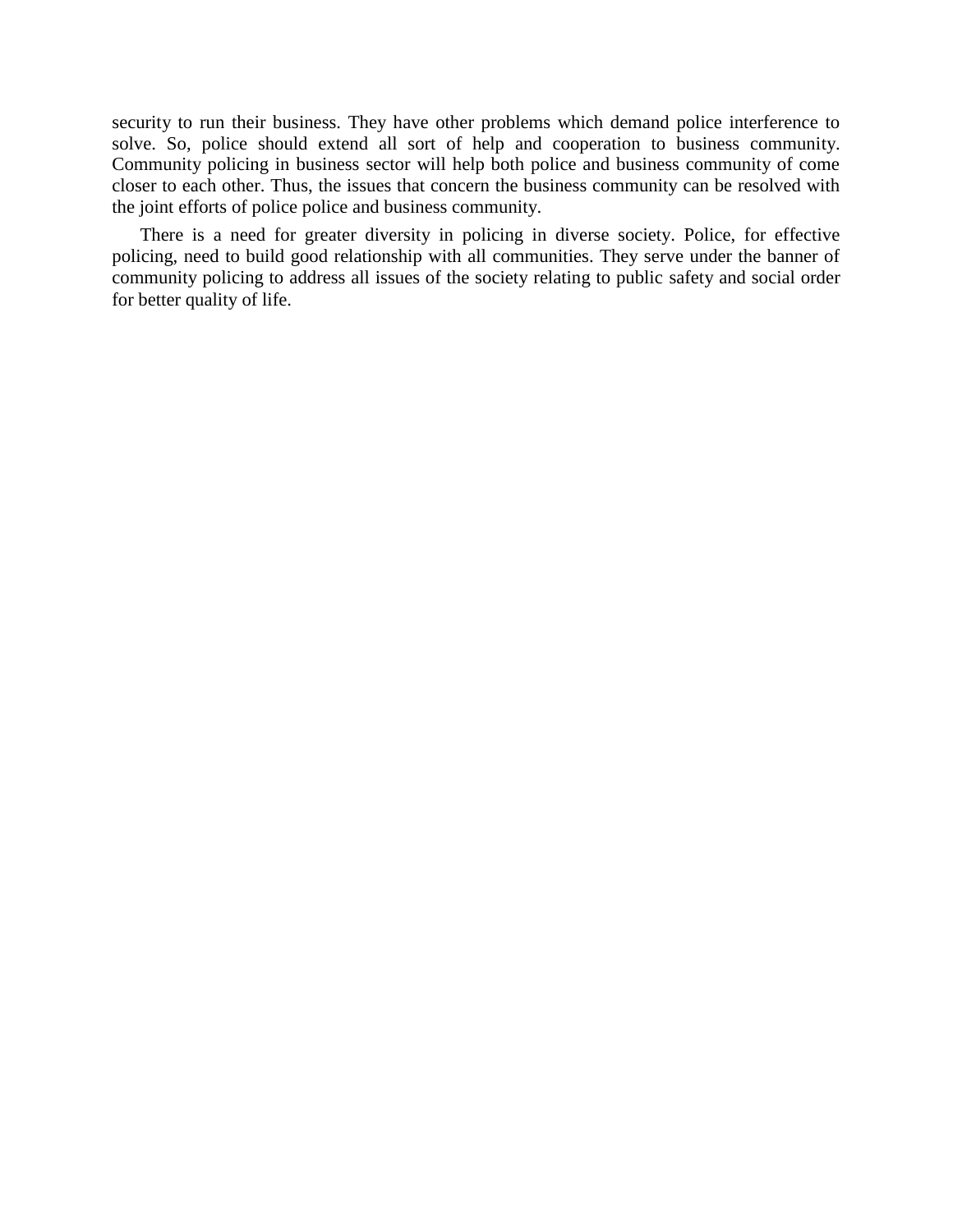# CHAPTER IX

# **INTERACTION WITH THE MEDIA**

The modern age is the age of media and information technology. The right of speech and the right of knowing information are considered as fundamental rights of the citizens. Media plays an important role in a democratic society. It is very influential to form the public opinion. This is why media or press is called the fourth estate of a country. Different International laws and Bangladesh constitution have guaranteed the right of freedom of speech and the press. Media can be a powerful ally or it can be a formidable opponent in implementing the community policing philosophy. Positive publicity can enhance both the image and acceptability of a department. On the other hand, negative publicity can damage the image of police department. This is why police should maintain a fair and good professional relationship with media.

## **Mutual reliance of the police and the media**

A person as well as a department likes to be projected itself before people with its performances and activities to get recognition of services. An individual naturally tends to be focused in the eyes of the people. Press can shape public opinion about the image of a department or an individual. thd media covers the stories of crime and police activities. Thus public views and perception about the police are formed. Law enforcement needs access to the public to recognise good works of the officers, seek citizenry's aid and get the community's participation in solving grave crisis. The press can provide the police access to public.

On the other hand, media needs co-operation from police for their professional duty. Specially the crime reporters of the press can get immense help from the law enforcement agencies to collect information about crime, criminals, crime incidents, human right violation etc. The pressmen know that the law enforcement agency is the largest single source of news that readers, viewers and listeners want to know about. Sometimes, crime reports of sensitive incidents become hot cake to the citizens.

G. W. Garner, the writer of the article titled as "Meeting the Press" observes, "Considering the many mutual benefits to be gained from getting along, co-operation is a win-win proposition for both sides".

Police and members of the media share the common goal of serving the public and also share a symbiotic relationship. They are mutually dependent upon each other.

To understand the relationship between police and media, police officers should have knowledge about the rights, the mission of the media and the bottleneck in the way of building relationship between police and media. Both police and media should have positive attitude to each other for better understanding.

#### **Freedom of Press**

Freedom of press is one of the basic components of the democratic society. Freedom of press and freedom of speech of the citizens are inter-related. In all democratic countries freedom of press is guaranteed by their constitutions. Article 39 of Bangladesh Constitution guarantees the freedom of speech of the citizens and freedom of press. The first Amendment to the US constitution guarantees the public"s right to know, that is, freedom of the press.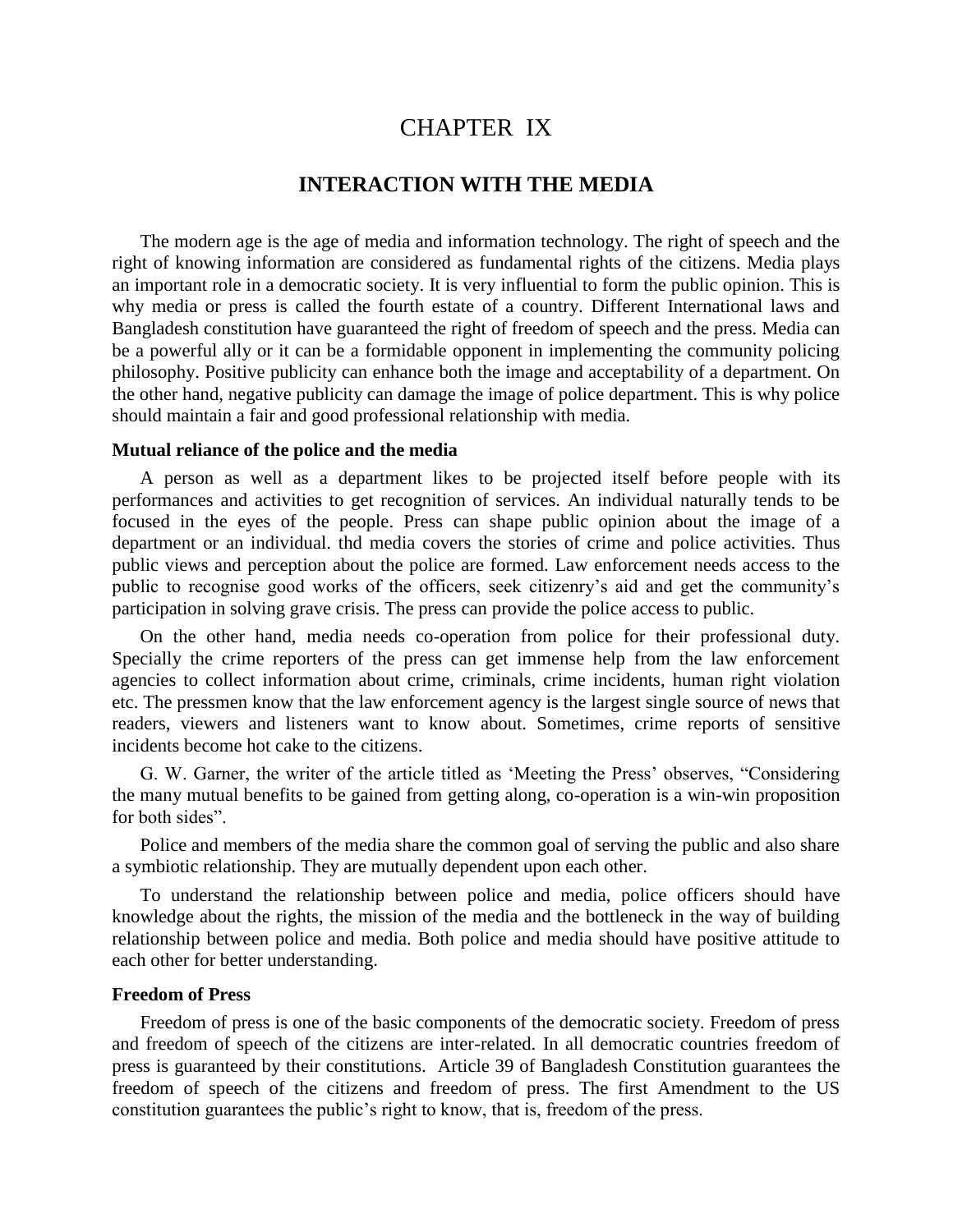The First Amendment to the US Constitution state, "Congress shall make no law abridging the freedom of speech or of the press. Bangladesh constitution also guarantees the fundamental rights of the citizens. Freedom of speech is also fundamental right of the citizens. The parliament cannot make any law contrary to fundamental rights of the citizens. So, the legislature cannot make law curbing the freedom of press.

# **Impact of Media on the Criminal Justice System**

The media has a tremendous power to shape public perception and public opinion through news and report coverage. The readers and viewers of the media take the news bulletins or special report put up by the media as true and form an impression on the issue of the news items. Thus the media play an important role to shape public perception.

Sometimes the media's reports highlight isolated cases, high profile cases or sensational and gruesome cases to attract the public attention to those events or issues. With different opinion in a particular case media can influence the operations of criminal justice system. The media through their coverage can also influence the disposition of individual cases. The impact of media report on a case has rippling effect that spreads throughout the judicial and affects the entire process. It is like a pebble thrown into a pond. Surette Ray in his article titled as "Media echoes : systemic effects of News coverage" calls the impact of media coverage the news media echo effect."

The media report on any case not only attracts the public attention, it also influence and affects the attitudes and actions of the police, attorneys, witnesses, judges, other personnel involved in investigation and trial with the case. High profile trials also influence the everyday practice of law enforcement and adjudication, and affect the outcomes of numerous low profile cases.

Under an echo effect, the accused or defendants in a criminal case face hostile environment and deterrent punishment as the total criminal justice system is influenced by the news media echo effect. After the trial of a high profile case, the trials of low profile cases are also influenced by the media echo effect and filing of criminal cases also increases.

### **Conflict between the media and the police**

The press and the police are two powerful forces in the society. The mission of these two forces is to serve the people through their profession. The both forces depend on one another for theirs own job. But very often they are hostile to each other. Mistrust is barriers between theirs relationship.

#### **Media in the eye of the Police**

The Police describe the media specially the press as demanding, unethical, uncaring, arrogant, biased, motivated, negative and exaggeration maker.

The pressmen always try to collect information from law enforcement. In all cases the police cannot divulge the information - like identity of the suspects or the mastermind of an incident, secrecy of a case, sensational intelligence, etc. But the media people are very much persistent to have information ; even it is secret and sensational. The police release preliminary facts to the press but the media men continue to pursue more and more information even they demand to have secret information from police. The police refuse to divulge secret information about an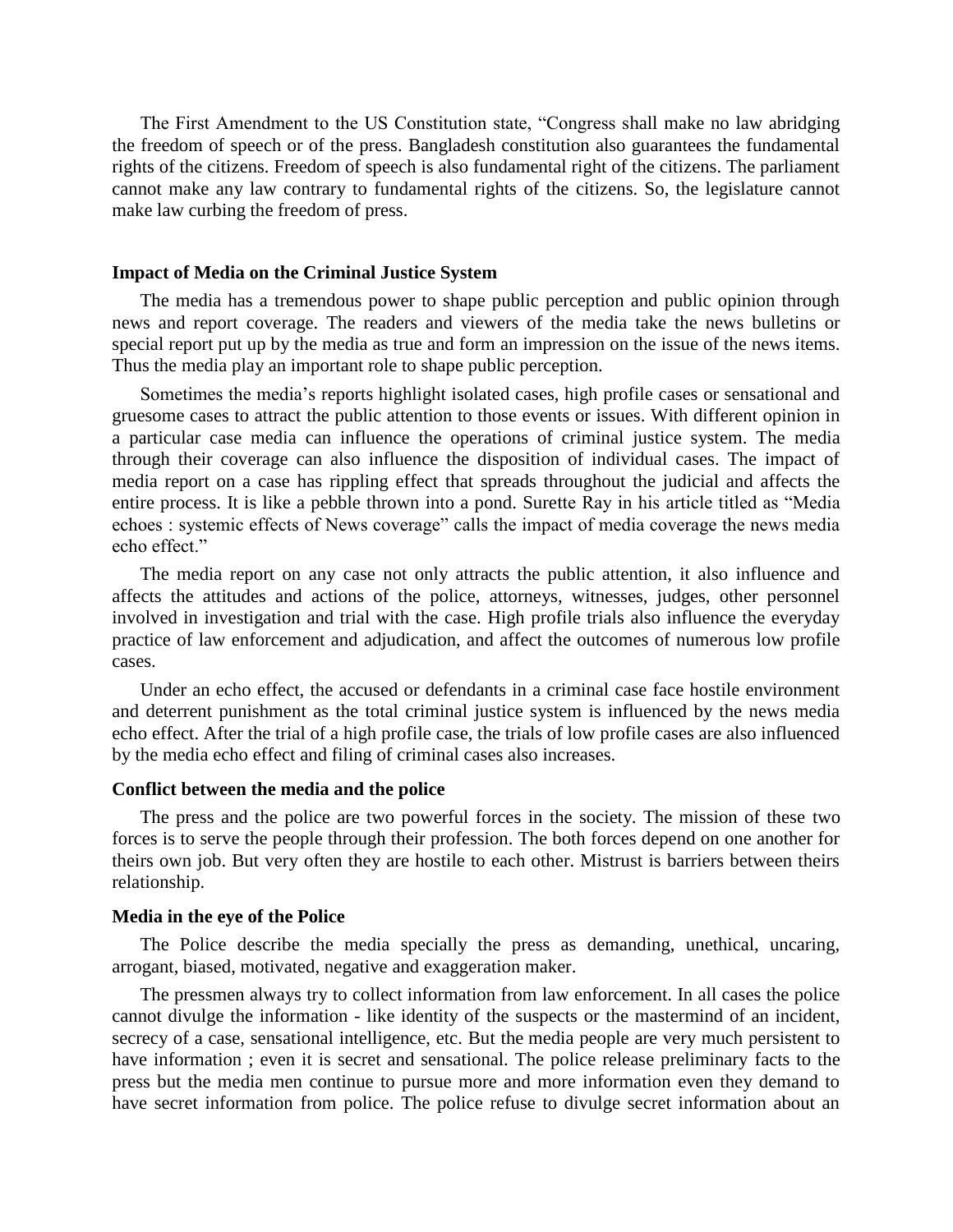incident during investigation. The demand of the press sometimes is unethical and they (media) do not care of the consequence of the before hand disclosure of the secret information.

The reporters of the press are not always neutral. They publish biased, motivated, exaggerated and false report about incidents or members of law enforcement and others.

Some pressmen are arrogant. They tend to show upper hand to police and others threatening report against them. These types of pressmen do not follow the ethics of journalism and resort to yellow journalism with ulterior motive. There are a section of press who always prefer to publish negative report for cheap popularity and commercial purpose.

The false, biased, exaggerated and motivated reports by the press push the police in embarrassing situation and sometimes they are victimised. The police image is also tarnished by the false, exaggerated and motivated report.

# **Police in the eye of the media**

Media describes police as evasive, non-cooperative, non-trusting, self-important, indifferent, withholding, unfair, arrogant, wrong-doers, repressive force and violator of law and human rights.

The pressmen need to get information from law enforcement in a timely manner to keep the public informed. They tend to get early and secret information. The pressmen argue that the public has the right to know the happenings whether overt and covert. It is the duty of the media to keep them informed about the happenings of the society and also what law enforcing agencies are doing. They opined that media is the connection between police and public. They comment that sometimes they are under major time crunch and they need immediate information from law enforcement to meet up the people"s demand and expectation. But they do not get desired cooperation from the police. The police officers are always evasive. They avoid press to give information. Sometimes police do not like to talk to the press to avoid the responsibility for giving information of any incident. Police have little trust on the press. They have a tendency to think themselves very powerful in the society and are reluctant to care others. The non-cooperation of police put the press in difficulty to collect information about crime, crime related incidents, etc. to bring those to the citizens of the country.

#### **Why are the police evasive**

Police have their defense against the charge of evasive brought by the press. Police say that the divulging information about an incident during on going investigation would jeopardize the case. For this reason they are conservative to provide all information during investigation. Police cannot publicly disclose all information or give opinions on issues. They are to abide by laws, guidelines and procedures. These laws and procedures prohibit the police too often from providing all information and commenting on certain subjects. Besides, at the very outset of any occurrence police are busy with investigation and helping the people and victims. They are not in sound mood to talk to the media. In most of the cases police do not know the entire story within the minutes of the investigation. The police also defend themselves saying that they are more concerned about doing their job than giving the media a story of the incident. They also comment, the media need to learn patience with gathering of information.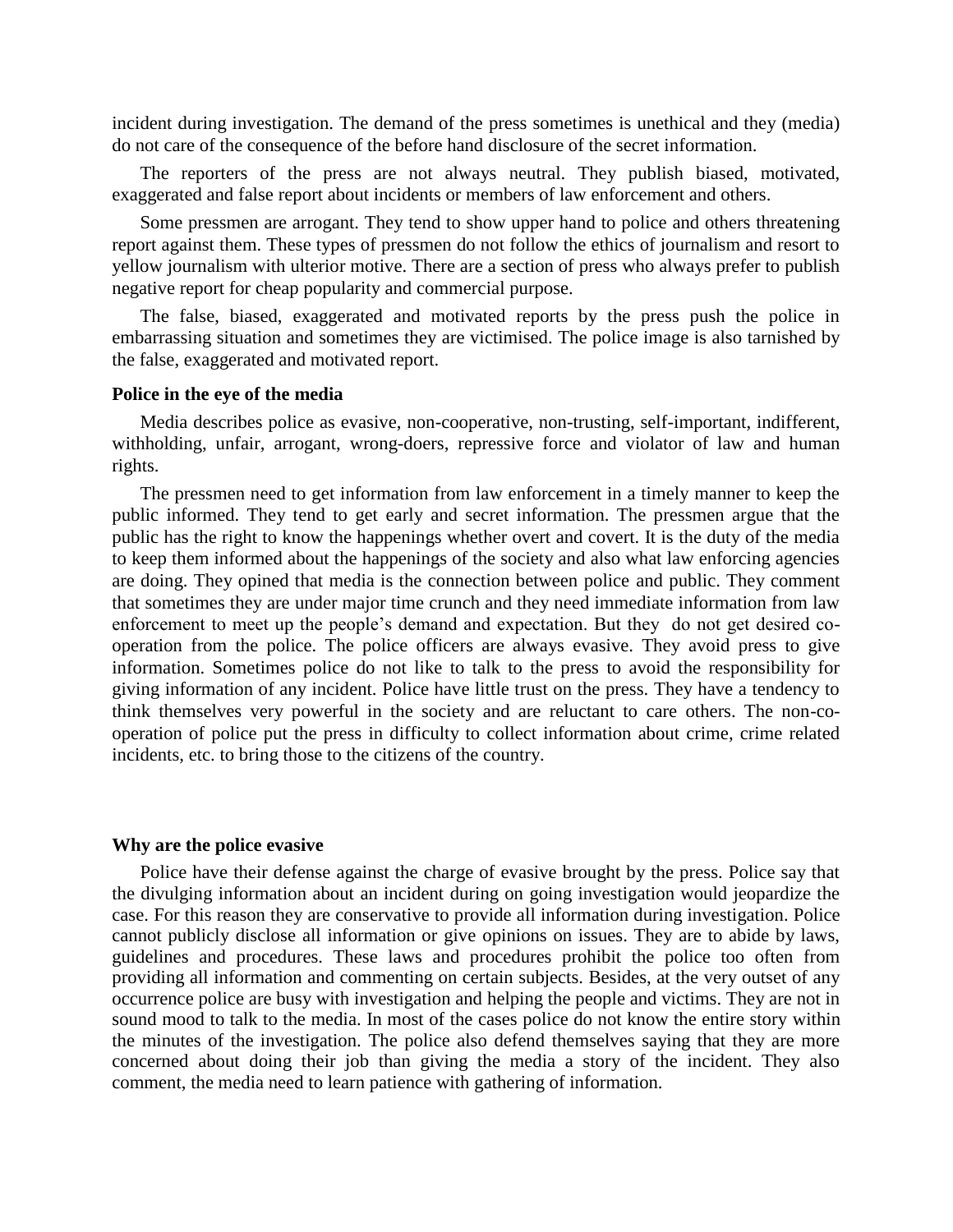#### **Why is the media eager to gather**

#### **information in the first minutes of the incident**

Modern world is running the age of technology information. Information is spreading throughout the society with rippling effect within a moment. Hundreds of media men and agencies are working to collect and collaborate information. They get information from various sources. The publication of factual, dependent and detailed report in the quickest time brings name and fame for a media-agency as well as the media man. For this reason the media people are always eager and on the run after the information in a competitive way. It also helps them in build up their career.

# **The different views as the police and the media hold create conflict and mistrust between the media and the police.**

#### **Sources of conflict**

Conflict between the media and the police may arise from a variety of sources. Following are the major sources of conflict :

# **Mistrust and misunderstanding**

Members of the media need information from the police for their job. Press people complain that they have problems obtaining information they deserve from the police as the later refuse to provide it. In some cases, reporters apprehend the police for punishment will single them out if they publish a negative story about the police. Reporters frequently raise allegations against police officers for non-co-operation. The media men say that police always restrict information, refuse requests for interviews, disregard reporters dead lines, hang up the telephone on reporters, provide inadequate and inaccurate information etc.

Indeed, some police officers who have negative or bitter experiences with the media become unco-operative. They do not provide information to the media and sometimes give wrong or half information.

Police complain that the press is always critical and biased against police. The reporters lack sensitivity toward victims. They release sensitive material and inaccurate reports for which victims suffer loss mentally and socially.

#### **Betrayal of the media**

Sometimes the police lose trust on the press people for their betrayal. Some police officers having no authority to provide information to the media may give information. In these cases, reporters promise to keep information "off the record". But some reporters do not keep promise. They disclose the source and sometimes misquote the source, which can cause significant problems for the officers and thus creates additional conflict.

### **Political motivation of the media**

Sometimes the media distort information received from the police for a political purpose. Most of the press have political ideology. In their report they tend to focus their political ideology and hold bias and slanted views of politics.

#### **Risk-taking of the media people**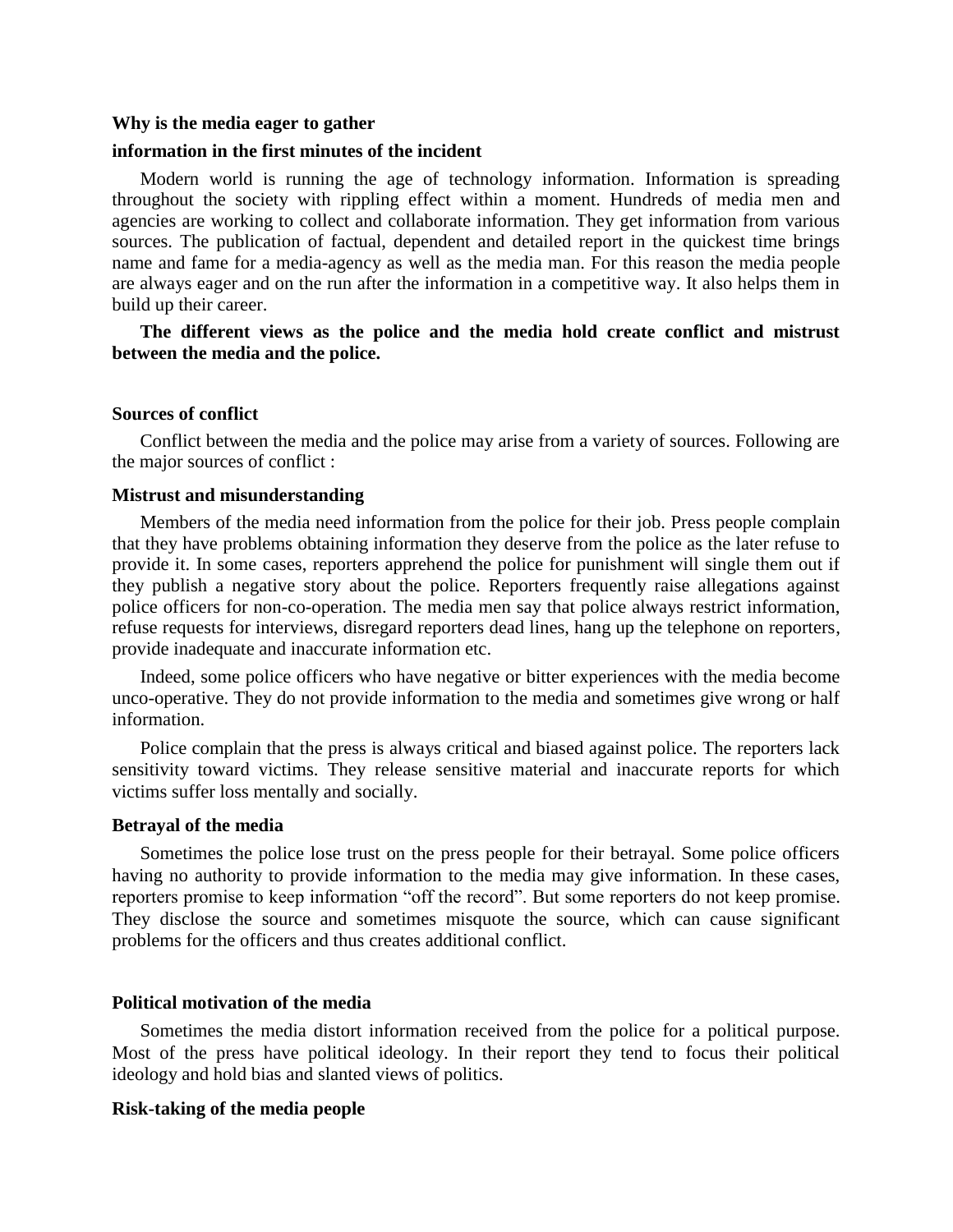Very often the media people do their job in a risky situation. They sometimes do not care of their own safety. But the safety of the media people at crime scenes or riots or potentially dangerous situations is important. Reporters and photographers are not supposed to cross yellow police tape lines (security lines). But many reporters show excessive courage taking risk of personal safety to perform their duty in dangerous situation. They don"t care the request of police to be in safe side. Moreover, the police and media are locked into bitter arguments. But police are not spared from criticism or accountability in case of any harassment, hurt or injury inflicted on media by the mob or agitated people.

In crisis and tense situation police remain engage to control the situation. When a situation is unfolding and the police and the media are both on the scene, then the police are to take extra burden to look after the safety of the media. In that situation the police request the media men to leave the danger area, if they deem it unsafe. When media men do not pay heed to the advice of the police, the police are bound to be rough and shout, " Get out of here". Thus conflict arises between the media and the police.

# **Stereotyping the media men**

The police generally stereotype all media people. They do not like to evaluate an individual. There are some reporters who are exceptional. So all the media personnel should not be considered as stereotyped. Stereotyping can greatly impede good working relationships between law enforcement and members of the media. It may happen to both the police and the media, by each other as well as by the general public. The police officers and the reporters should see each other as individuals. They need to open the lines of effective communication and work together for the public interest.

One should understand the differences in personality of the individuals and honour their characteristics. It will help build effective relationships between individual police officers and individual media personnel. It will also reduce the barriers between the two professions. There should have mutual respect and trust for effective co-operation.

# **Tips for press interview**

It is very common that the media people seek interview with police officers. The police officers should not avoid interview with media. They should follow the following tips :

- Be thorough about the interview-subject.
- Take mental preparation to face the media people.
- Follow SOP or guidelines to give press interview.
- Anticipate the questions on the subject and get the answers ready.
- Be courteous and control your emotion.
- Look sound and act as a professional police officer.
- Get to the point ; do not wander or waste words.
- Always tell the truth.
- If you do not know the answer, say so and explain why.
- Avoid using "no comment" and explain why you cannot respond. " No comment" implies that you know the story but avoid disclosing.
- To allay concerns over being misquoted, request the reporter to provide a transcript of your quotes.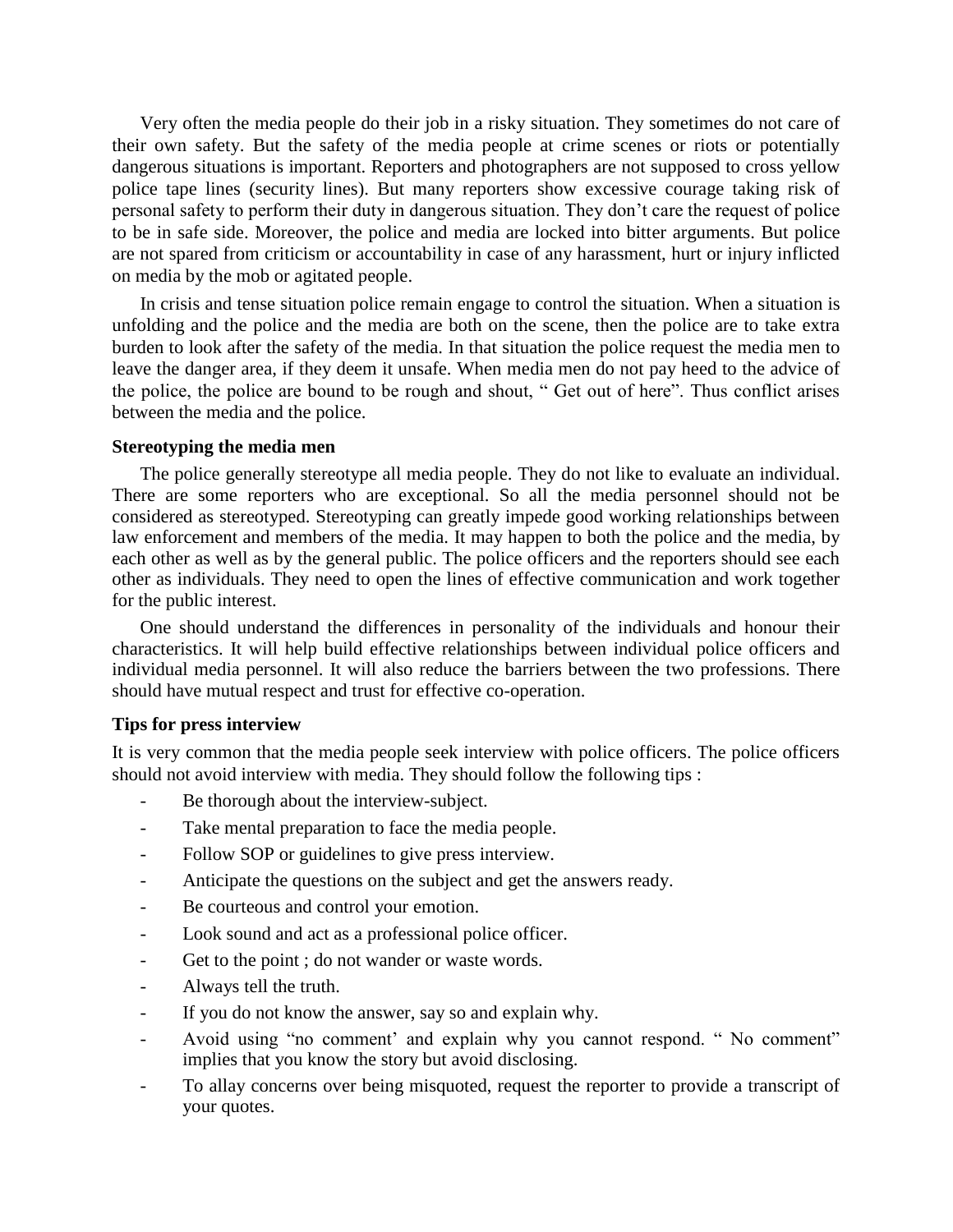- Choose your word carefully. Avoid indecent and derogatory remarks. Your remarks may be aired.
- Stay on the record. Do not give statistical data on assumption.
- Do not disclose any secrets requesting the press to keep that information "off the record." It is very risky. Be aware of live electronics. Assume every camera and microphone surrounding you are live.
- Be clear and request the interviewer to clarify anything that is not clear to you.
- Maintain good eye contact and do not hesitate to smile if appropriate.

#### **How to handle hostile reporters**

There are some reporters who are hostile to police. They have negative impression about police and tend to publish adverse report against police. The police have to handle these types of reporters with care and intelligence.

The police should be open and fair to these reporters so that they cannot get any logical plot to write. The officers should talk to the reporters face to face and try to set the record straight. The officers must encounter the attack of the reporters with their all clout. The police will present the facts, protest the unfair and motivated reporting and prevent future unfair report. The senior police officers may hold meeting with editors, owners or publishers of the newspaper and seek their co-operation to stop unfair, biased and motivated reports against police.

When handling bad news the police must avoid lying and should not hide truth from the press or refusing to see reporters. The incorrect information and evasion of facts raise suspicions. The police should not put pressure over the press policies to change or to make them more restrictive for running news as they desire.

With intelligence and cold brain the police will knock the nerve of the pressmen. The press people know that bad relations between the media and the police can result in limited access to police information. Co-operation and mutual trust benefit both the press and the police.

# **Lying to the media**

Sometimes media people complain that police lie to them. In some cases it is fully or partly true. Lying to the press is a bad idea. Police should not mislead the reporters with false information. Such actions hamper the personality of an individual officer as well as the law enforcement agency. It results non-cooperation by the media when police need help. It is better to be fair, frank and straightforward to the media when information is to be released.

The practice of deceiving media by police may push them to the risk of losing public confidence. To lie to the media means to lie to the public as the information received from police is brought to the people by the media.

Police need to have good relations with media to build up bridges of co-operation with the citizens for effective public relation. **Mutual trust, mutual credibility and mutual respect are three pillars of bridge between the media and police.**

Lying to media may be justified in some extraordinary circumstances. For some morally overriding reasons such as public safety, recovery of a hostage, detecting a case, securing arrest of criminals or any other causes for public interest, the lying to the media is justified. But an explanation or apology for the deception should be made later on after the crisis has passed.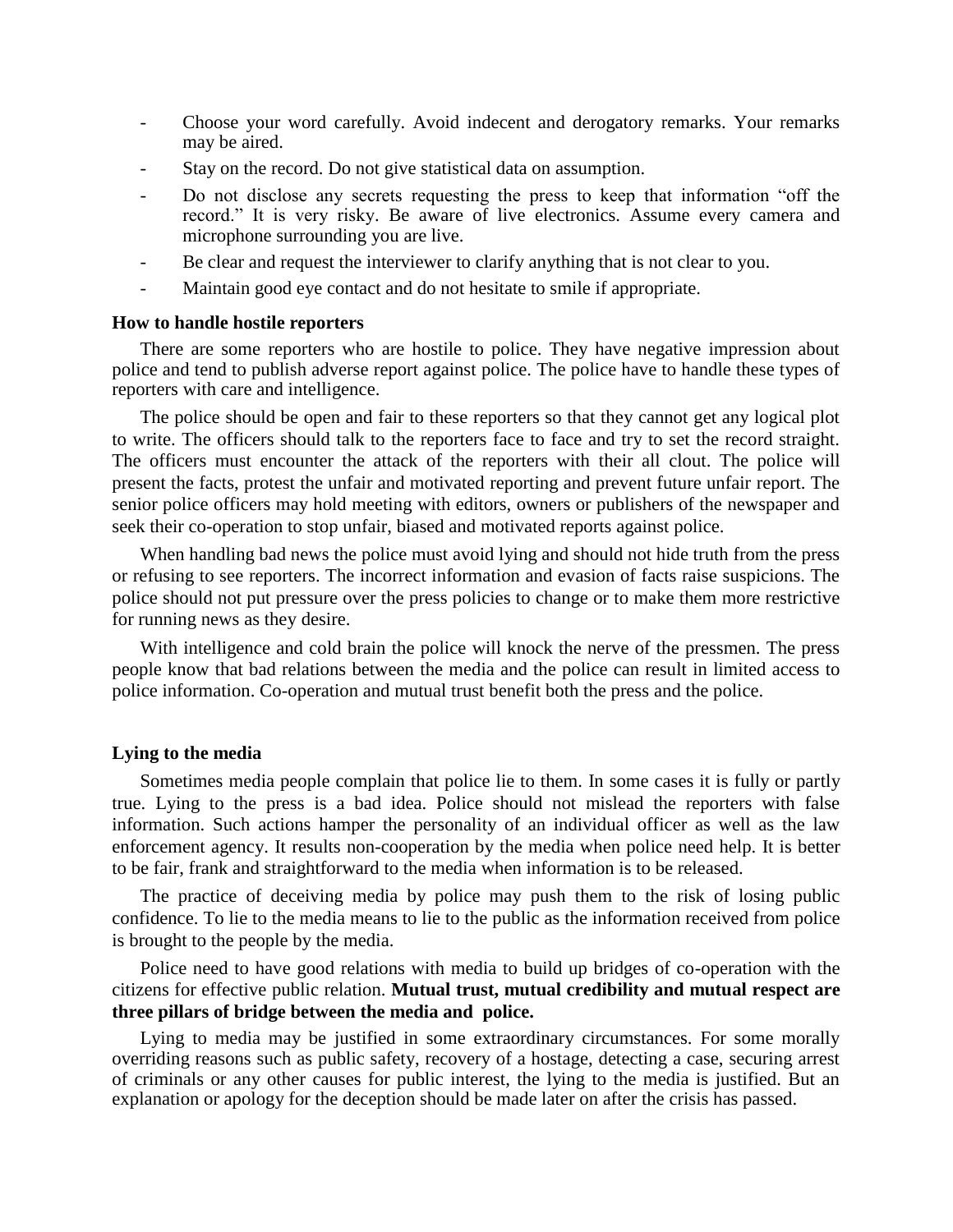#### **Why is good rapport with media necessary**

Media play an important role in the society specially in the civil society through putting up the ins and outs of an issue and positive criticism of the acts of Government and various agencies. Media can highlight the achievements of a department and also bring the misdeeds of a department to the light. Thus media can help an organization or an individual build its or his image or damage the image of an agency or an individual.

A good rapport with the media can help police to accomplish its mission. Police can use media as a source of information about crime and criminals, society"s ills and dysfunctional factors, brutality of individual's human right violations and other illegal activities. Media very often publish reports on these issues. Police can start investigation on the reports and take necessary lawful action against the perpetrators.

Improved media relations leads to improving community relations. Media helps to establish link between the citizenry and police. To reach the community, the victims of crime and possible witnesses, the police can get help from media. Police can communicate security tips, traffic information, and other warning to the people through the media. People can ventilate their demand and grievance and put suggestions, opinion, reaction and recommendations to police through media. Thus media helps to establish communication between the public and the police.

Media can also be of assistance public education programmes. For example, the police authority or other resource personnel of police affairs may seek help from the media to publish articles on various police matters like people"s participation in police work, citizens" awareness against crime, how to help the police in detecting suspects, concept of community policing, road safety tips, etc. The media can play an important role to create public awareness to help the police to fight against crime and prevent crime in the society.

Police can arrange talk show, discussion meeting and seminar with the presence of media people. The editors, publishers, senior journalists and members of civil society may be invited to discuss a controversial issue, crime trend, and role of police on current crises, etc. Through this sort of sessions police may know the public perception from the valued participants and at the same time the media can bring the findings of the sessions to the people to make them aware of the views of the resource personnel.

Media can enhance the credibility of police to the people by projecting the good performances and acts of skill and bravery.

Police can reap the benefit of the media if they adopt deliberate strategy to handle media with delicate behaviour. A good media relation is the best investment of police. Police job is very sensitive and risk-oriented. The police officers can get co-operation from the media during crisis period if they have good relations with them. The media people will tend to be on the side of police at the time of bad days if police can build up the trust and good will of media during good times.

# **Strategies for developing partnerships with media**

To fight against crime and maintain law and order in the society is a collaborative effort founded on close and mutually beneficial ties between the police and the people. Among the people the members of civil society like community leaders, elected public representatives, religious leaders, teachers, philanthropists, lawyers, educationalists and celebrities are the key personnel to dominate the policies and power structure of the society. They can play effective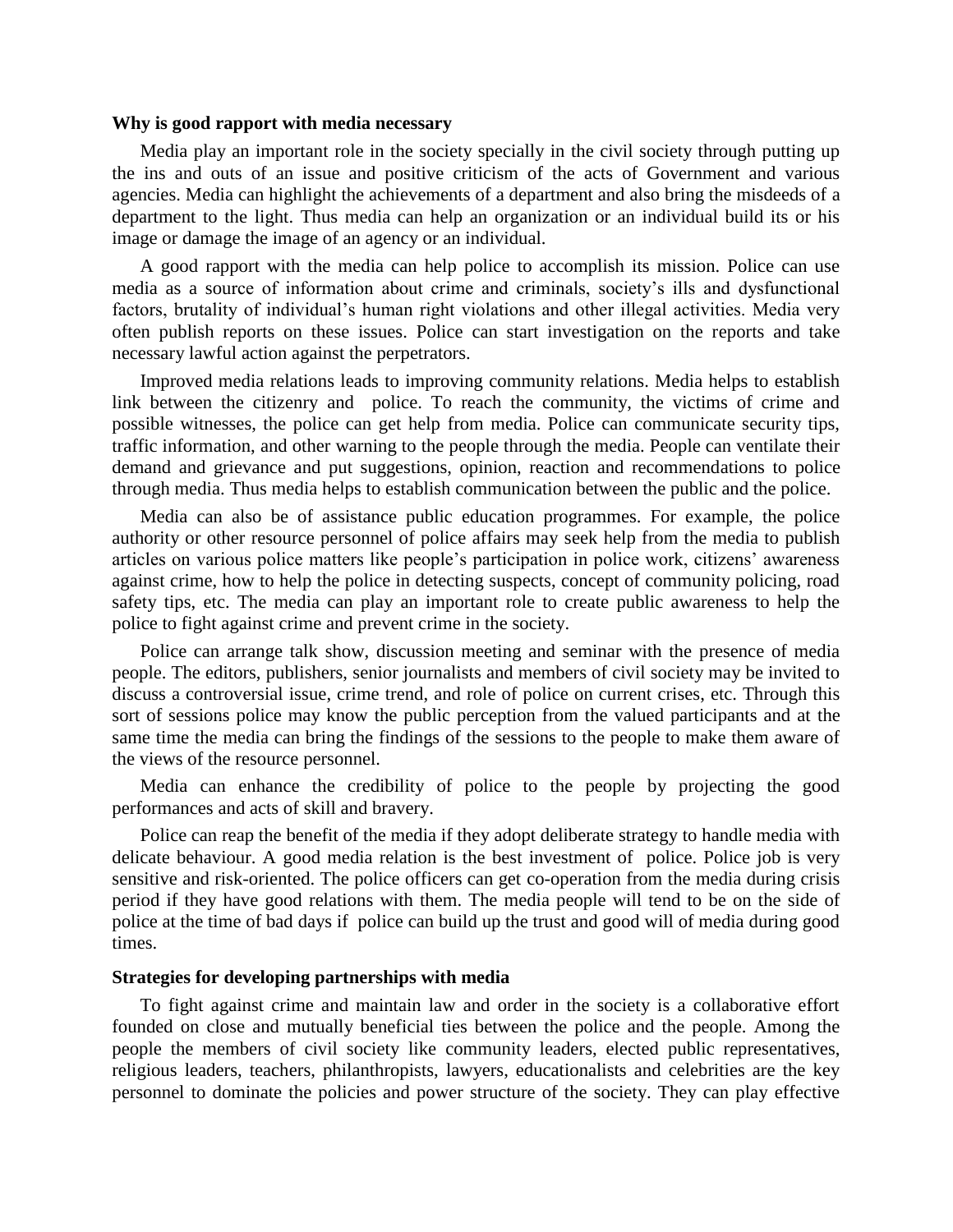role to make collaborative efforts of the people and the police. These people could be brought together through a police media partnership to support crime prevention activities in the community. Making partnership with police can also develop relations with these people.

Media may be requested to highlight the collaborative efforts of the community and police to prevent the crime to build crime prevention awareness among the public. The Media should be asked to publicise community events and promote public education on crime prevention through articles, public service announcements, radio shows, news programmes and television shows. These tasks increase the interactions between the media and police to develop good relations between them.

Media covers the issues of public interest. An intelligent police officers can use media as a tool to get their department's message out to the community. For this purpose police should respect journalism and understand the rights and ethics of the profession.

In order to give honour and importance, the police are to involve owners, publishers and senior journalists in crime prevention tasks and other initiatives like community policing approach.

Media representatives are to be invited as guest to the community events, prevention workshops, seminar and discussion, open day house programme, ceremonial function like parade and other activities.

Media people may be given opportunity to participate in decision-making discussion for formulating crime prevention plan. The media can be used to encourage positive responses to crime problems.

The police should consider the media as both partner and a resource for their mission. Accordingly the media people are to be treated and evaluated.

Sometimes reporters may be invited to be acquainted with the police jobs and the difficulties that the police face. Media people may also be invited to the police training institutes to witness the training activities. They can also be provided with knowledge about police role and functions and other police related subjects. Conversely, police officers should be brought under training programme on media matters. The police officers could be benefitted from learning more about the media and their mission and responsibilities. Officers must extend all out co-operation to the journalist community in discharging their duty.

Police officers may establish an informal relationship with the local media people. They may be invited occasionally to an entertainment . The police officers must be helpful to the media people in their hour of need. It will strengthen the relationship between the media and the police.

At every administrative unit such as district division and metropolitan city headquarters a liaison committee comprising of representatives of the police, newspaper, radio, public and satellite television and various professional groups may be formed. The members of the committee may sit once in two or three months to review the concerned matters of interest. They can discuss the running issues and events taken place and take decisions to target the cooperation among the agencies to perform theirs professional duties effectively and efficiently. The committee may adopt resolution requesting the radio and television to run advertisement about police matters, highlight police activities, make public announcements with necessary security tips, citizens' initiatives in prevention of crime, etc. Through such activities and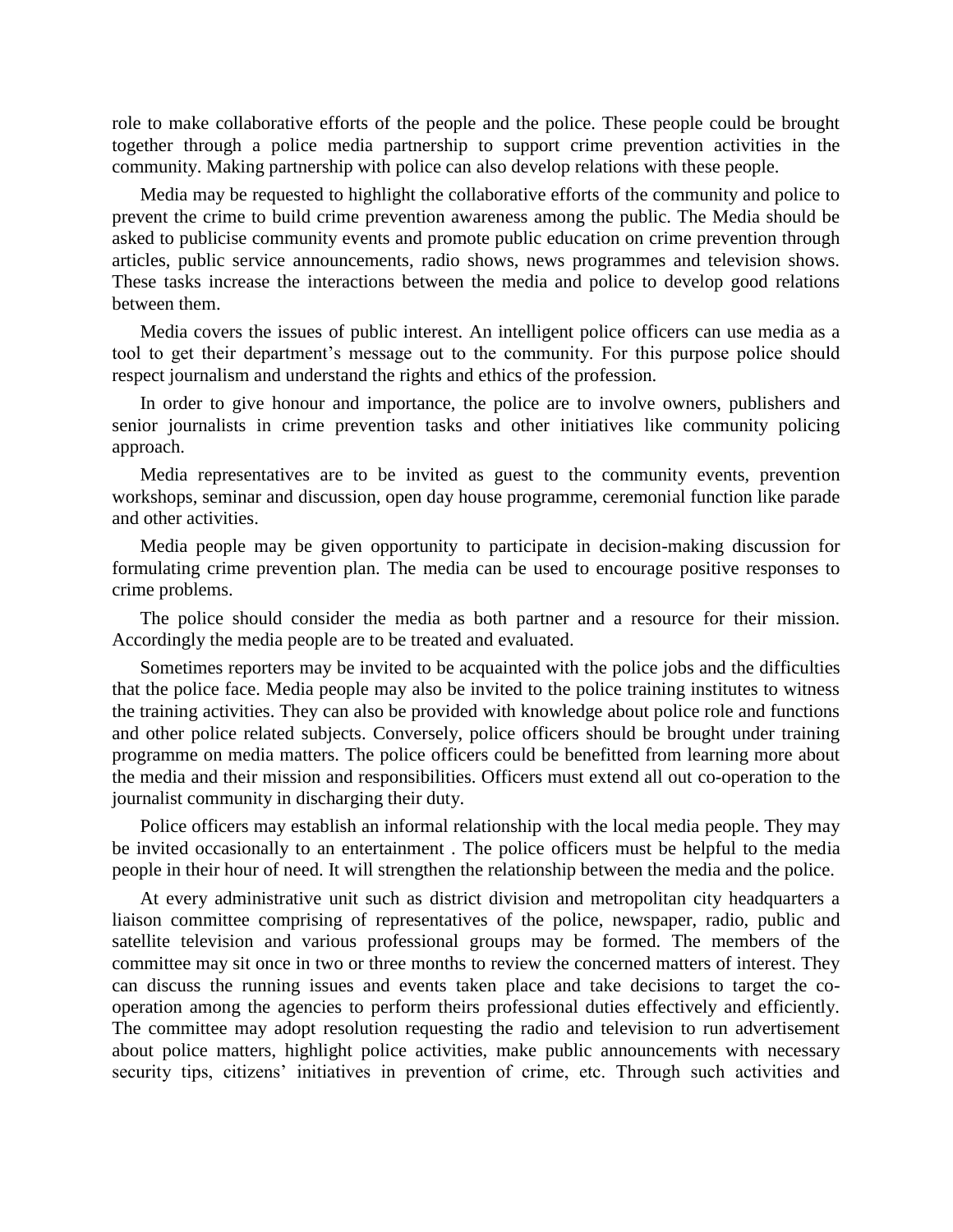programmes police can make partnership with the media that may generate positive media coverage for the police.

The television documentaries and public service announcements by the local television and other media coverage raise public awareness of crime prevention throughout the country. At the same time a good relation and partnership between the media and the police is established.

Media personnel are busy. They may be reluctant to work with the police and others on partnership basis for the prevention of crime. The principle of media"s independence may keep the media people from taking part in coalition efforts with police. Despite these political obstacles, police department should take every opportunity to forge creative, supportive, respectful partnerships with the media.

Public support is vital to implement the community policing philosophy and its strategies. Besides, any modern concept of policing needs public support to implement. The media can play an important role in obtaining the public support or in losing it.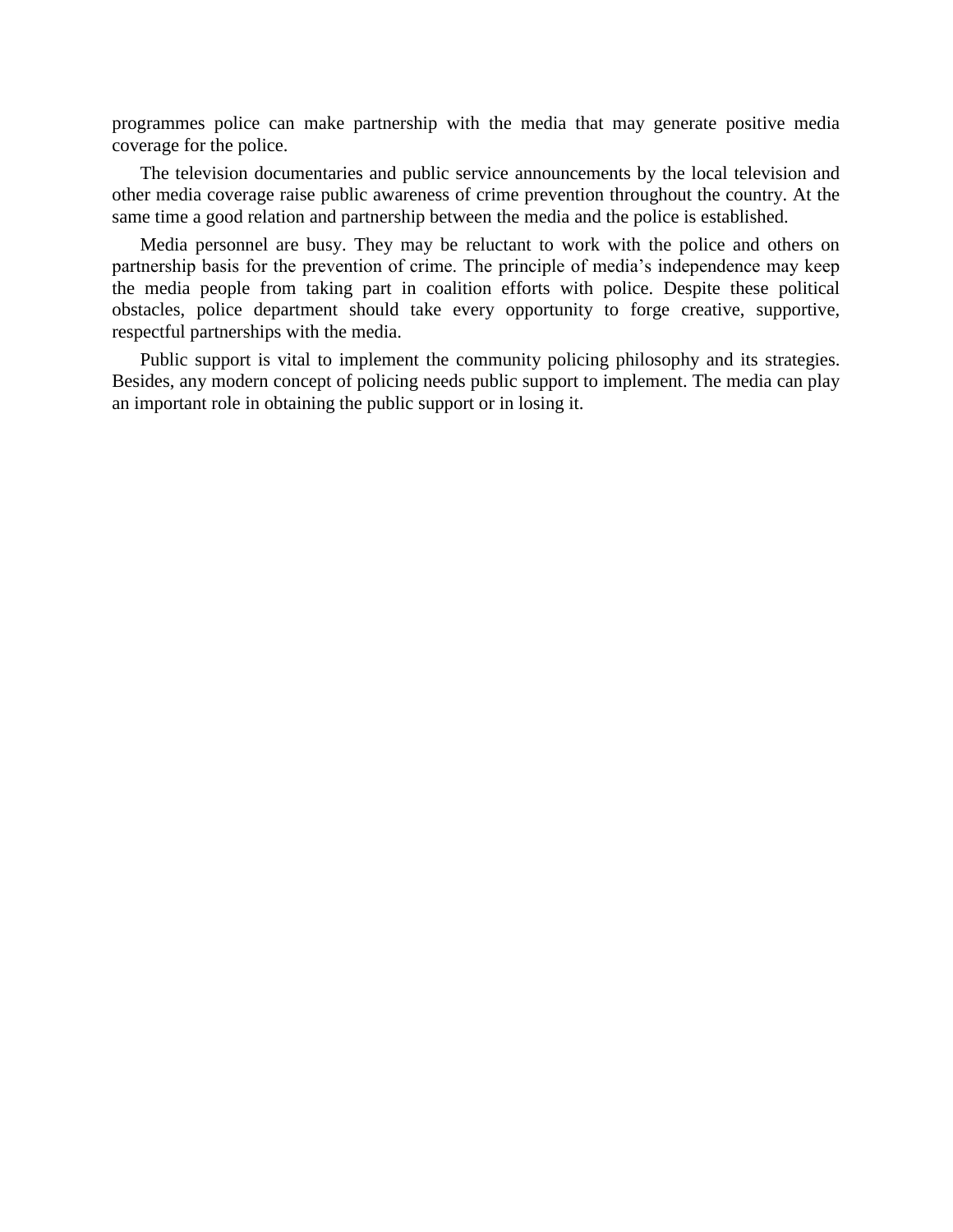# **Chapter X**

# **Community Policing in Bangladesh**

In true sense modern community policing based on its basic concept does not have age old history in our country. But role and participation of local community leaders like village headmen, members of panchayet and elected representatives in dealing and settling the disputes and conflicts on various issues and maintaing peace and order in the locality has a history of centuries in our country. People"s participation in crime prevention in an organized form was ensured in Mymensingh in 1993, the then Superintendent of police Mr. A.T. Ahumedul Hoque formed Town Defence Party (TDP) with the help of community leaders in Mymensingh Municipality area when crime against property such as robbery, dacoity and burglary broke out in an epidemic form. The TDP"s activity was confined to guard against miscreants by patrolling during night hours. The role of TDP could curb down the crime rate drastically in town and suburban areas where TDS was on operative, But this effort of crime prevention was not fulfilled by the basic concept and modern philosophy of community policing, It aimed to resist some crimes for a short period.

In some other districts police organized patrol men to guard market or bazar during night time with the help of business community and the owners of shop. Business leaders used to pay the patrol men.

The reality on the ground is that the concept of community policing was not clear to most of the police officers as well as people. Identifying the problem initiative was taken by the then Deputy Inspector General of police, Rajshahi Range in 2007 to give the basic concept and knowledge about community policing and its benefits to the police officers and community leaders of all district of Rajshahi division. Series of discussion sessions and seminar were organized on "concept of community policing and its utility". A guideline in the from of booklet on community policing was composed for uniform system of community policing. In 2007 community policing got a revolutionary shape and massive response was received from the communities in Rajshahi Range. Members of the community were eager and felt honoured to be the members of community policing committee. Huge works were done under the banner of community policing in the field of crime prevention and awareness building on various issues.

The other parts of Bangladesh also followed the Rajshahi Range model of Community Policing. In Chittagong Range and Dhaka Metropolitan area Community Policing acquired immense popularity as the impotant personalities of all locality got opportunity to serve people with the partnership of police under the umbrella of Community Policing.

# **Operative Guidelines:**

Community Policing can be an effective system for prevention of crime and addressing the social problems and crises through proactive and awareness building activities. The benefit of community policing can be reaped by the practical implementation of the concept of community policing. The conscious citizens are to come forward to be involved in the community policing activities. The representatives of all professions and members of civil society are to be given opportunity to play their part in this regard. Considering the facts a modality has been developed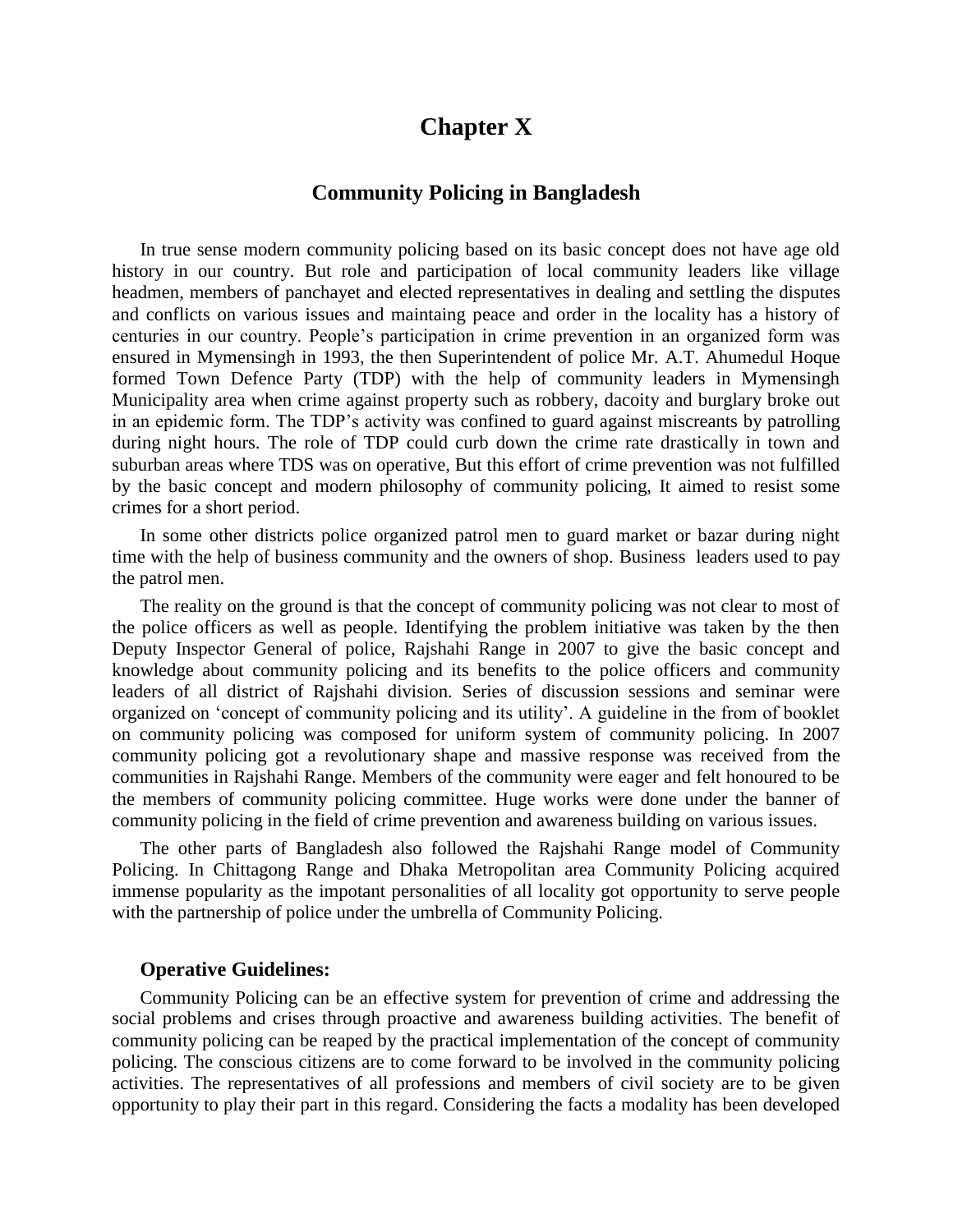to give the concept of community policing a pragmatic and practical picture to the people. With the view to implementing community policing activities, community policing committees comprising representations from all professions at village, union, thana and district level have been formed. The structure of the committee is framed followingly:

Each committee will have two parts : one is the Advisory Committee and the other is the Working Committee. The number of members may be 8-10 in the Advisory Committee and 15- 20 in the Working Committee. The Working Committee will be constituted by one President, one or more Vice-presidents, one general secretary, one joint-general secretary, one office secretary; one publicity secretary, one treasurer and the rest would be members.

# **Members of Community Policing:**

Any adult citizen of the respective area is eligible to be a member of any of the committee. No person who is controversial and tout, smuggler or suspected to be engaged in illegal activities and, also, who is of bad reputation can be a member of any committee. The committee should have representatives from all professions.

As community policing is a voluntary social work, the persons associated with social service, those who find pleasure is social work without any material or personal gain, should be included as members of community policing committee.

Respected and aged persons should be included as members of the Advisory committee; and younger people who are diligent in work should be placed in the Working committee.

It would be wise to have prominent political persons and elected public representatives in the Advisory committee.

### **Advisory Council/Committee:**

The Advisory committee can be of 8-10 members. But this number can be increased if the Working committee considers any person to play an important role in organizing community policing. Respected, aged and dignified persons can be members of the Advisory committee.

#### **Working Committee**:

The Working committee can have 15-20 members. This number can be increased for the inclusion of any enthusiastic, interested or reputed person/s.

#### **The structure of Working Committee can be as follows :**

| President/Chairman      | :01             |
|-------------------------|-----------------|
| Vice president          | : more than one |
| General secretary       | :01             |
| Joint-general secretary | : 02            |
| Office secretary        | :01             |
| Publicity secretary     | :01             |
| Secretary of women      |                 |
|                         |                 |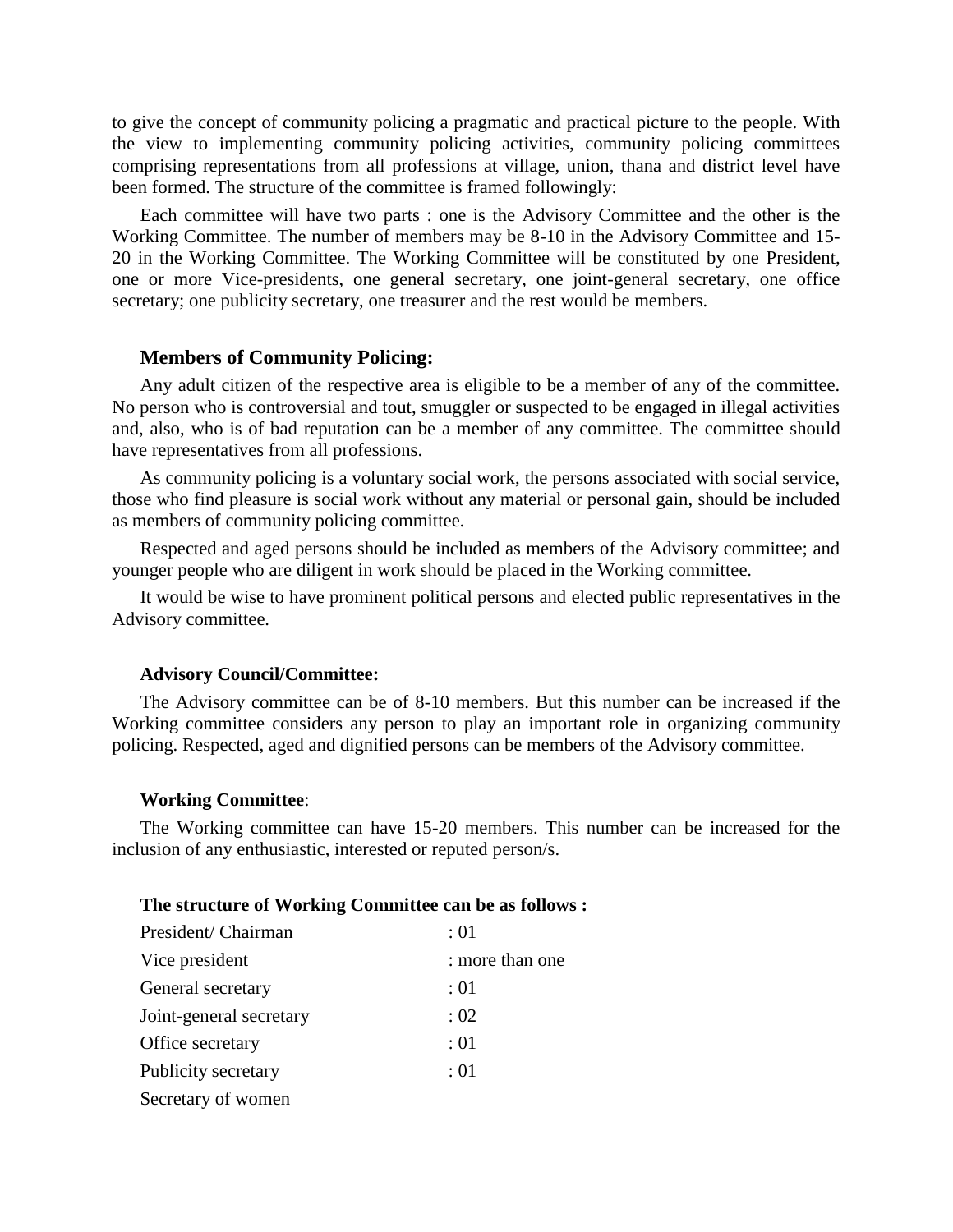| affairs (female)         | : 01 |
|--------------------------|------|
| General members (Male)   | :06  |
| General members (female) | : 03 |

# **Co-ordination Committee:**

**Union Co-ordination Committee** : There is a Co-ordination Committee in every union,thana and district comprising all presidents, general secretaries of all committees of respective units and prominent personalities of locality. This committee works as convening committee having the provision of one convener, one member secretary and the rest as members.

**Thana Co-ordination Committee** : There is a co-ordination committee in every Thana. The officer in charge forms the committee consulting with the union committee and taking representatives from every union.

The officer in charge is the adviser for all union committee under his Thana. He is also the chief co-ordinator of Thana Co-ordination committee.

Upazilla Nirbahi Officer and the Circle ASP are the chief patron and the chief adviser of the committee respectively.

An SI/ Sergeant is assigned as the community policing liaison officer for one or more unions.

**District Co-ordination Committee:** The Superintendent of Police of the district forms the District Co-ordination committee consulting with the ASP circles, officers in charge, conveners and general secretaries of Thana Co-ordination committee. District Co-ordination Committee also functions as a convening committee.

Deputy Commissioner, Superintendent of Police, Addl. Police Super is the ex-officio chief patron, chief adviser and chief co-ordinator of the committee respectively.

# **Community policing Activities**

Community policing system has been introduced in Bangladesh to address community problems, trace out their causes and thus, to propose effective solutions of these problems on the basis of police people joint venture, Community Policing Committee play a significant role in bridging police and public and building mutual trust, respect and understanding between them. Following activities are assigned to the members of community policing:

01. **Dispute Resolution:** Trifle disputes often generate innumerous insignificant cases that burden the available investigating and judicial machinery of the country. Furthermore, the disputing factions, with the intention of hurting each other, ultimately damage themselves. They become losers, suffer defamation and many more. Community policing aims at resolving these many folded problems by settling disputes over trifle matters.

**02. Arrest of Criminals:** Members of the community policing committee play an important role in capturing notorious criminals and warrantees of the locality. They try to collect intelligence about the movements and where abouts/hideouts of the outlaws and communicate these information to police immediately. They themselves, also, can capture the criminals.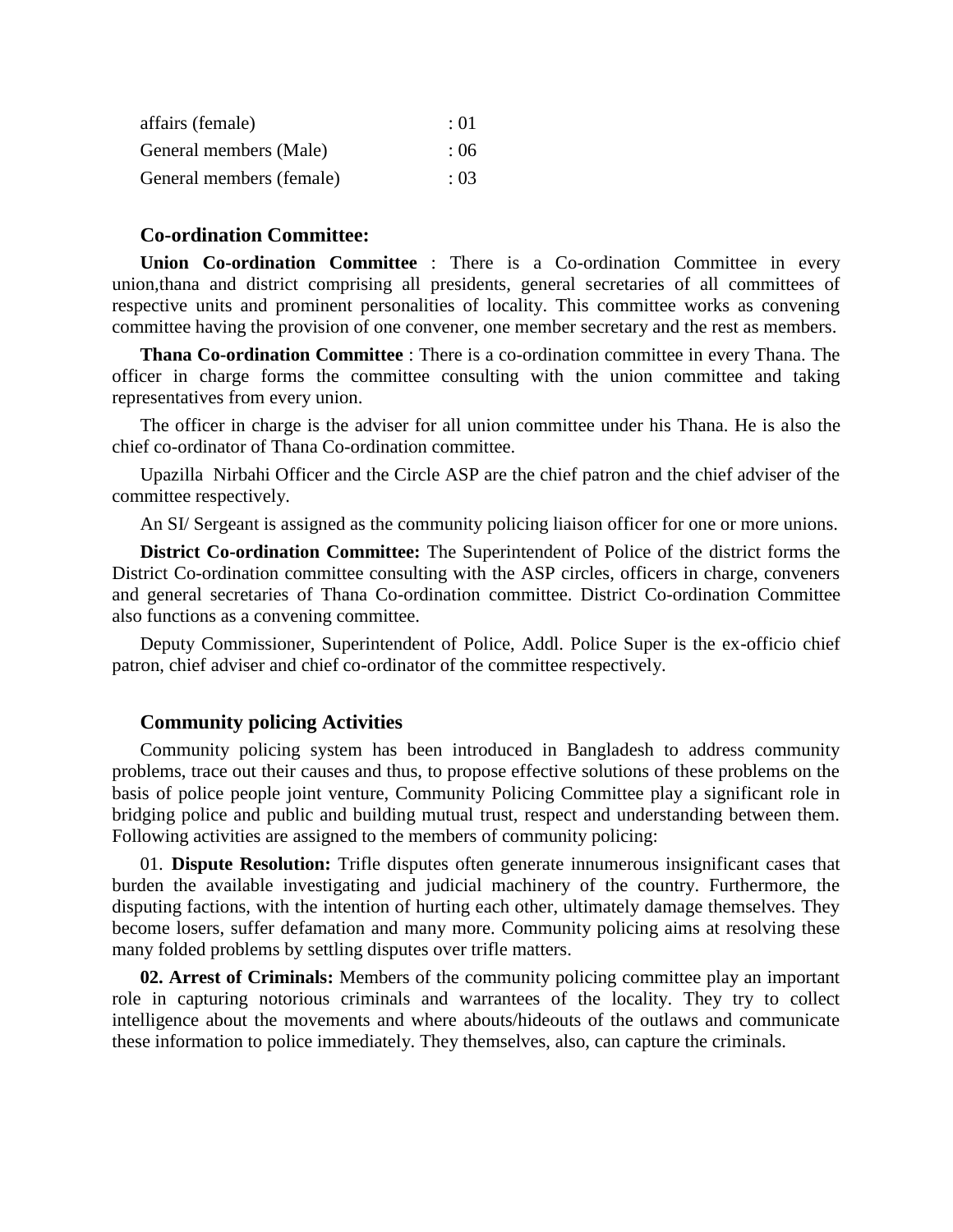**03. Awareness Building programs:** Community police works for awareness building on different issues. Programs and gathering take place on a regular basis. These programs are intensely monitored by the district police authority.

**a. Social problems:** Awareness building programs against social ills like women-children repression, dowry, child marriage, eve teasing, suicide, drug, gambling are the prime assignments of the community policing system. Making the transport workers aware is, also, a regular duty for them. These awareness building programs are vital for forming public opinion against these social problems that otherwise are very hard to address and that may generate numerous other crimes.

**b. Women Repression and Silent Domestic Violence:** The rate of women repression and silent domestic violence is alarming in our society. We are very much in need to address these twin issues; and Community Policing initiatives can be most effective in this regard. With the help of community policing committees, awareness building and motivational programs are launched on regular basis to motivate people to prevent these hateful crimes and to protect the vulnerable group.

**c. Drug Addiction:** Awareness building is the most effective tool to combat expansion of drug addiction besides enforcement of law. Community policing at different levels can play a very significant role creating awareness against drug addiction. It can also infuse fear of punishment of drug transportation and sale, collect information about drug dealers and encourage people to share information with police about use of drug in their locality.

**d. Eve Teasing:** Eve teasing has become a burning issue and matter of great concern for all now a days. Through community policing activities with special emphasis on school, college, universities along with ward, union, upazilla and zilla units rate of eve teasing can be drastically reduced. Awareness about fear of crime that is the consequence of eve teasing -social disgrace and legal punishment can abstain people from committing such offences.

**e. Child Marriage:** Community policing can be a very effective tool preventing social curse like child marriage. Awareness building activities centering around primary schools, high schools, girls school and poorer section of people can be launched through community policing committee.

**f. Public Safety:** Community policing provides opportunity of exchanging views and regular interaction between police and community people. Through which police can give them tips and instructions about safety and security issues, increase consciousness regarding public nuisance and disruption of public safety issues etc. and can build a sense of security among the members of the community.

### **g.Training Programs on Road Safety issues for drivers and helpers:**

Multi-dimensional surveys on road accidents in the country conducted by various agencies, unanimously points to the fact that drivers and helpers are mostly responsible for these mishaps that take heavy toll on potential human lives each year in the country. These sad events can"t be reduced unless the drivers and helpers are properly trained, sensitized and their sense of responsibility being aroused. Community Policing Committees came forward to assist in this regard; and in all the districts of Chittagong Range, Community Policing Committee conduct regular training programs on road safety issues for drivers and helpers. These training programs include sessions of traffic laws and signal, the duties and responsibilities of the driver, education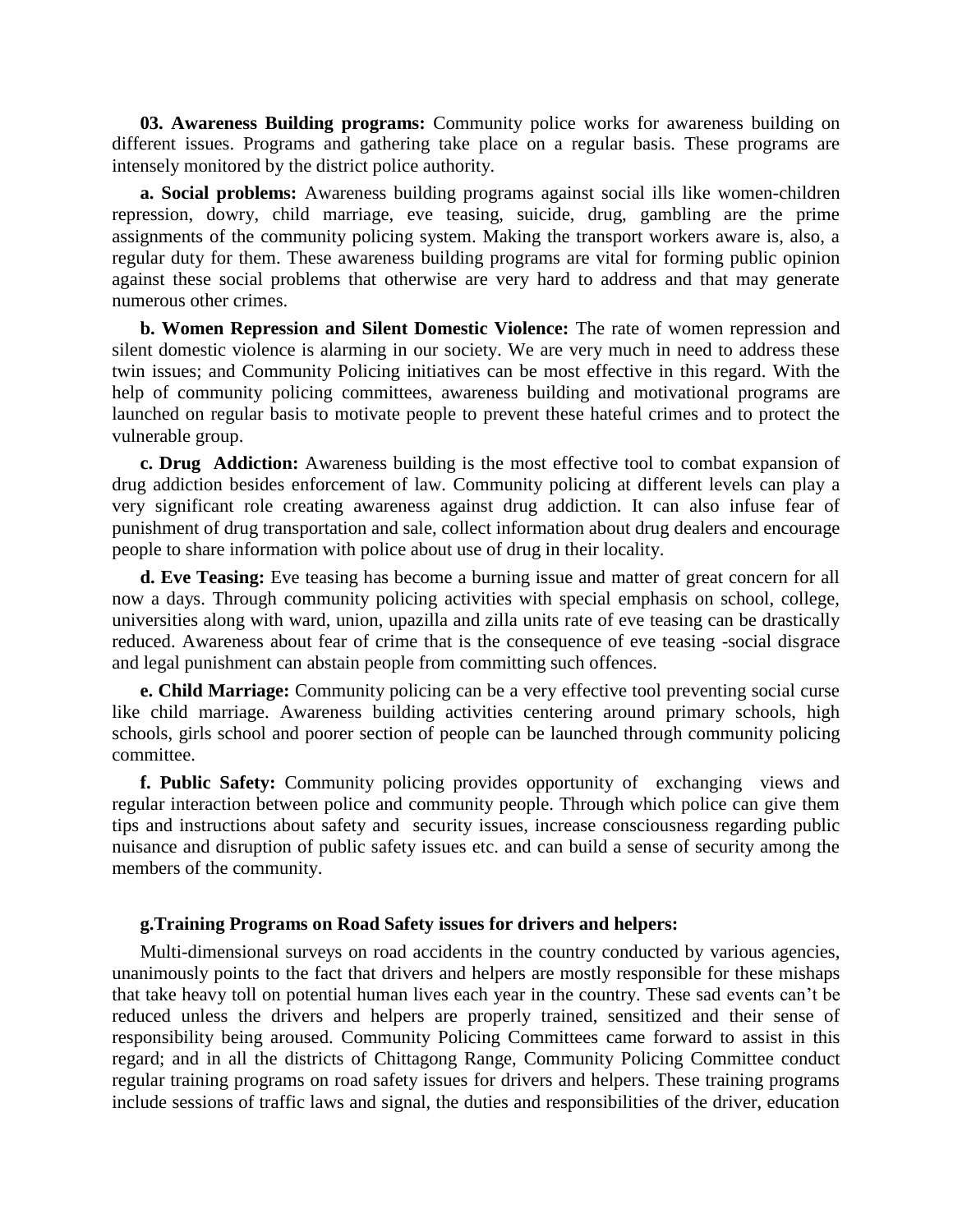and advice on road safety, motor parts checking and driving methods, road accidents and driving license, responsibilities of the driver to prevent road accidents and to ensure safety for the passengers, pre/during/post driving responsibilities of the drivers, etc.

# **Chapter XI**

# **Community Policing in Different Countries**

Policing in different countries got a lot of changes and reforms to cope with the changes of the society"s values and structure, diversity of society, taste and attitude of the people and combat terrorist along with new dimension of crime. But there is a common subject which has been picked up by police all over the world – that is "Community Policing". It is recognized by all that without spontaneous cooperation of the community and partnership with them police alone cannot ensure the safety of the people and address the issues of the community to the satisfaction of the people of the community. Being motivated to this philosophy police emphasize on community based policing under the community policing umbrella. But community policing is run in different ways in different countries. Community policing system and activities in few countries are discussed below: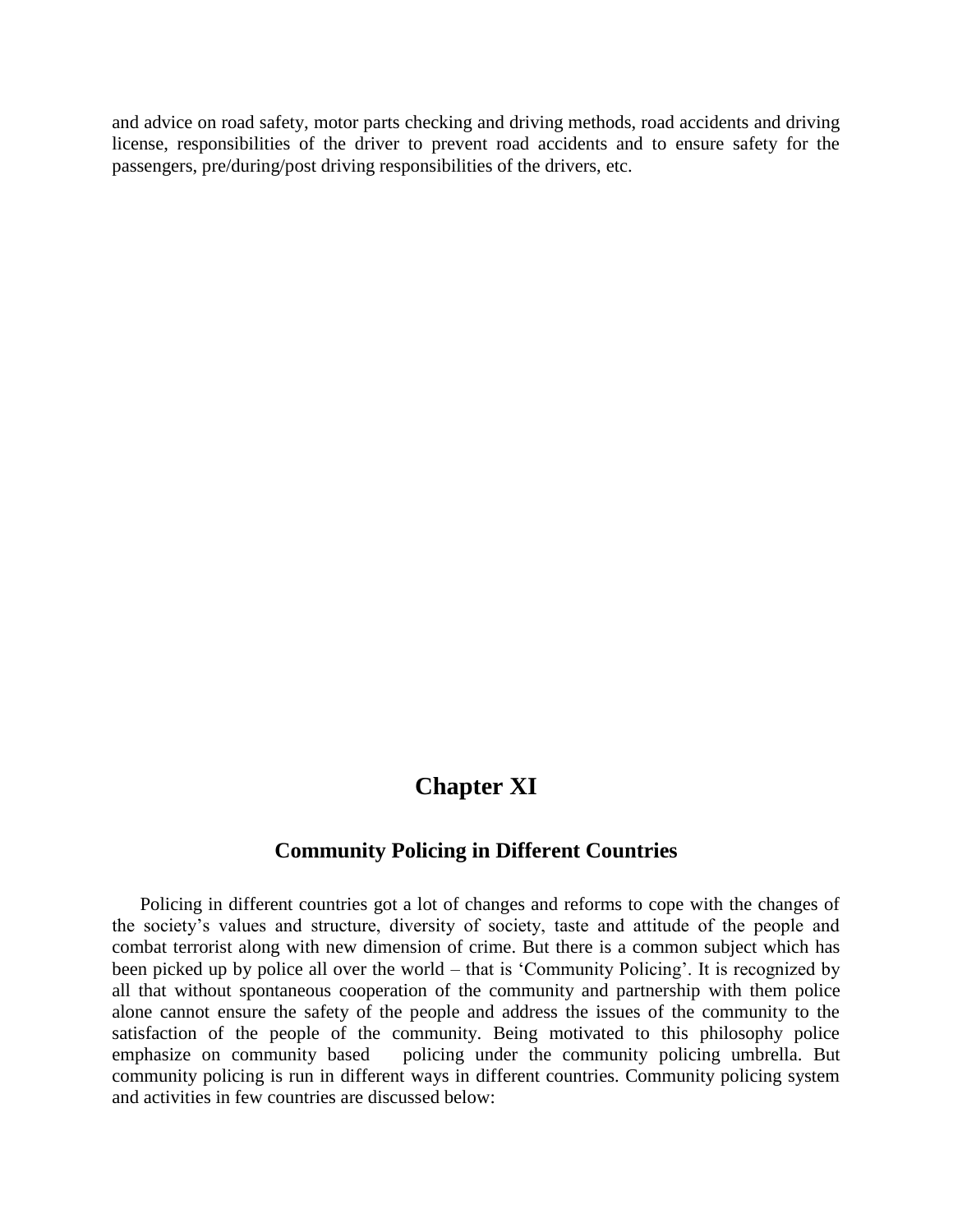# **India:**

Community policing activities are being carried out throughout India. Various initiatives involving communities have been taken in different states to reach out the benefits of community policing toward the members of the community.

# **West Bengal:**

Community policing initiative in Kolkata, West Bengal involves the members of civil society and leaders of professional groups. They have Drug Awareness Programme in collaboration with NGOs, Counseling Centre for women, children, juveniles, elders and drug addicts manned by trained counselors, Poor Box for the emergency relief to the needy and distressed people.

In Nadia district there is a community policing initiative named Sahayata. Sahayata is a Bengali word which means 'assistance'. It is a service delivery platform to resolve, through counseling, disputes within family and also between neighbours. In this initiative community plays vital role and police is an active agent.

Other community policing programmes are being run by police and communities in West Bengal.

# **Tamil Nadu:**

In Tamil Nadu a community policing programme named "The Friends Of Police" (FOP) is in operative. Police public partnership is ensured in this programme where citizens have been empowered and an ordinary citizen can contribute to the prevention and detection of crime. FOP members can also prevent any abuse of police power as they have easy access to police leaders. Following are the roles of FOP:

- Beats and night patrols
- Assistance in traffic management
- Crime prevention
- Information collection
- Assistance in law and order maintenance
- Involvement in probation work

The FOP initiative paved the way for the community to come closer to police and work together. This system is functioning effectively in all districts of Tamil Nadu over the last couple of years.

# **Assam:**

In 2001 The Assam Police launched a community policing initiative under the title "Aashwas" in several districts where there is a history of ethnic or terrorist violence. The objective of this initiative is to combat violence and insurgency and also extend supports to children and victims of crime. The campaigns under this initiative have integrated the community with the police to provide public safety and supports to the people undergoing trauma.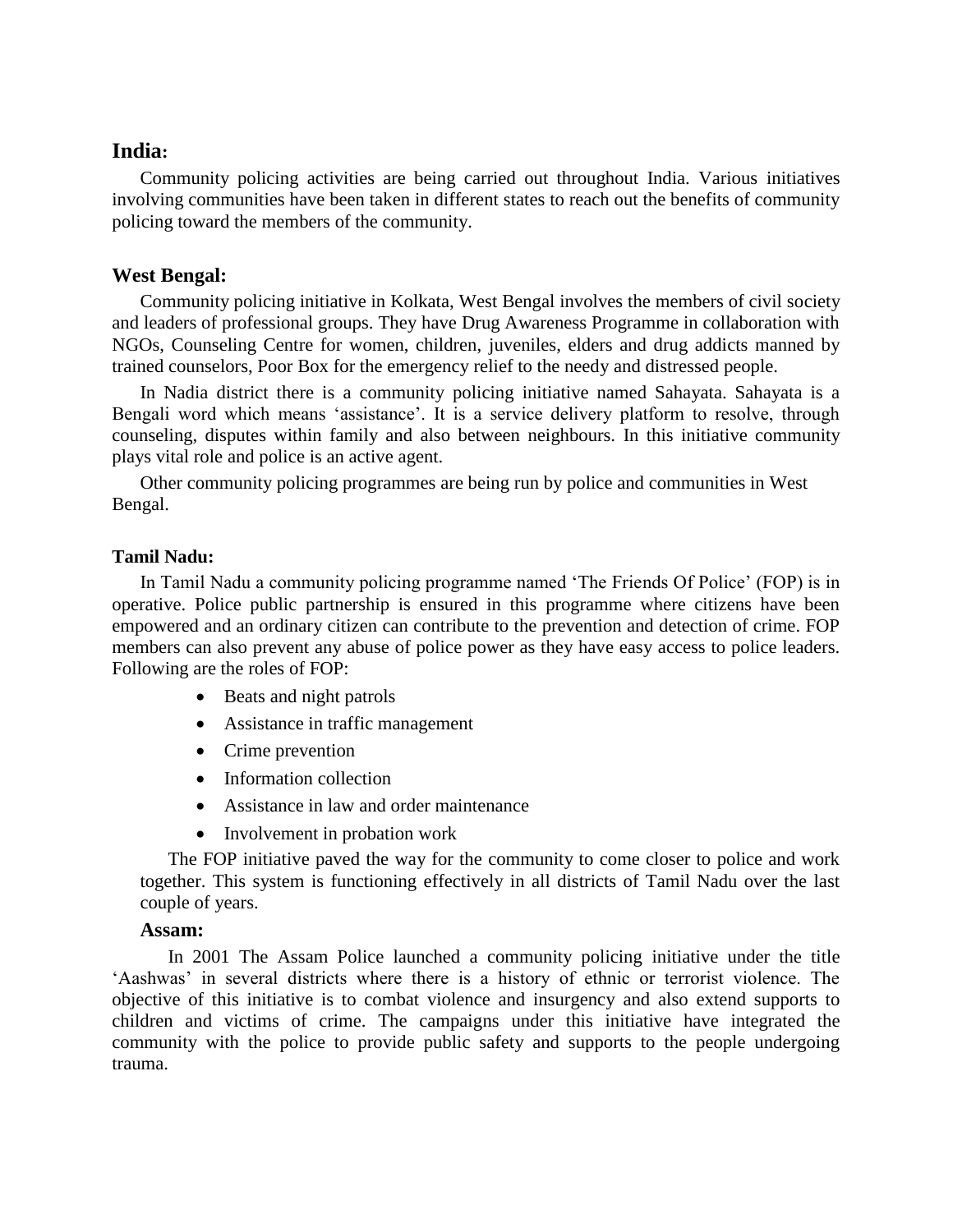# **Himachal Pradesh:**

A community policing scheme was introduced by Himachal Pradesh Police in 2001 in order to mobilize public support and involve public participation in prevention and detection of crime and maintenance of law and order. Under this scheme the jurisdiction of a police station is divided into some sectors. Each sector has a People"s Policing Committee where all the household members of that sector become the members. Each sector has also an active group of six respectable persons of that locality, one home guard, one chawkidar and one police constable or head constable. One member of the Active Group is made convener and police man is the member secretary. Following are the tasks of this scheme:

 Visit of students of educational institutes to police stations to remove fear of police from the mind of the children, give them idea about police role and function and form better understanding and awareness about police.

• Building awareness among the citizens of their rights and responsibilities to the society and state.

• Regular visit by Superintendent of Police and other senior police officers to the villages or areas to have interaction with local communities on crime and law and order situation and other social issues of public concern.

# **Police Assistance Centre:**

These centres are established at important strategic locations which attract tourists and help seeking persons. These centres instill sense of security and protection in the minds of general public, specially tourists or strangers.

# **Mumbai:**

After the 1992-1993 Hindu-Muslim riots in Mumbai people from all walks of life came together and worked out a simple workable idea. They formed Citizen-Police Committee in each Mohalla. It is also known as Mohalla Committee or Peace Committee. The primary task of the committee members is to maintain cordial relationship between the two communities- Hindus and Muslims. The members also intervene in disputes, personal or domestic, organize short meetings on a variety of programmes and maintain liason with the nearest police station to maintain peace. If trouble breaks out they negotiate with the parties for establishing peace.

Other states have community policing of their own system.

## **Japan:**

 Japan was ruled by a succession of "shoguns" (military dictators) until the revolution of 1867-68. The rule of shoguns was termed as "shogunate" (military dictatorship) and the period of shogunate was called Edo period (Edo means capital or the largest city which is also considered as economic and cultural centre). With the end of shogunate the Meiji Restoration began by Meiji Tenno. The emperor of Japan who encouraged the modernizations of Japan. In the modernization period the Tokyo Metropolitan Police Department was established in 1874. In that year "Kobansho" were set up at major intersections and other important locations in Tokyo.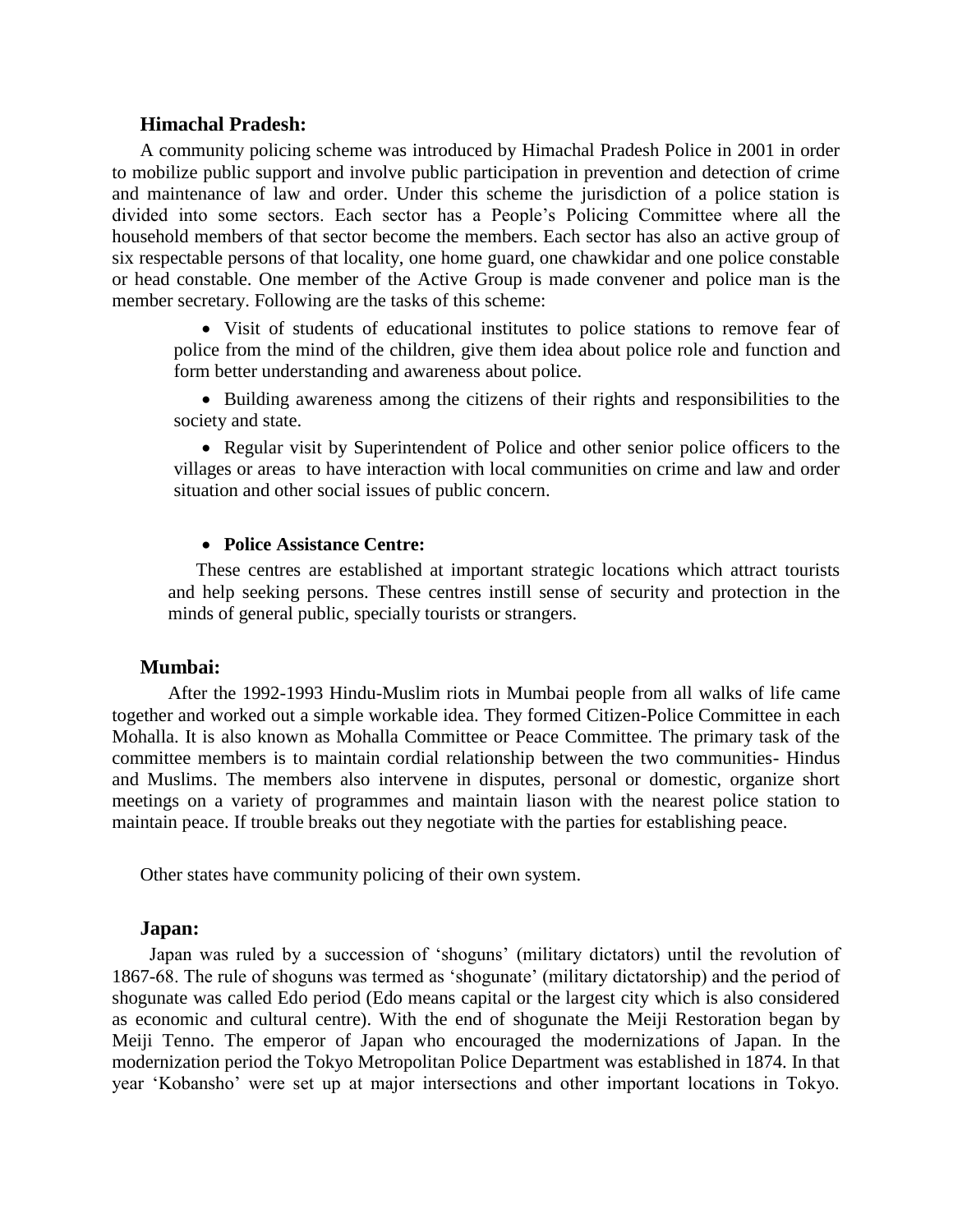Kobansho is a designated place where policemen engage themselves in standing watch duties in shifts later on boxes were built at few major Kobansho locations.

In 1881 the Tokyo Metropolitan Police decided to provide all Kobansho with boxes and their name was changed to "Hashutsujo" (Police Box). That was the beginning of today"s police system. Subsequently, the police box system spread to other prefectures (districts).

In 1886, one police station for one county or city was established by an imperial order. The police station was located at the headquarters of the city or decided to set up "Chuzaishu" (residential police box) in every town and village in principle.

With the setting up of 'Chuzaishu' police officers had been deployed throughout Japan even in rural areas to facilitate the people to get police services at their close doors.

The Japanese formal name for police box is Hashutsujo. The nickname Koban is widely used by the residents of the community. In 1994 the formal name of police box also became Koban.

Koban and Chuzaisu are the symbol of community policing in Japan. The officers posted to Koban and Chuzaisu are known as community police officers. About 6500 Koban and 7600 Chuzaisu are there in Japan where about 2,50,000 police officers are posted all over the country. Normally officers of junior ranks such as Assistant Police Inspector, Police Sergeant or below are posted to Koban and Chuzaisu. All newly recruited officers are first deployed at Koban or Chuzaine after their basic training at prefectural police school.

The police officers posted to police boxes (Koban for large city and Chuzasu for small town or village) get engaged in community policing activities along with normal crime prevention policing. Following are the major duties and activities of the officers posted at Koban and Chuzsaisu as community police officers.

#### **Watch duty by Koban officers:**

Watch duty is performed by an officer of Koban for round the clock on shifting basis. Standing watch is performed by the officer in front of the Koban . Some keep them on sitting watch duty inside of the Koban. Officer on watch duty and other officers present in the Koban receive the residents or visitors who visit Koban with complaints or reports such as lost and found property, occurrence of crime, traffic accident etc. The Koban officers take immediate necessary action on receiving complaints or reports from residents.

#### **Patrol duty:**

Patrols by Koban officers by vehicle or bicycle or on foot are conducted in the jurisdiction area of Koban. Patrols by uniform police officers from Koban has very important impacts as it shows presence of police officers in the locality. Police patrol also prevents crimes, pave opportunity to have interaction with members of communities and gives community residents sense of security.

#### **First response to crimes and accidents:**

It is the Koban officers who first visit the place of occurrence or crime scene getting information or command from higher authority. The officers who have first, arrived at the crime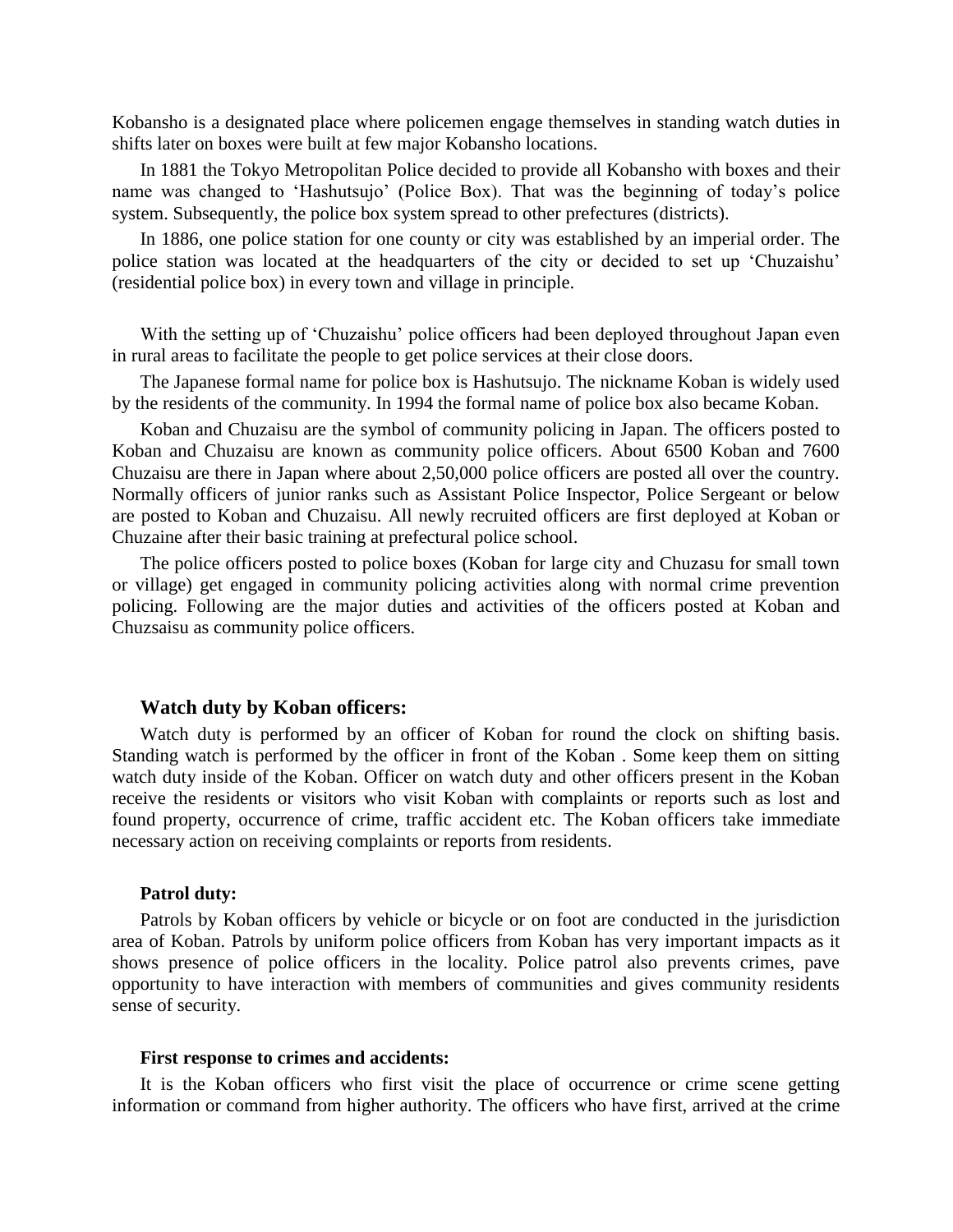scene report on the situation to police station and communication command centre (Police Control room). In case of heinous or felonious crime community police officers take immediate necessary lawful action such as deployment of more officers, preserve crime scene, protecting evidences and arrest suspects if found nearby the scene. Later the case is headed over to specialized police team.

#### **House visit and community liaison :**

The officers from Koban pay regular visit to local residents to have interactions with members of communities. Door to door visit helps police to maintain good relationship with the community and get overall picture about the situation of the locality. The community police officers also get public reaction about police performance. They give security, safety and crime prevention tips to the residents. The visiting officer distributes "visit card" to the residents and requests to fill it up with required information.

#### **View Exchange meeting :**

The Koban officers hold view exchange meeting with the members of the communities very often. In the meeting they discuss issues relating to public safety, law & order and crimes. They get suggestions from the community about policing and public safety. The officers seek cooperation from the communities to discharge their duty and provide satisfactory service to the people and crime prevention.

The Koban officers keep police stations update with latest situations of the area and the advice, suggestions and public reaction they gather through interaction with the communities. The police station take necessary steps to address the issues relating to public safety and crime prevention on the basis of reports received from Koban.

### **Chuzaisu:**

Chuzaisu is a residential police box located at the small town or village. In each Chuzaisu one officer is posted and he is allowed to live in the Chuzaisu with his family. The Chuzaisu officers receive visitors at his Chuzaisu, hear them and take immediate lawful action. In absence of Chuzaisu the wife of the officer receives the visitors, hear them and communicate information to Chuzaisu officer or police station. The wife of the officer gets monthly honorarium for her service.

#### **Singapore:**

Singapore has grown in many ways over the last four decades. It has high level of economic growth, political stability and a sense of safety and security. Improvement of law and order and political stability contributed to the economic growth and better life of the citizens.

To provide better police service to the people and ensure public safety Singapore brought significant reforms and changed its fundamental system of policing to community based policing. Until 1983 Singapore followed the British model policing like Birmingham or Liverpool. In 1983 they started emulating the Japanese model of policing. Introducing Neighborhood Police Post (NPP) systems they started community based policing strategy.

Prior to 1983 police services were dispensed centrally, mainly through eight police stations, each police station had to serve a large area. Police had less opportunity to contact the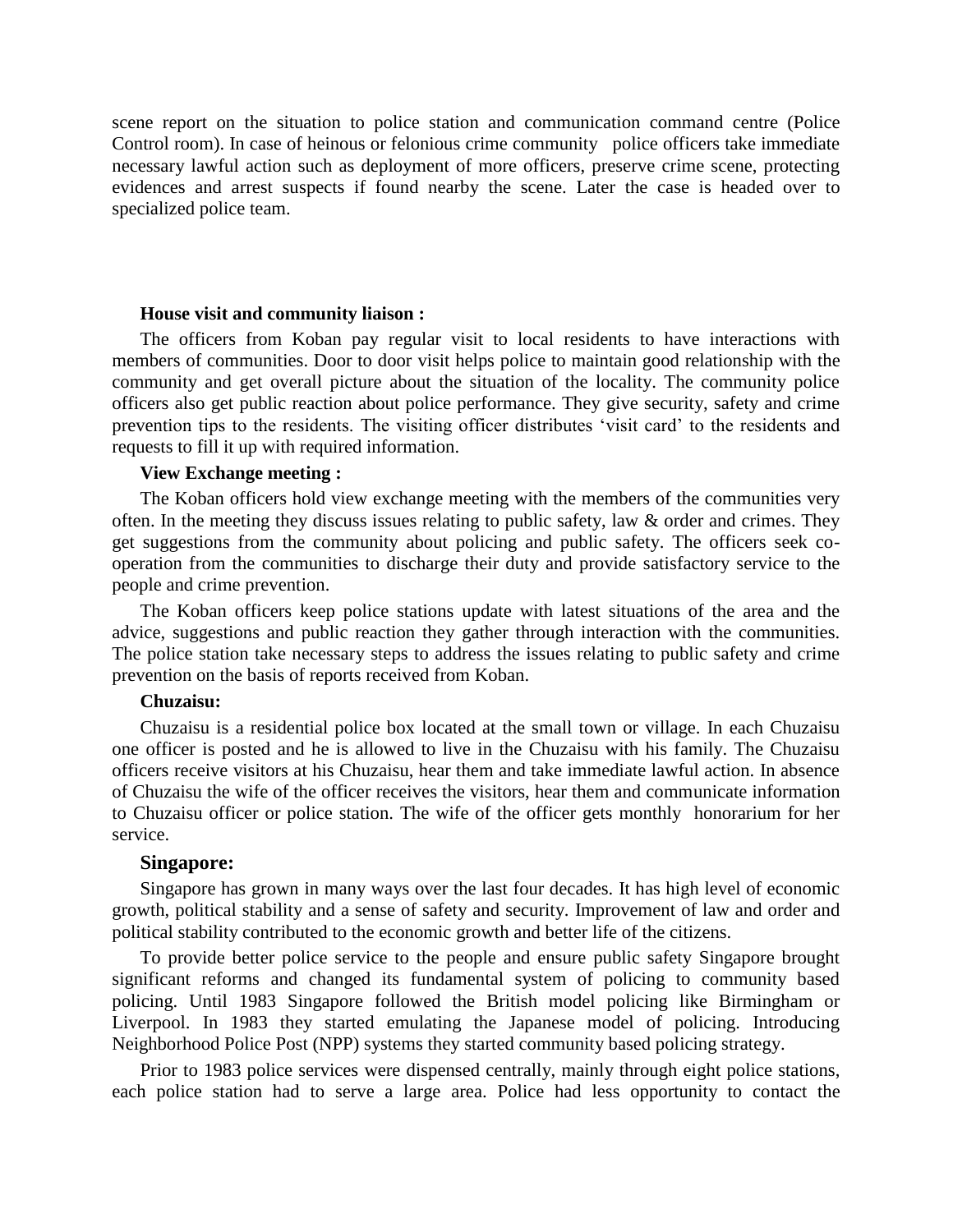communities. Social changes, urbanization and new dimension of crime raised the crime rate and sense of insecurity and lack of public safety caused public concern and worry. Under such situation police adopted new approach of policing that is community based policing.

# **Neighbourhood Police Post (NPP)**

Following the Koban system of Japan Singapore police introduced Neighbourhood Police Post (NPP) in 1983 in order to get the community of the neighourhood in police job. 8 (eight) NPPs were set up in 8 (eight) constituencies. Later it rose up to 91, the average population covered by each NPP is about 35,000.

# **Objectives of NPP system:**

- to improve and continue the police community relationship.
- to prevent and suppress the crime through joint efforts of police and community.
- to project a better police image and win the confidence of the public through community oriented services.

# **Function and duties of NPP:**

# **The key functions of the NPPs are as follows:**

# High visibility police patrols in the neighbourhoods from the NPP.

- # Quick response to incidents and calls from citizens of the neighbourhood.
- # Providing efficient police service to the people of the vicinity of a NPP.
- # House visit by NPP officers to maintain regular interaction with the community and get information and suggestions from the members of community to provide better service.
- # Crime prevention by the joint efforts of NPP officers and community.
- # Effective community liaison to build up bridge between police and community to get spontaneous cooperation of the community to address social problems and issues.
- # Initiate and organize public safety and security program in collaboration of communities.

### **NPC (Neighbourhood Police Centre):**

In 1997 the Singapore Police Force (SPF) modified the NPP system into NPC system in order to deliver decentralized, flexible, integrated and community focused services. NPCs are made the sole vehicle for front line policing to ensure the communitiy's safety and security. In the redesigned system, NPCs are accountable for the total outcome of policing in the community. NPCs, as centre of total policing, have a variety of policing ranging from reactive and preventive patrols and investigations to proactive policing activities.

# **United Kingdom:**

Community Policing has a distinct British legacy. The British regime has a long historical tradition in the field of community policing. After Anglo-Saxon conquest of England, the Normans, the then rulers of England developed a peace keeping system for the citizens. This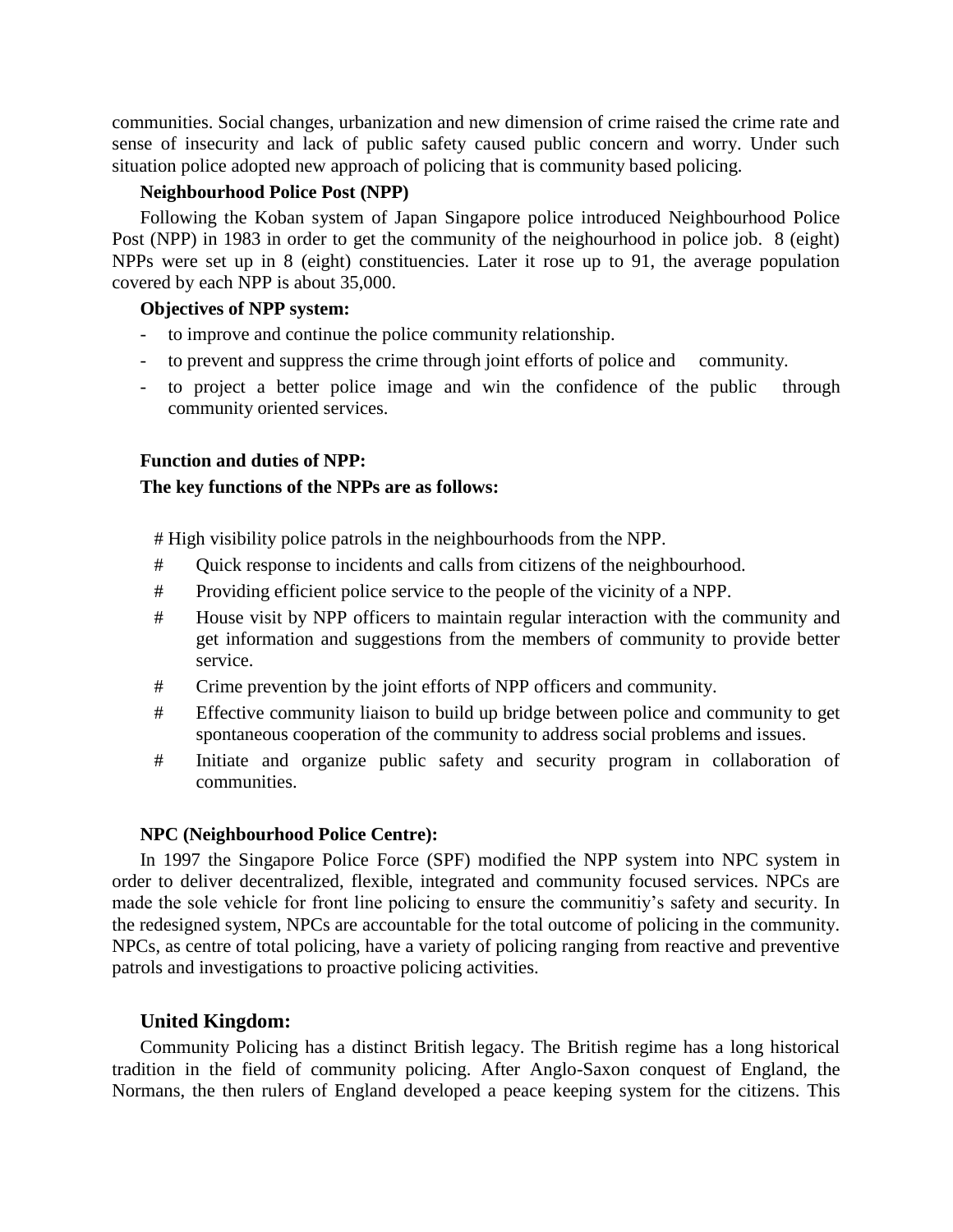system was known initially as "mutual pledge". Later it was termed as "frankpledge in Norman period". Under this system nearly every citizen had to pledge voluntarily to the king that he would maintain peace in the locality where he lived. The "frank pledge" system made social responsibility for maintaining peace for the neighbourhoods.

In the early  $19<sup>th</sup>$  century poverty, unemployment and lawlessness became the sensitive issue and grave concern for the then British rulers. The govt. took initiatives for controlling public disorder and lawlessness. The situation started to improve when sir Robert Peel was appointed home minister. Peel took initiative to make understand and motivate the people that each citizen as well as community should be responsible for maintaining peace and social order in their area. The suggestions or opinion of Robert Peel was the underlying principle of modern and community policing. In 1829, London Metropolitan Police was established. Police force locally called "Bobby"" was instructed and motivated to win the public good will and support by their people oriented service and good behaviours. While conducting patrol make the area safe and give sense of security to the residents the police officers used to increase interaction with the community to get spontaneous public co-operation.

But the trend of community oriented policing got a setback by massive social problems and unrest. In the  $20<sup>th</sup>$  century, dramatic social change, colonial on traditional ruling system and industrial unrest gradually shifted the public oriented policing to a militaristic and traditional form of policing in the line of Irish Constabulary model. The frequent labour strike in the coal mines in 1972, 1974 and 1984 provoked class struggle in Britain. During suppression of strike in 1984 thousands of miners and their family members were abused and assaulted and declared "Enemies" by the police and the dark forces. Thousands of people had been arrested and brought to trial accusing them a number of offences. The intimidation injustice, illegal treatment and brutality of police at that time made a distance between police and people specially the general working class of people. There were fear and hatred among the people for the police. In 1981 a dreadful riot in Brixton made a confrontation between the London Metropolitan Police and protesters. The main causes of that riot were serious social and economic problems, harassment and ill treatment of police with black people. The then rulers and members of civil society become worried. A police commission was formed headed by lord Scarman. In commission report Lord Scarman recommended for improvement of police community relationship. The introduction of the volunteer Neighbourhood watch scheme during that time opened a new chapter of community based policing in the UK.

Police took initiatives to restore public confidence on police and establish good relationship with community. Putting a new code for police behaviour the "Police and Criminal Evidence Act 1984" had been reformed. There was also provision in the act to create on independent "Police Complaints Authority" to strengthen the accountability of police with a view to building public trust and confidence in police.

In Britain Traditional crime prevention concept started to be replaced by the concept of community safety in the early 1990s. The Morgan report published in 1991 recommended that the local authorities be given responsibility for community safety. Morgan report was a landmark in the development of pubic safety and crime prevention. On the basis of Morgan report, "The Crime and Disorder Act" was enacted and it gave the power to local authorities and police together for developing local "Community Safety and Crime Reduction Partnerships".

Police initiated partnership policing with the community and local authorities. But there generated new crisis as police had been blamed of racism. The controversal image of police and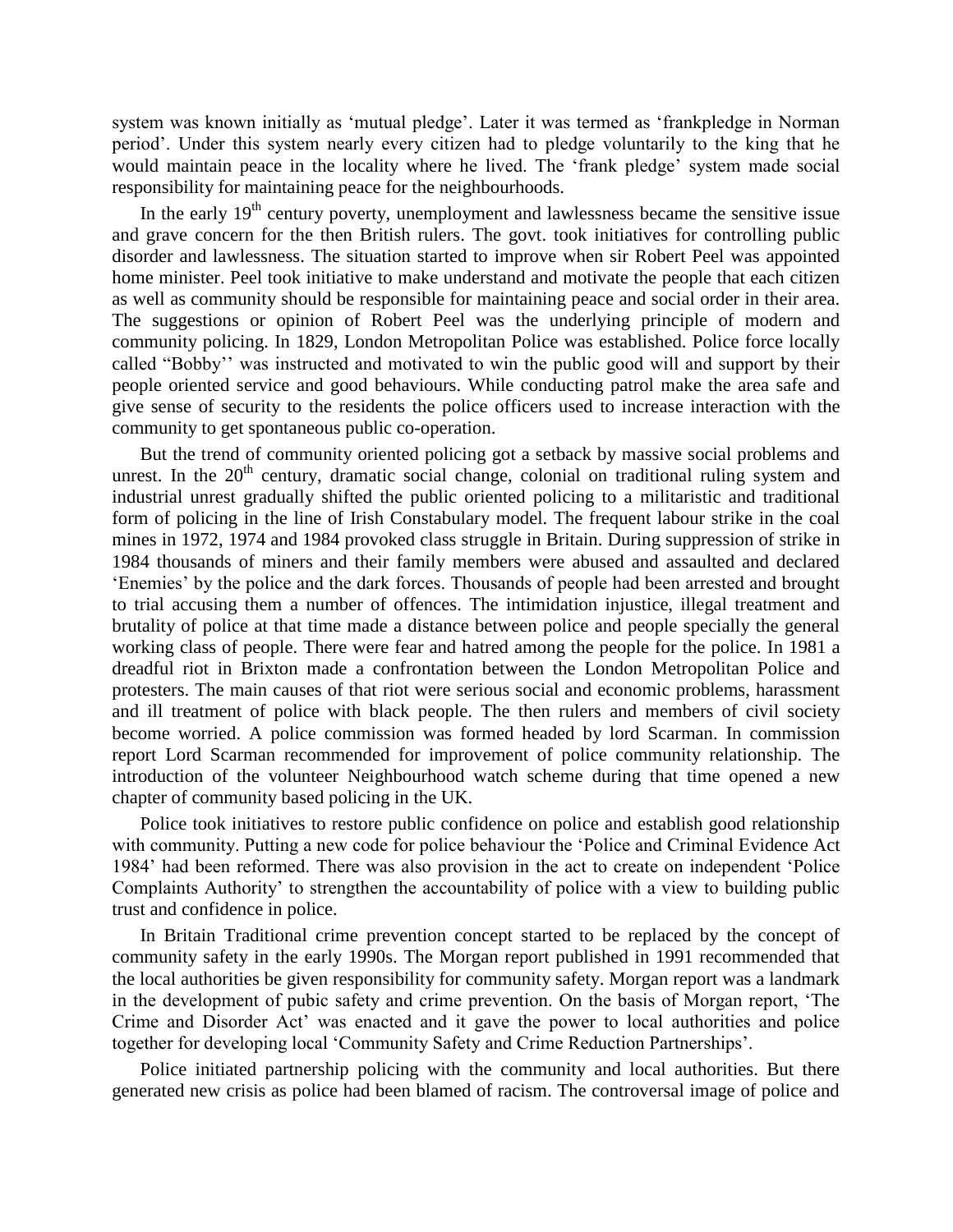social disorder during that time brought a negative impact on public feelings of safety. In that situation much discussion about community policing in England and wales took place and "Neighbourhood policing" approach was initiated. Neighbourhood policing is based on the belief that community support and involvement can help control crime, reduce fear of crime and address issues of public concern. With the spontaneous co-operation and help an effective and fruitful results can be obtained in identifying suspects of crime and bad elements of the society and bringing them to legal process. The community involvement also facilitates identifying and solving the other issues of public safety and social disorder to establish peace and security in the society.

In UK, a model of community policing named AIIA was introduced. AIIA model describes the following concept:

A- Access to local policing services

I - Influence over policing priorities in the neighbourhoods.

I - Interventions – joint action with partners and public and

A-Answers – Sustainable solution and feedback on what is being done.

Neighbourhood policing was initially piloted at ward level. The three years Neighbourhood policing programme (NPP) was officially launched in 2005.

The purpose of neighbourhood policing activity aimed at three delivery mechanisms –police visibility, community involvement in identifying local priorities and problem solving in collaboration with partners and communities.

Neighbourhood Policing Teams have been formed across the country. Every geographical area in England and Wales is getting benefit from neighbourhood policing. This neighbourhood policing involves dedicated teams of Police officers, Police community support officers, Wardens, local council staff and members of voluntary organizations. Neighborhood Policing Team (NPT) aims at providing a visible, reassuring presence, preventing and detecting crime and developing a constructive and lasting engagement with members of community. In England and Wales there are about four thousand neighbourhoods policing teams working with local communities to solve problems of the communities.

In UK a number of strategies and programmes of crime prevention, public safety and problem solving are going on under the umbrella of community policing. Taking various initiatives and steps the UK. Govt. has been trying to strengthen community oriented; problem solving and partnership based policing strategy. Community Policing activities are making the Police more service oriented as well as accountable to the citizens.

### **United States of America:**

Community based policing has been given much importance in the United states for more than three decades. In all states of America wide variety of community policing activities or projects are being run by police in collaboration with communities. Community policing activities in few states are described below: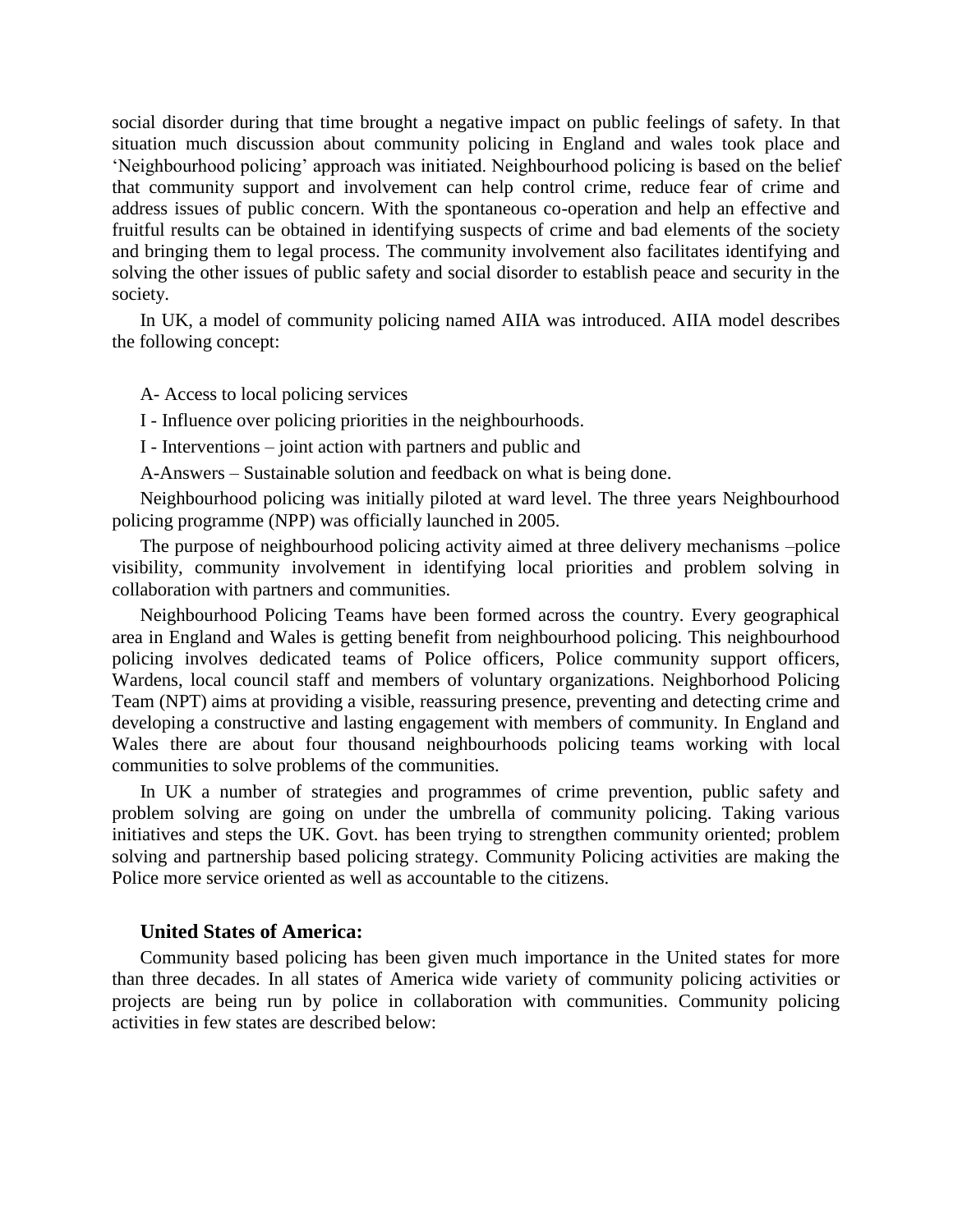#### **New York City:**

New York City has a community policing programme called community police officers programme (C-pop). Nine hundred police officers from the patrol force have been involved in this programme. New York city is divided into 75 areas or precincts. About 10 C-POP Officers are posted to each precinct. The prime duty of C-POP officers is know the community, make good relationship with community and invite suggestions from the members of the community to do policing as the community desires. C-POP Officers are familiar to community and they always hear the people and provide services to them on the basis of the expectation and suggestions of the community.

The C-POP began in 1986 and became very popular to the city dwellers.

### **Houston, Texas:**

Texas community policing has a programs called DART (Directed Area Response Team)

The DART has patrol team with detectives they conduct patrol in the area of Jurisdiction and exchange views with the communities. They collect various information and intelligence about the people and locality to diagnose the issues of concern to communities. After being aware of the problems or matters of concern of communities they plan to find out the way of solution of those problems with the consultation and suggestions of the local communities. They adopt both proactive and reactive approach of community policing to address the issues of public concern in different communities.

#### **Community Policing in Santa Ana, California :**

Santa Ana is a city of California in Los Angeles. It is dominated by Hispanic people; earlier It had various type of social problems and increasing crime trend. To combat crime and social disorder the Santa Ana Police introduced community police public partnership to build a safer and better society.

The total area of jurisdiction is divided into 4 (four) community police stations. Each station is manned by uniformed police offices and same civilian community police officers. The community service officers wear uniform with distinctive shoulder patch not similar to that of uniformed police officers. They do not carry weapons.

The community service officers are assigned to deal social service work, social problems and issues that cause concern among the members of community. They also get themselves involved in crime prevention and awareness building activities. Police in collaboration with the community service officers and members of community contribute to problem solving process and encouragement of citizen patrolling to address the social problems and increase the sense of security in the mind of the people.

Writer: A.K.M Shahidul Hoque bpm,ppm Addl. IG (Admin) Bangladesh Police,